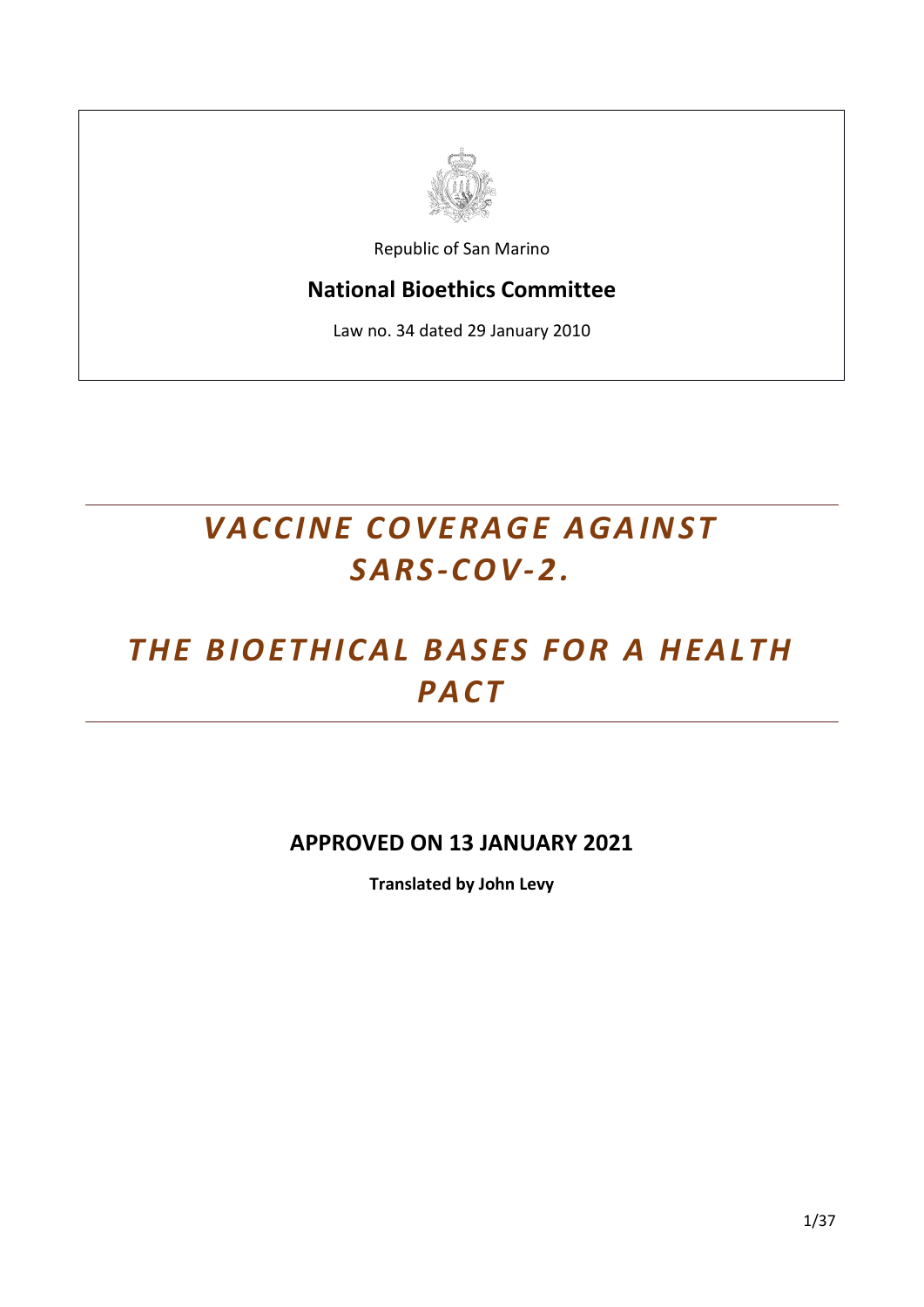# <span id="page-1-0"></span>**SUMMARY**

| VACCINATION ACCEPTANCE: LEGAL OBLIGATION OR MORAL OBLIGATION?  22                   |  |
|-------------------------------------------------------------------------------------|--|
|                                                                                     |  |
|                                                                                     |  |
|                                                                                     |  |
|                                                                                     |  |
|                                                                                     |  |
|                                                                                     |  |
|                                                                                     |  |
|                                                                                     |  |
|                                                                                     |  |
| Box 6. FRAGILITY, INFLAMMAGING AND IMMUNOSENESCENCE IN THE ELDERLY  36              |  |
| Box 7. VIRUS MUTATIONS AND WAYS OF BOOSTING THE IMMUNE DEFENCES OF OLDER ADULTS  37 |  |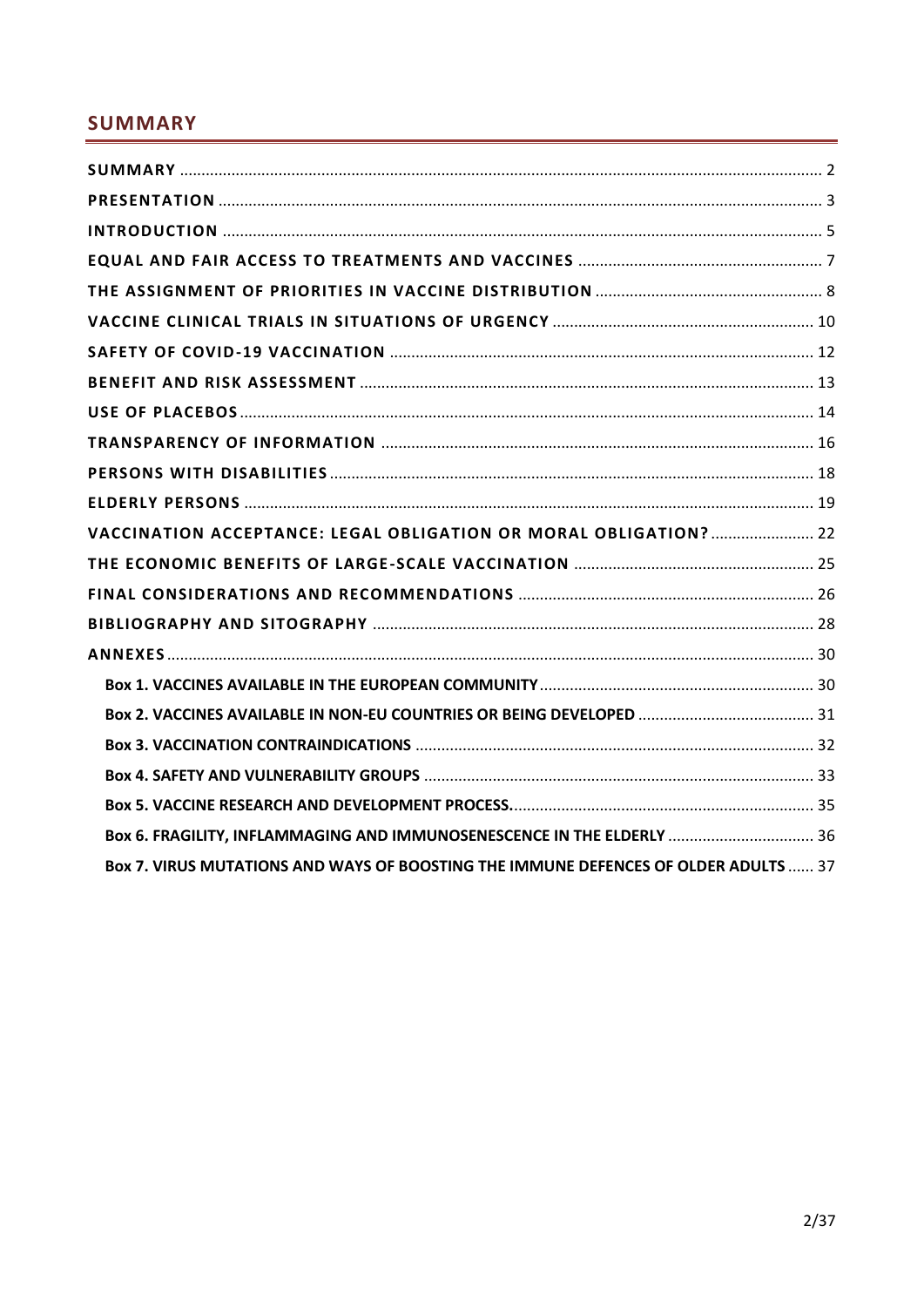## <span id="page-2-0"></span>**PRESENTATION**

During the first session of its fourth mandate, held on 9 December 2020, the National Bioethics Committee of Republic of San Marino (CSB) unanimously considered that it should continue, as a matter of priority, to study the bioethical aspects of the Covid-19 pandemic.

Vaccination against Covid-19 is of crucial importance in solving the pandemic, as it is the only answer to a disease for which there is still no available treatment and which is having devastating effects in every area of society.

Yet the Covid-19 vaccine is the subject of conflicting and often unfounded reports, which confuse the public and complicate decision making.

In view of the vaccination campaign about to begin in the Republic of San Marino, the National Bioethics Committee has drafted this document in order, on the one hand, to support decisionmakers in their choices concerning the vaccination of the population, and, on the other, to help the general public to understand the ethical and scientific aspects involved and, consequently, to make an informed choice.

It has been possible to draft this document as a matter of urgency since CSB had already addressed the issue of vaccinations in its extensive and articulated 2016 document entitled *The bioethical value of vaccinations* (*for individuals and the community*), thereby enabling it to contextualise reflection on the aspects relating to the current pandemic situation.

The document is structured along two lines:

bioethical reflection on the most complex issues, such as the priority of access to vaccination according to criteria of justice and fairness, the moral and deontological obligation to be vaccinated for certain professional categories, the protection of the elderly who have paid the highest price in terms of human lives, attention to persons with disabilities (a constant focal point in the work of CSB), the transparency of information, the economic benefits of large-scale vaccination and the consequent ethical allocation of resources;

the scientific discussion of the topics which more than others have provoked debate in the population, such as trial procedures in an emergency situation and the safety of the end product, the vaccine research and development process, the characteristics of authorised vaccines and those in the process of being authorised.

For ease of reference, the purely technical-scientific aspects have been included in special boxes in the appendix in order to make available the references unanimously shared by the international scientific community.

This document is the result of the work of all the members of the National Bioethics Committee of Republic of San Marino, who immediately consented to work quickly, each contributing their own high level of scientific and bioethical expertise in a context of full cooperation.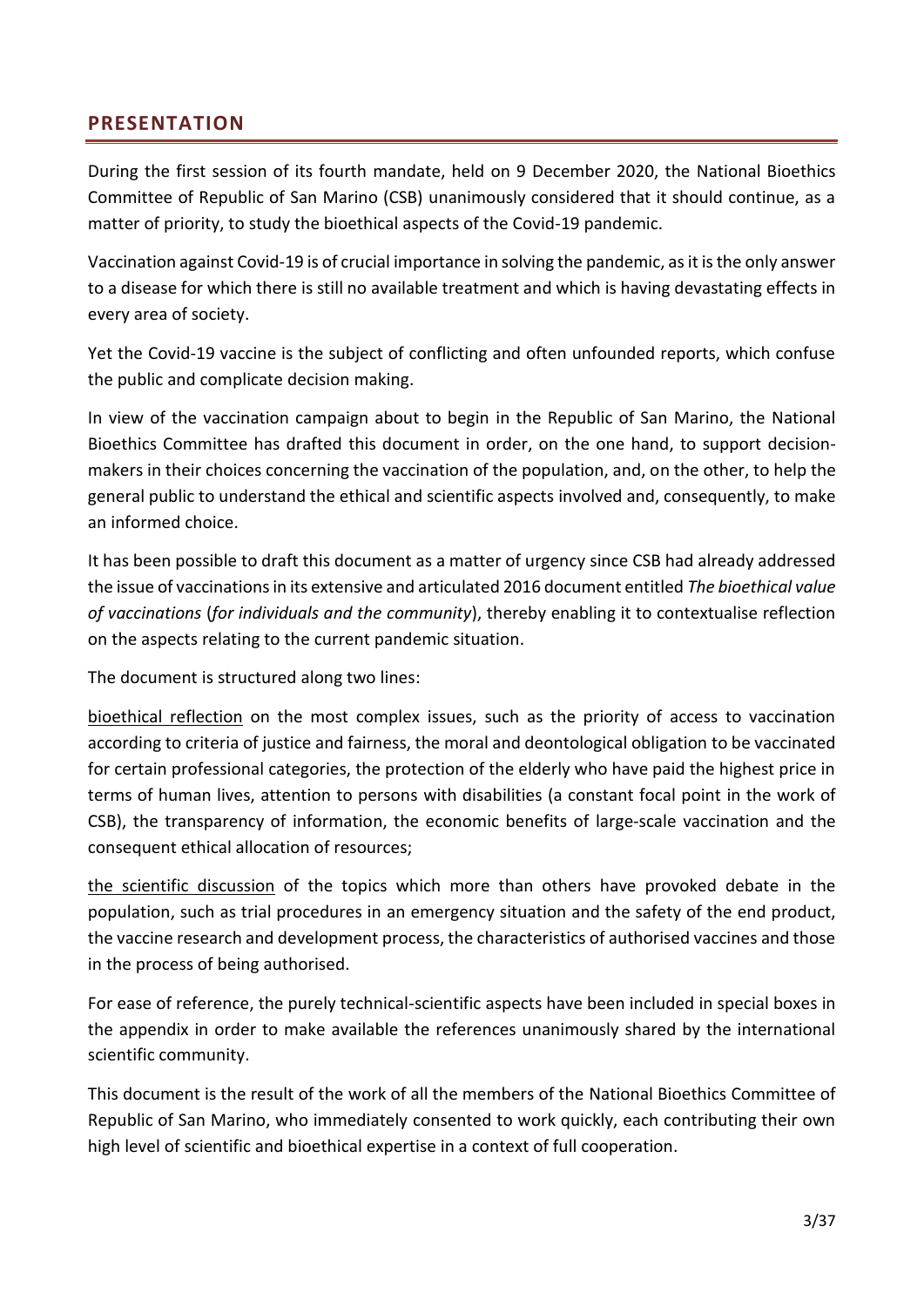The document was unanimously approved during the meeting held on 13 January 2021 by the participants: Borgia, Cantelli Forti, Griffo, Guttmann, Hrelia, Iwanejko, Raschi, Santori, Selva, Strollo, Tagliabracci. Carinci, who did not attend the meeting, notified his approval.

> The Chairperson of the the National Bioethics Committee of Republic of San Marino

> > **Luisa M. Borgia**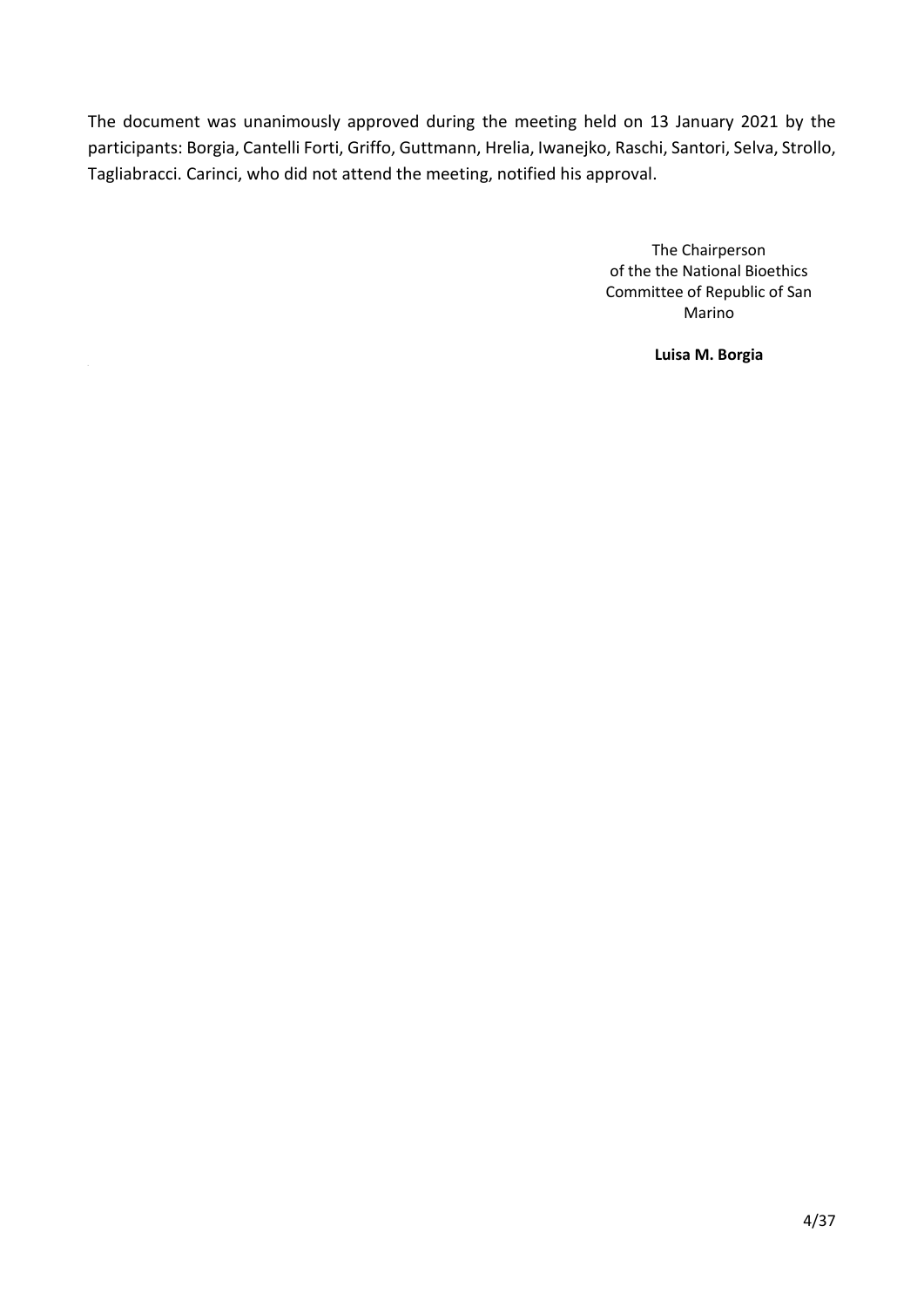## <span id="page-4-0"></span>**INTRODUCTION**

The current Covid-19 health emergency has confronted Bioethics with numerous critical issues, some of which require new ways of thinking. Ethical committees, international organisations and states are discussing these issues in order to effectively manage the current crisis and in view of possible recurrences and future pandemics.

## **In order to understand the epochal proportions of the Covid-19 phenomenon we must go beyond considering it an exclusively health-related event**.

In fact, the pandemic has brought with it disruptive general economic problems which, for determinate categories and individuals, are quite serious and which in themselves constitute a breach of the **bioethical principle of justice**. These problems could in turn lead to a social imbalance such as to prevent the full implementation of necessary healthcare measures.

In this context, by its very nature, bioethics is called upon to synthesise between elements that contribute to the complexity of a phenomenon, scientific findings of a biomedical nature and the benefits/drawbacks which all stakeholders can expect. Bioethics can therefore play a lead role in the debate on this issue, in order to support responsible, transparent and balanced political choices in line with a democratic approach to civil coexistence.

The global spread of infection by a new coronavirus, SARS-CoV-2, from which Covid-19 disease (COronaVIrus Disease 2019, i.e.*'the severe acute respiratory syndrome coronavirus 2'*) derives, has exacerbated social inequalities and shown how difficult it is to safeguard (even in the most developed countries) fundamental freedoms and human rights, wrongly deemed to be established and inviolable, such as **the right to life and health protection and the principle of equity of access to healthcare**<sup>1</sup> .

The National Bioethics Committee of Republic of San Marino is aware that the still limited knowledge of the characteristics and modes of development and transmission of Covid-19 make the conditions for overcoming the current pandemic situation extremely uncertain and changeable.

International scientific research has embarked on a new course, concentrating enormous efforts on identifying preventive and therapeutic responses at an unprecedented pace.

There is an awareness of the fact that preventing contagion from SARS-CoV-2 and stopping the pandemic largely depends on the possibility of identifying an effective and safe vaccine and ensuring this is administered to the largest number of people in order to protect, first and foremost, the most vulnerable individuals - those most exposed to the risk of infection and who suffer from comorbidities - thus preventing the development of COVID-19 disease and the aggravation of preexisting diseases.

The Covid-19 vaccine is currently becoming the subject of a number of critical bioethical issues.

<sup>1</sup> Article 3 of the Oviedo Convention, *'Equal access to healthcare*' does in fact state that «The Parties, taking into account health needs and available resources, shall take appropriate measures with a view to providing, within their jurisdiction, equitable access to healthcare of appropriate quality»*.*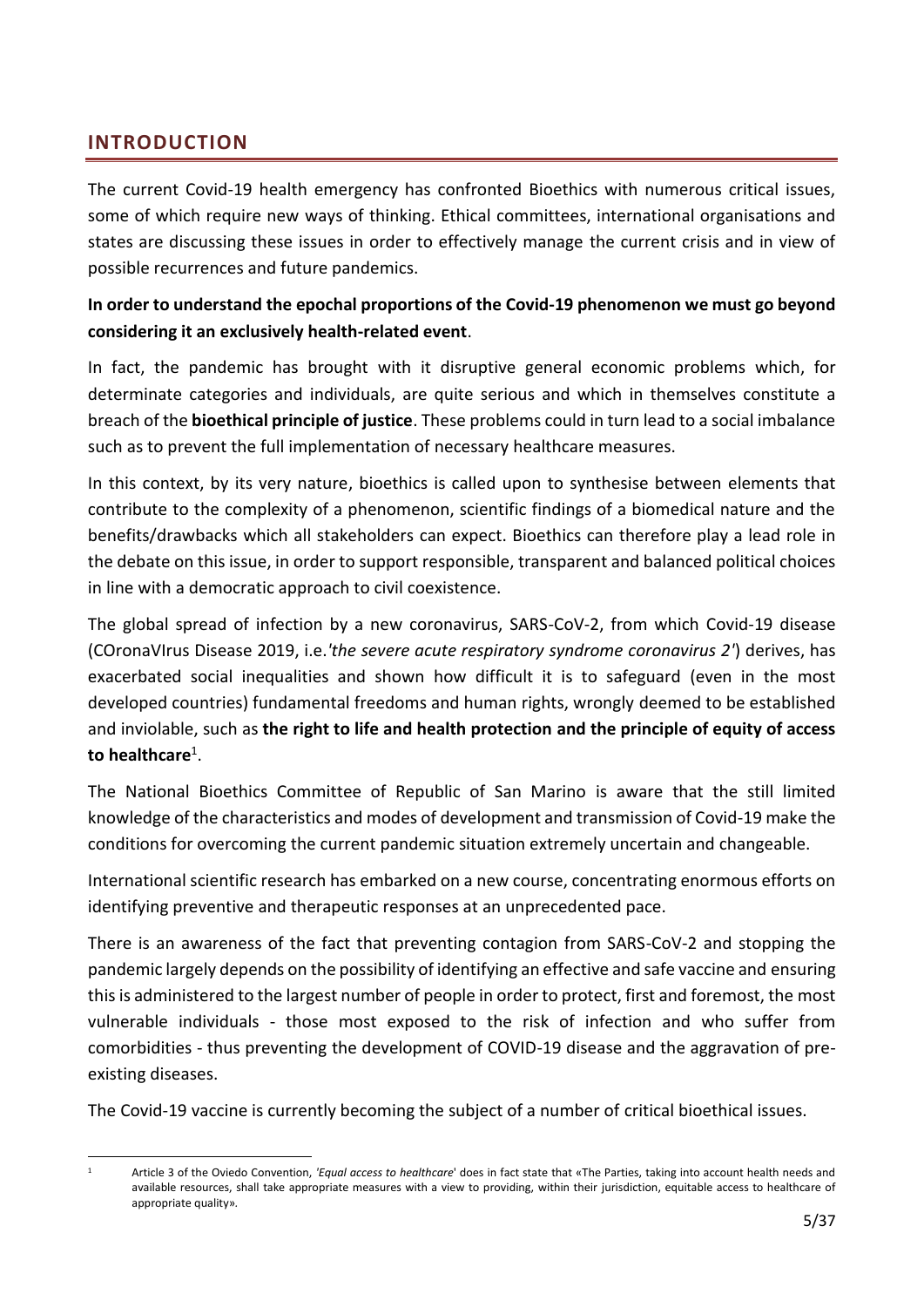CSB has previously addressed the vaccination issue with a specific and particularly well-articulated document<sup>2</sup>, to which reference is made; however, in the light of the global pandemic context, it has deemed it necessary to issue an appropriate opinion taking into account new and specific bioethical issues, including the fair distribution of treatment, the choice of allocation priorities and the critical issues related to emergency trial testing.

<sup>&</sup>lt;sup>2</sup> *Bioethical value of vaccinations (for the individual and the community), 2016:* [http://www.sanita.sm/on-line/home/bioetica/comitato](http://www.sanita.sm/on-line/home/bioetica/comitato-sammarinese-di-bioetica/documenti-in-lingua-italiana.html)[sammarinese-di-bioetica/documenti-in-lingua-italiana.html](http://www.sanita.sm/on-line/home/bioetica/comitato-sammarinese-di-bioetica/documenti-in-lingua-italiana.html)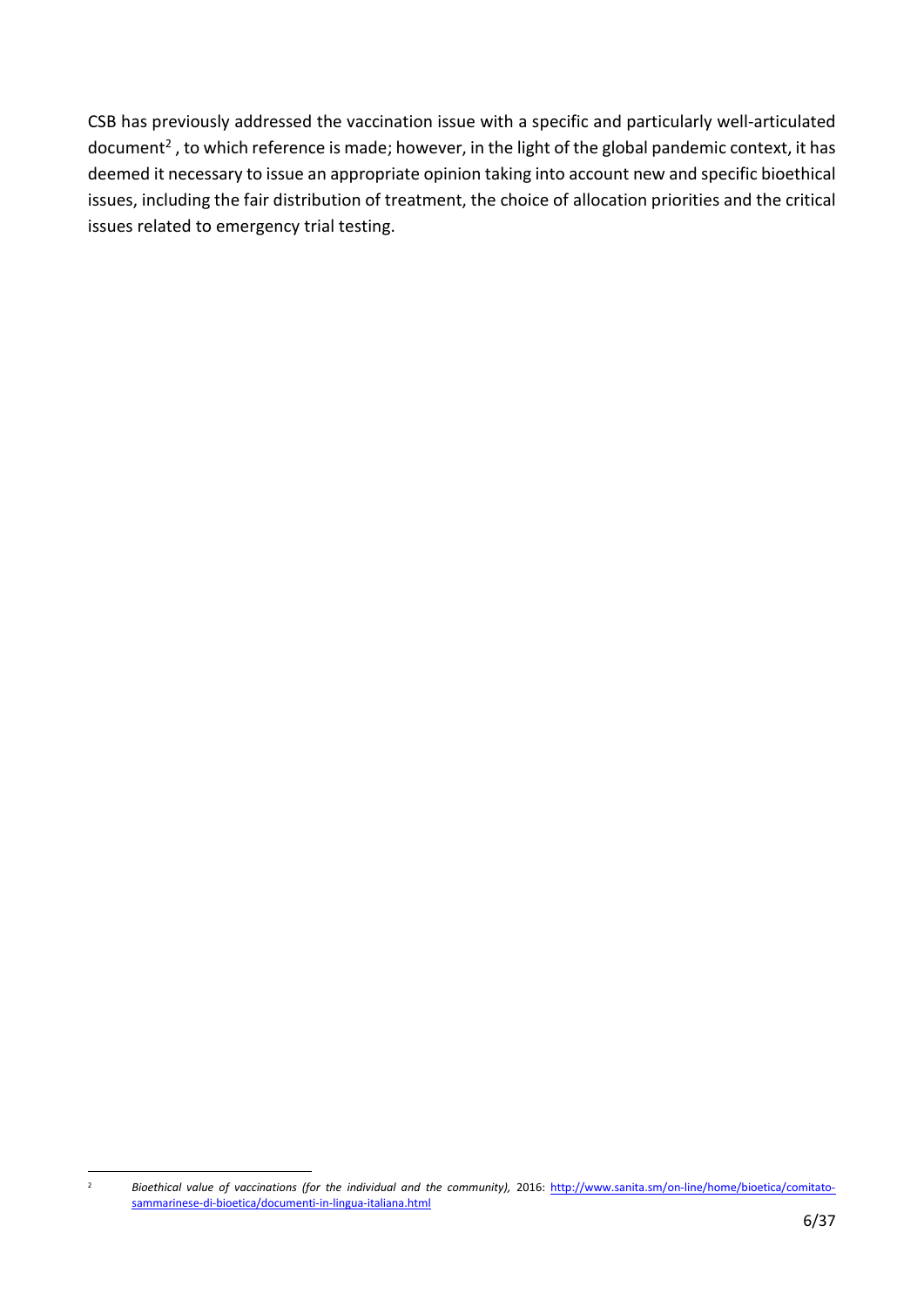# <span id="page-6-0"></span>**EQUAL AND FAIR ACCESS TO TREATMENTS AND VACCINES**

The current pandemic has brought to the fore, as never before, the global dimension of equity of access to care and resources, through choices on the priority allocation of both ventilators and intensive care beds in hospital wards $3$  and tests.

Similarly, there is growing awareness of the fact that vaccines and drugs for Covid-19 will not be able to meet global demand as soon as they are available: a disproportion already exists between demand for the former and the availability of the minimum doses needed for sufficient coverage to resolve the pandemic<sup>4</sup>.

Determining who should be prioritised (*triage*) will require careful consideration and informed planning, taking into account experience with past pandemics<sup>5</sup>, identification of the most at-risk and vulnerable population groups and understanding of disease transmission mechanisms.

In the case of limited supplies, governments should communicate in full transparency the criteria they have used to prioritise the supply of medicines and vaccines<sup>6</sup>.

The difficulty in ensuring access to essential treatments and medicines in accordance with the principle of equity and justice has not only affected disadvantaged countries, whose situation has worsened tragically<sup>7</sup>, but has also had a devastating impact in all countries on the most vulnerable population groups, such as people living in residential and nursing homes, the elderly and persons with chronic conditions or disabilities, sometimes highlighting gaps in social care, as well as delays in providing adequate protective equipment and correct and timely treatment<sup>8</sup>.

<sup>&</sup>lt;sup>3</sup> At the outbreak of the Covid-19 pandemic, CSB issued its Opinion on the bioethical duty to provide health treatment on the basis of the criteria of clinical appropriateness and proportionality of care and in full compliance with the principles of equality and non-discrimination, including in the event of scarcity of resources (*Response to the request for an urgent opinion on ethical aspects related to the use of assisted ventilation in patients of all ages with severe disabilities in relation to the COVID-19 pandemic*, 16 March 2020[: http://www.sanita.sm/on](http://www.sanita.sm/on-line/home/bioetica/comitato-sammarinese-di-bioetica/pareri-csb.html)[line/home/bioetica/comitato-sammarinese-di-bioetica/pareri-San Marino Bioethics Committee.html](http://www.sanita.sm/on-line/home/bioetica/comitato-sammarinese-di-bioetica/pareri-csb.html) )

All governmental and non-governmental institutions, together with national bioethics committees around the world, have spoken out strongly and unanimously to contextualise bioethical principles to the current global emergency and ensure equitable access to treatments and vaccines. Key pronouncements include the United Nations General Assembly Resolution calling on the WHO and other agencies, including international financial institutions, to cooperate internationally to ensure global access to medicines, vaccines, medical equipment and diagnostic tests. Similarly, the Declaration of the European Committee of Social Rights, echoing the European Social Charter, reaffirms the obligation of States to guarantee the right to health protection, giving it the highest priority in policies, laws and other actions taken in response to a pandemic; it also reaffirms that the right to health protection includes the right of access to healthcare and that access to healthcare must be guaranteed to all without discrimination; finally, it calls on States to implement widely accessible vaccination programmes and to promote, fund and coordinate vaccine research among public and private actors.

<sup>5</sup> Institute of Medicine (US) Forum on Microbial Threats (2007), *[Ethical and legal considerations in mitigating](https://www.ncbi.nlm.nih.gov/books/NBK54171/) [pandemic disease: workshop](https://www.ncbi.nlm.nih.gov/books/NBK54171/)  [summary.](https://www.ncbi.nlm.nih.gov/books/NBK54171/)*

<sup>6</sup> The UK government has announced that the experimental psychiatric anti-viral drug, Remdesivir, will be offered by the National Health Service and treatment will be restricted to patients most likely to achieve the greatest benefit. *See Independent* (26 May 2020) *Coronavirus: NHS to offer drug that can shorten recovery time by four days.*

<sup>7</sup> The Lancet (8 May 2020), *[Evidence mounts on the disproportionate effect of COVID-19 on ethnic minorities](https://www.thelancet.com/journals/lanres/article/PIIS2213-2600(20)30228-9/fulltext)*; Institute for Fiscal Studies (202[0\)](https://www.ifs.org.uk/publications/14827) *[Are some ethnic groups more vulnerable to COVID-19 than others?](https://www.ifs.org.uk/publications/14827)*; Winskill P, *et al.* (2020) *[Equity](https://www.imperial.ac.uk/media/imperial-college/medicine/mrc-gida/2020-05-12-COVID19-Report-22.pdf) [in response to the COVID-19 pandemic: an](https://www.imperial.ac.uk/media/imperial-college/medicine/mrc-gida/2020-05-12-COVID19-Report-22.pdf)  [assessment of the direct and indirect impacts on disadvantaged and](https://www.imperial.ac.uk/media/imperial-college/medicine/mrc-gida/2020-05-12-COVID19-Report-22.pdf) vulnerable populations in low- [and lower middle-income countries](https://www.imperial.ac.uk/media/imperial-college/medicine/mrc-gida/2020-05-12-COVID19-Report-22.pdf)  Imperial College London*.

<sup>8</sup> The Health Foundation, *What has been the impact of [COVID-19 on care homes and the social care](https://www.health.org.uk/news-and-comment/charts-and-infographics/what-has-been-the-impact-of-covid-19-on-care-homes-and-social-care-workforce) [workforce?](https://www.health.org.uk/news-and-comment/charts-and-infographics/what-has-been-the-impact-of-covid-19-on-care-homes-and-social-care-workforce)* - COVID-19 chart series, 15 May 2020.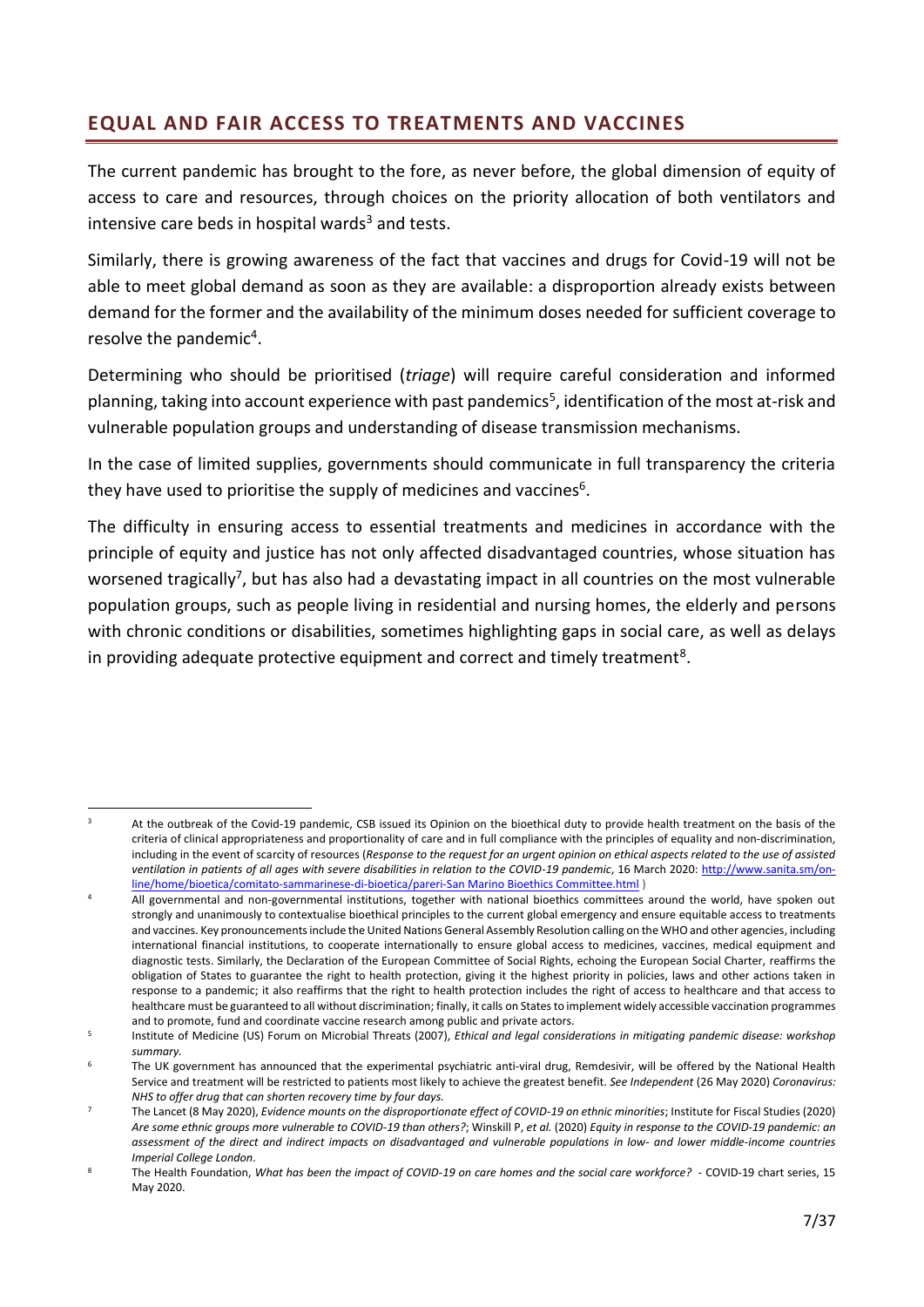# <span id="page-7-0"></span>**THE ASSIGNMENT OF PRIORITIES IN VACCINE DISTRIBUTION**

The rapid development of effective vaccines against Covid-19 and the pandemic spread of the virus mean that there will undoubtedly be an initial and inevitable shortage considering global demand.

It is therefore necessary to rapidly draw up a distribution plan that defines priorities for allocation on the basis of fundamental bioethical principles and, at the same time, provides people with clear and transparent information on the criteria used for such allocation and on the safety and efficacy of vaccines.

This objective should also take into account the characteristics of the different vaccines authorised and made available, which are able to completely prevent the transmission of Covid-19 or prevent the most serious forms of the disease.

In accordance with the **principle of beneficence/non-maleficence**, on the basis of proven efficacy and safety data, priority must take into account - and dynamically adapt to it - the risk/benefit assessment for the prevention of serious harm to the affected individual and those in contact with him/her who require immune protection.

Given the continuous updating of scientific knowledge on the virus, all the priority criteria, and above all those relating to the **principle of beneficence/non-maleficence**, must be constantly updated<sup>9</sup>.

According to the **principle of autonomy**, vaccination requires informed, aware and voluntary consent, which excludes any general and undifferentiated compulsion. If a decision is made in favour of compulsory vaccination, this may be justified on serious grounds of general health protection and, already from the start, involve clearly defined groups of persons, such as, for example, health workers in constant contact with high-risk persons or patients with vaccination contraindications.

According to the principle of **justice and equality-equity**, basic care must be provided for as many people as possible rather than the best care for as few people as possible. However, justice is inextricably linked to the **principle of solidarity and subsidiarity** towards those who run a significantly higher risk than the general population of contracting serious or fatal forms of the disease or those who, because of their personal or professional status, may expose other people to serious risks through the transmission of the virus.

Finally, justice and equity can also be achieved if **free** and **fair medical care,** and **compensation** in the event of vaccination-related adverse events, is also provided $^{10}$ .

<sup>9</sup> Bubar KM et al. *Model-informed COVID-19 vaccine prioritization strategies by age and serostatus*. MedRxiv. 2020 Dec 7;2020.09.08.20190629. doi: 10.1101/2020.09.08.20190629. Preprint

<sup>&</sup>lt;sup>10</sup> San Marino legislation provides for compensation in case of vaccination-related injuries. In fact, article 8 of Law no. 69 dated 23 May 1995 requires the ISS (National Institute of Health) to take out a suitable insurance policy against any damage which may be caused by vaccinations.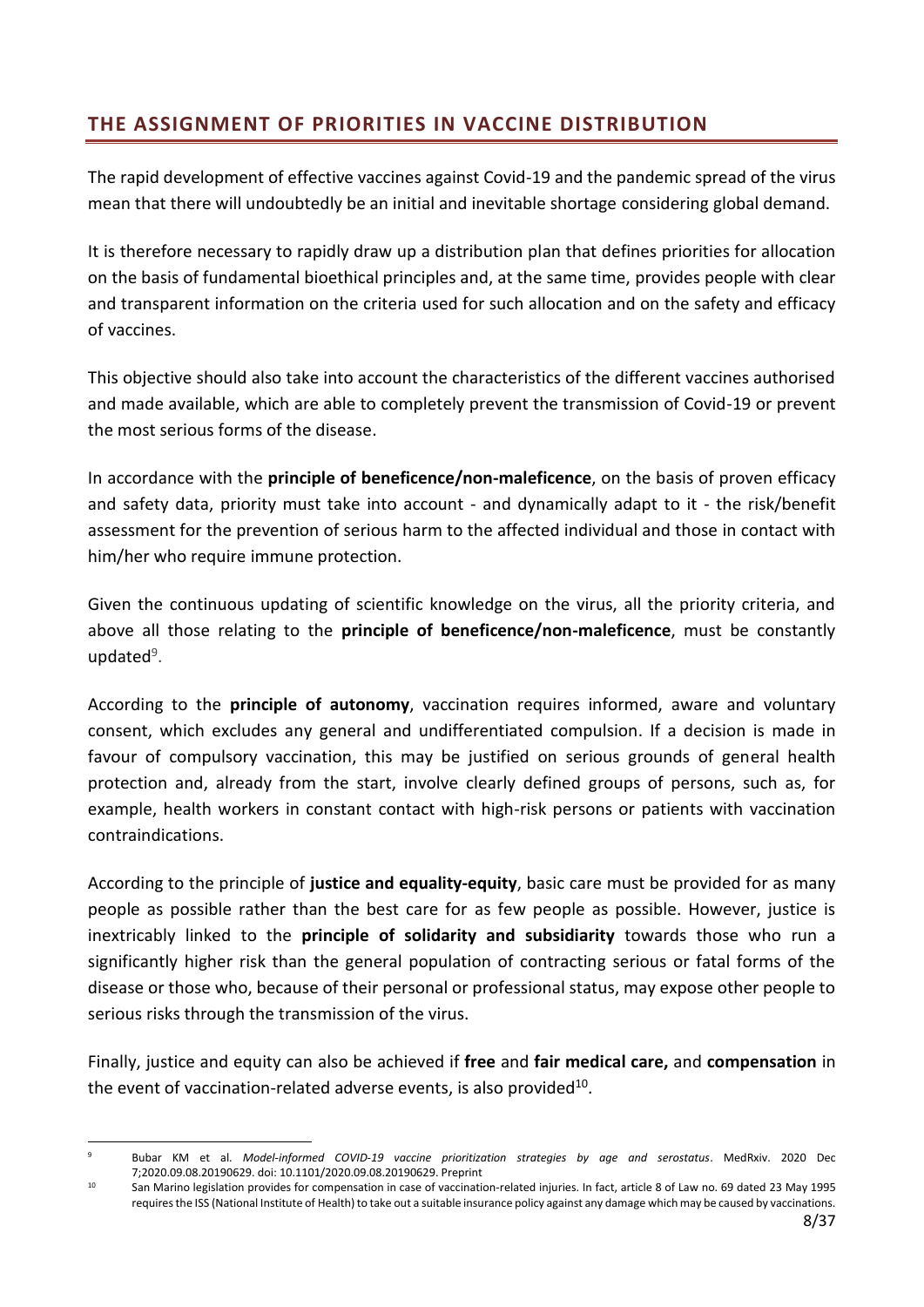A further element of choice is the **urgent** need for preventive protection of the health of those who are more vulnerable because of age, comorbidity or social circumstances that make access to care particularly difficult (e.g. the homeless), or of those who are more likely to require intensive care or suffer serious or fatal harm after contracting the disease.

All these aspects of the problem will be discussed in more detail in the following sections.

This right is also enshrined in the Oviedo Convention, in art. 24, "*Compensation for undue damage":* «*The person who has suffered undue damage resulting from an intervention is entitled to fair compensation according to the conditions and procedures prescribed by law*»*.*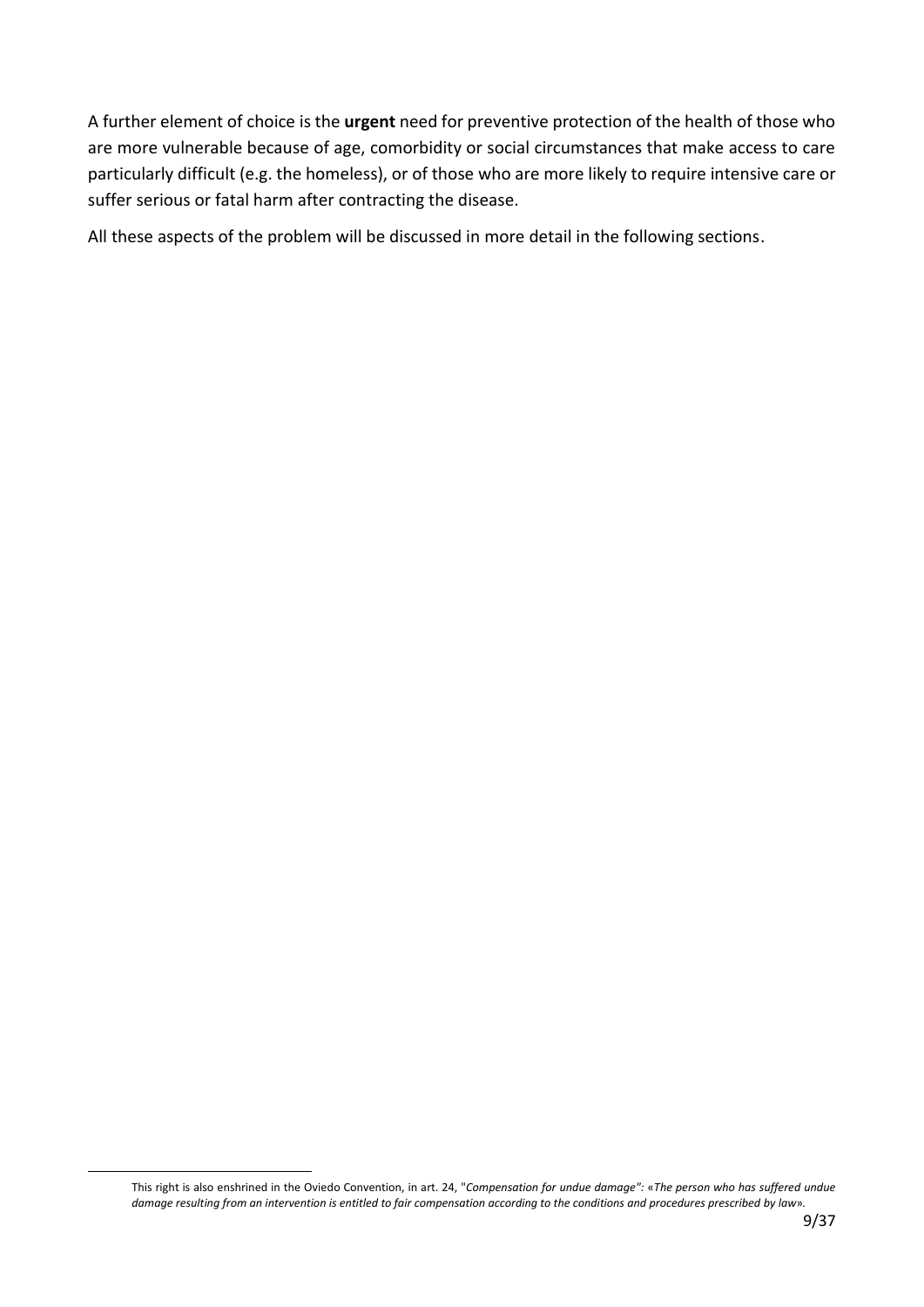# <span id="page-9-0"></span>**VACCINE CLINICAL TRIALS IN SITUATIONS OF URGENCY**

The development of drugs and vaccines can take years. Nevertheless, collaborative efforts and new technologies are reducing the time needed to develop new drugs to combat Covid-19 $^{11}$ .

Given the urgency imposed by the pandemic and the critical need for drugs and vaccines, the timeframes and processes for the development of such products are being speeded up in a way previously unimaginable, thanks to the support of the regulatory authorities. For example, previously approved drugs are being entered into late-stage clinical trials in an effort to shorten the timeframe.

However, while accelerated trials may promise quicker access to suitable drugs, it will be essential to ensure that this is carefully balanced with adequate consideration of risk for enrolled participants, so that patient safety is given absolute priority<sup>12</sup> and robust and relevant data are produced in accordance with ethical standards and quality of results.

To this end, none of the regular verification steps must be neglected for each vaccine. The short timescales leading to rapid registration must be made possible by the research already conducted on the vaccines, by the vast human and economic resources made available, and by the careful, rapid and progressive ongoing evaluation of the results acquired by the Regulatory Agencies, without necessarily waiting for the completion of all the trials rolling review.

Although the overall safety profile identified in healthy subjects does not lead to specific contraindications (reported serious adverse events include allergic reactions to medicinal products), specific indications must be established for those with critical health situations or special conditions (e.g. pregnancy, breastfeeding, etc.). In these situations, as well as in the case of a new medicinal product being placed on the market, adverse events not known in the clinical trial and potential adverse events should be monitored over time, in agreement with the regulatory authorities, using available observation and follow-up tools.

In order to understand the choices behind the various techniques used in the production of current and future vaccines, it should be recalled that the SARS-CoV-2 virus infects humans using a cell entry key represented by a surface protein called Spike, and exploits the 'signal translation' mechanisms of these cells to reproduce itself. All vaccines currently under assessment have been designed to induce a response that blocks the Spike protein and thus prevents the whole process. Researchers are therefore focusing on the development of:

• RNA vaccine: this is a sequence of RNA (ribonucleic acid) synthesised in the laboratory which, when injected into the human body, induces cells to produce a protein similar to the one towards which the immune response is to be induced (by producing antibodies that will consequently be active against the virus);

<sup>11</sup> Torjesen I (2015) *[Drug development: the journey of a medicine from lab to shelf,](https://www.pharmaceutical-journal.com/publications/tomorrows-pharmacist/drug-development-the-journey-of-a-medicine-from-lab-to-shelf/20068196.article)* Pharm J, online URI: 20068196.

The recent speeded up approval of Remdesivir by the FDA is an example.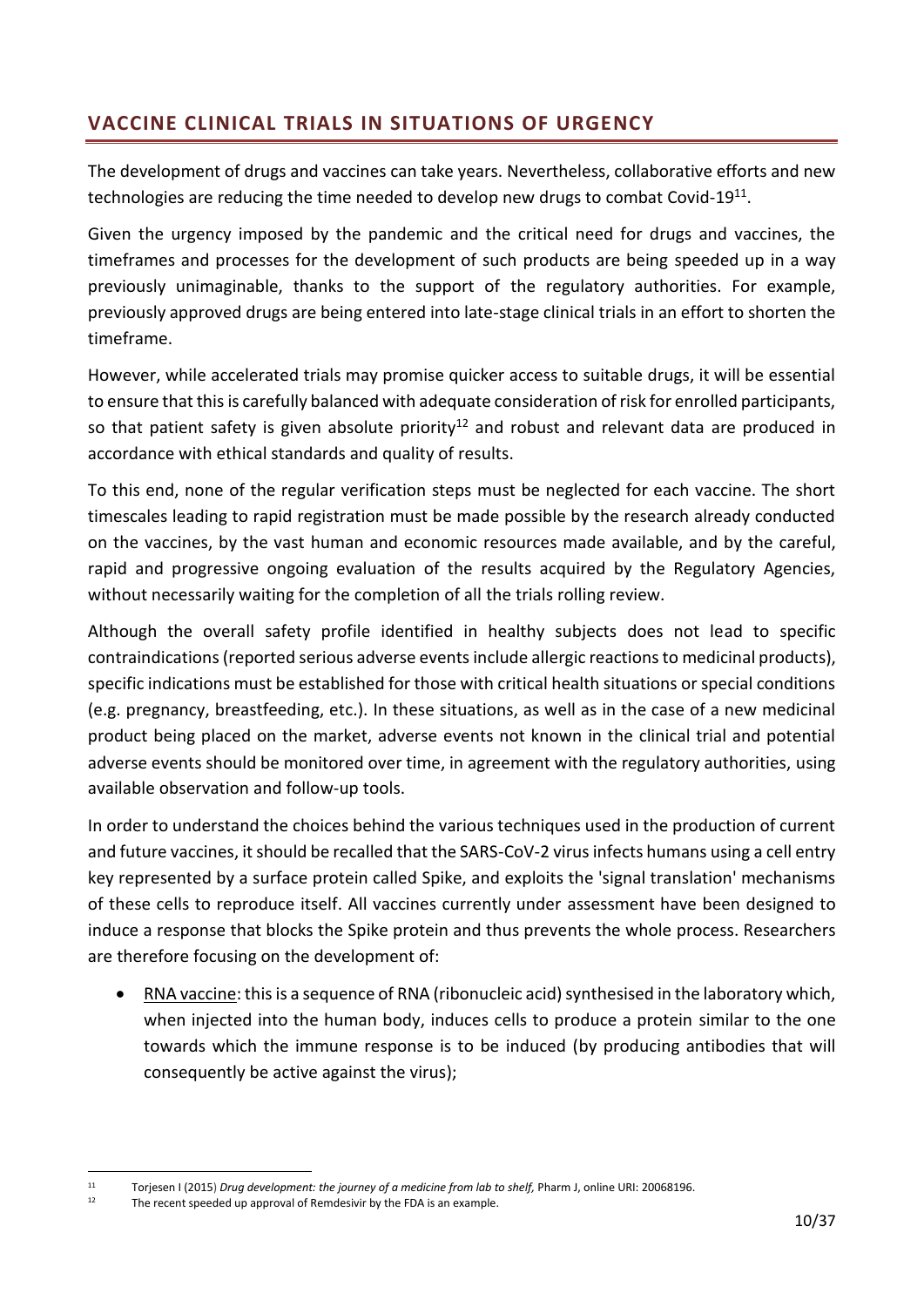- DNA vaccine: the mechanism is similar to the previous one. In this case, a fragment of DNA (deoxyribonucleic acid) synthesised in the laboratory is introduced, inducing the cells to synthesise a protein similar to the one towards which the immune response is to be induced;
- Recombinant protein vaccine: using the RNA sequence of the virus (in the laboratory), proteins or protein fragments of the viral capsid (shell) are synthesized. When combined with substances that enhance immune response, once injected into the body they induce an antibody response from the individual.
- Viral vector-based vaccines: typically based on an existing virus (usually a non-replicating adenovirus) which bears the genetic code sequence coding for the Spike protein.
- Inactivated viral vaccines: produced by culturing the SARS-CoV-2 virus in cell cultures and chemically inactivating it.
- Live attenuated vaccines: produced by generating a genetically weakened version of the virus that replicates to a limited extent, not causing disease but inducing immune responses similar to those induced by natural infection.

In the event of several vaccines with different characteristics being available, the choice cannot be left to the single individual, but must be made by the Health Services, which, in an equally safe and effective way, will take into account the characteristics of individuals with higher-risk comorbidities.

In the light of these considerations, the National Bioethics Committee of Republic of San Marino believes that the subjects to be vaccinated should be provided with balanced and professional information on the likelihood of the occurrence of a serious adverse reaction (ADR - Adverse Drug Reaction), such as anaphylaxis, while however balancing the possibility of such a risk with the specific benefits of vaccination.

Pending such consultation, deferral of vaccination may be justified in individuals with a suspicious medical history until reliable information on the risk of ADRs becomes available.

Such considerations should, therefore, encourage dialogue with the pharmaceutical company in order to arrive at a more accurate assessment of the risk following vaccination in particularly susceptible individuals.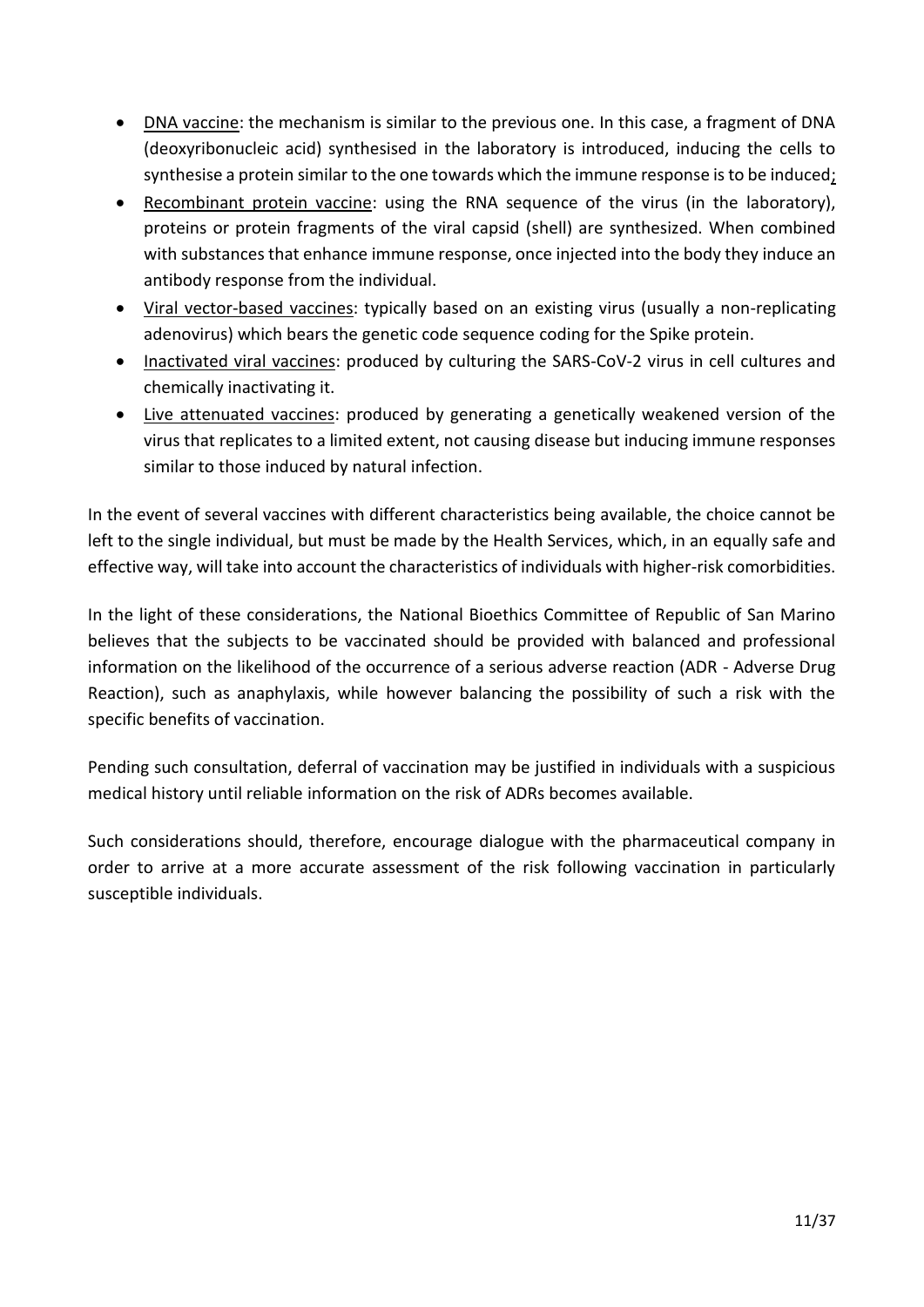# <span id="page-11-0"></span>**SAFETY OF COVID-19 VACCINATION**

With regard to doubts about the *safety of vaccination*, including with regard to the current pandemic, it should be stressed that:

- the vaccines used are drugs that comply with national and international production standards;
- every batch of vaccine registered and authorised for sale undergoes safety and efficacy checks by the competent authorities;
- any vaccine must come from an official source with a traceable path. In the present situation, the National Bioethics Committee of Republic of San Marino strongly recommends that the information to be provided to the general population should stress that the initial shortage in the availability of vaccines against Covid-19 cannot and must not be compensated for by any obscure availability of vaccines through direct online purchases or through parallel markets.
- vaccination is a medical procedure which is simple to carry out in practice but, at the same time, is made safe by the immediate availability of certain essential first-aid items (adrenaline, cortisone, oxygen, defibrillators - *Outpatient management of anaphylaxis after vaccination<sup>13</sup>*);
- all vaccines are therefore safe if administered by qualified personnel in accordance with the rules of good practice (use of properly stored vaccines, use of appropriate sterile, single-use syringes, compliance with prescribed inoculation procedures and locations), taking into account anamnestic and/or objective findings that may temporarily or permanently contraindicate vaccination.

<sup>13</sup> <http://www.sip.it/per-il-medico/gestione-ambulatoriale-dellanafilassi-dopo-vaccinazione>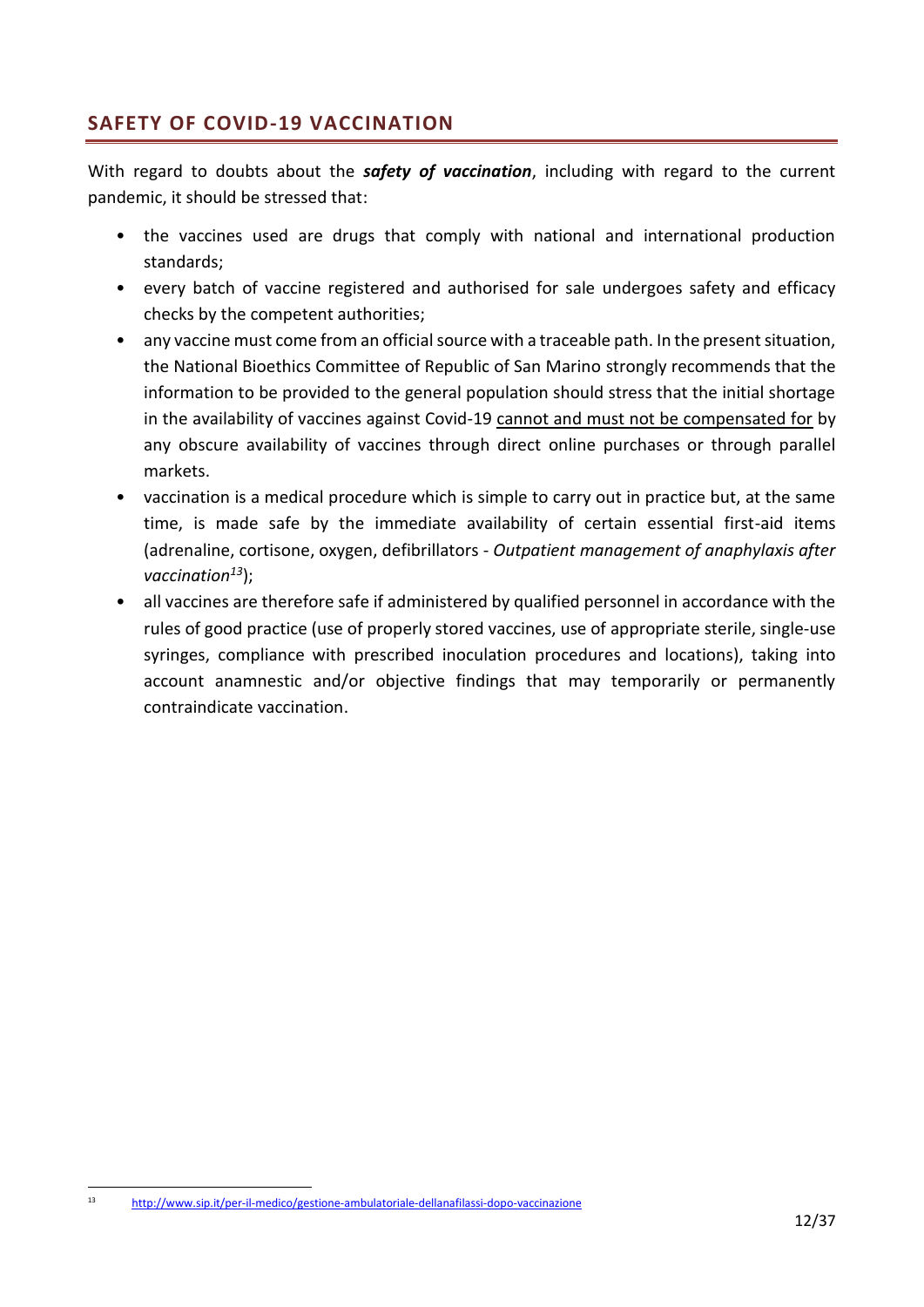## <span id="page-12-0"></span>**BENEFIT AND RISK ASSESSMENT**

If vaccinations did not bring any benefits whatsoever, both individually and collectively, even one serious adverse event would be unjustifiable and unacceptable.

On the contrary, vaccinations have saved millions of lives and prevented countless cases of disease and complications in both industrialised and developing countries.

Scientific and ethical considerations therefore require that mass vaccination programmes should continue to be implemented in forms and ways that are appropriate to the epidemiological and socio-sanitary situation in each country.

However, from a communication viewpoint, a profound difference exists between indicating the use of drugs (prescribed to treat sick persons) and vaccines (means of prevention recommended or made compulsory to prevent a healthy person from contracting a specific disease – which is probable but not certain - or from being a means of transmission).

This difference makes the hypothesis of a risk associated with vaccinations less acceptable to the individual and imposes a very high safety profile, with regard to which a correct scientific-rational approach to **risk assessment** must be adopted, based on three assumptions:

- risk identification
- estimation of the level and extent of the risk of potential damage;
- assessment of the acceptability of the hazard in relation to other risks.

Institutions and their subordinate bodies, which have a constitutional responsibility to protect the health of the individual and the community, are obliged to take every rational precaution, by applying legislative, ethical and deontological principles to risk/benefit assessment during the risk management phase.

Wherever scientific uncertainty exists such as to make impossible a full assessment of the potential risks (and, therefore, of the possibility of damage occurring in practice), it is up to the institutional decision-makers, taking into account the concerns of the public, to identify what is the minimum level of 'acceptable risk' for society.

The precautionary principle, which is closely linked to the Hippocratic ethical principle of *'primum non nocere*', is the cornerstone of the logical risk assessment process and guarantees prudence in the absence of scientific certainty and in the presence of risk elements.

In assessing benefit, the following points should be considered:

- **benefit of vaccine administration** in terms of the efficacy of a specific dose;
- **likelihood of contracting the disease**, which in turn depends on the incidence of the disease and the level of vaccination coverage in the population, as well as possible exposure to a positive case for various reasons;
- **frequency and severity of complications** of the disease, which in turn are influenced by variables such as age and the presence of other debilitating conditions.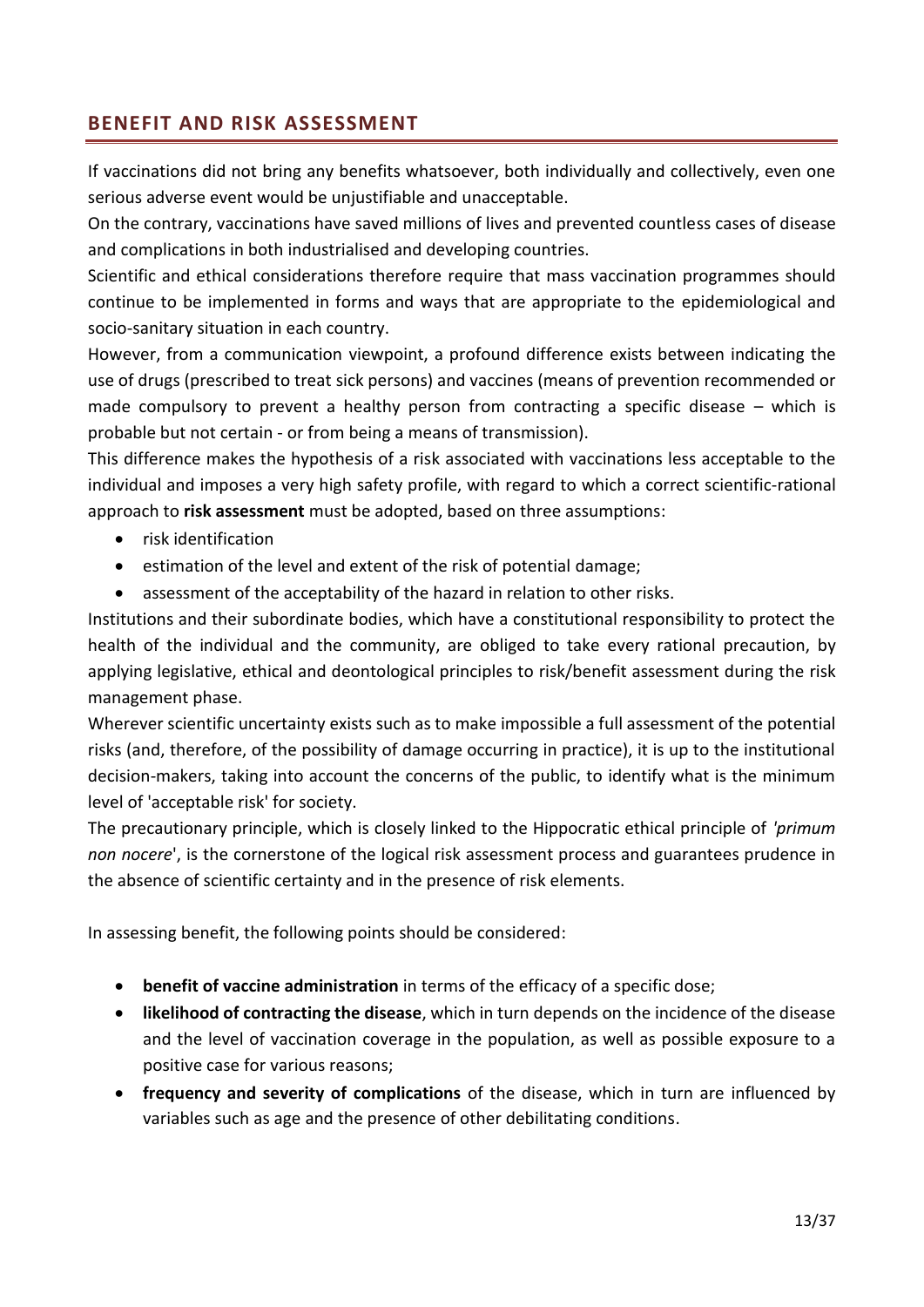## <span id="page-13-0"></span>**USE OF PLACEBOS**

A critical bioethical issue in the Covid-19 vaccine trials concerns the use of placebos. The treated and control groups remain under observation for a long time, in order to be able to attribute or not exclusively to the vaccine, with reasonable certainty, the differences observed in the subjects involved in the trial.

This implies the need to maintain a double-blind, i.e. the impossibility for volunteers and investigators to know to whom was administered the drug and to whom the placebo. Moreover, such an approach, while having unquestionable scientific validity, may conflict with bioethical principles because:

- it is impossible to comply with the **principle of beneficence/non-maleficence** for the volunteers in the control group, since they could contract the disease without any possibility of prevention;
- the **principle of justice** is not guaranteed, inasmuch as the volunteers are not all in a position to have the same risks and benefits.
- according to the **principle of autonomy**, if the volunteers were to ask to know which group they belonged to in order to perform the actual vaccination, the blind would be opened and the observation of effectiveness would cease.

At the same time, it should be emphasised that, in the process of research and development of any drug, the use of placebos is ethically justified if, as in the case of vaccines, no therapy of established effectiveness is available for the control group.

In order to ensure its ethicality for the purposes of specific research, at the time it is proposed to the patient, use of the placebo must have already received authorisation from an ethics committee which has analysed the protocol from all possible points of view.

The information provided to the patient is therefore essential in order to be able to take a motivated and informed decision.

However, the information on placebos is sometimes insufficient and can lead to a possible 'therapeutic misunderstanding' (incomplete understanding of the message about the treatment) or a misinterpretation of placebos as a completely useless treatment.

In point of fact, the placebo group is fundamental in order to keep numerous confounding factors under control (including possible errors on the part of patients and doctors, suggestions, spontaneous fluctuations over the course of time and symptoms of the disease, etc.) which may invalidate the reading of the results of the entire trial, thereby eliminating the possibility of recognising and extending the truly beneficial effects of a therapy to an increasingly wider audience.

In view of the above considerations, of what is stated in the Declaration of Helsinki: "*in medical research on human subjects, considerations related to the well-being of the human subject should take precedence over the interests of science and society*" and of the bioethical implications related to the use of placebos in light of the overwhelming advantage of the anti-Covid-19 vaccines tested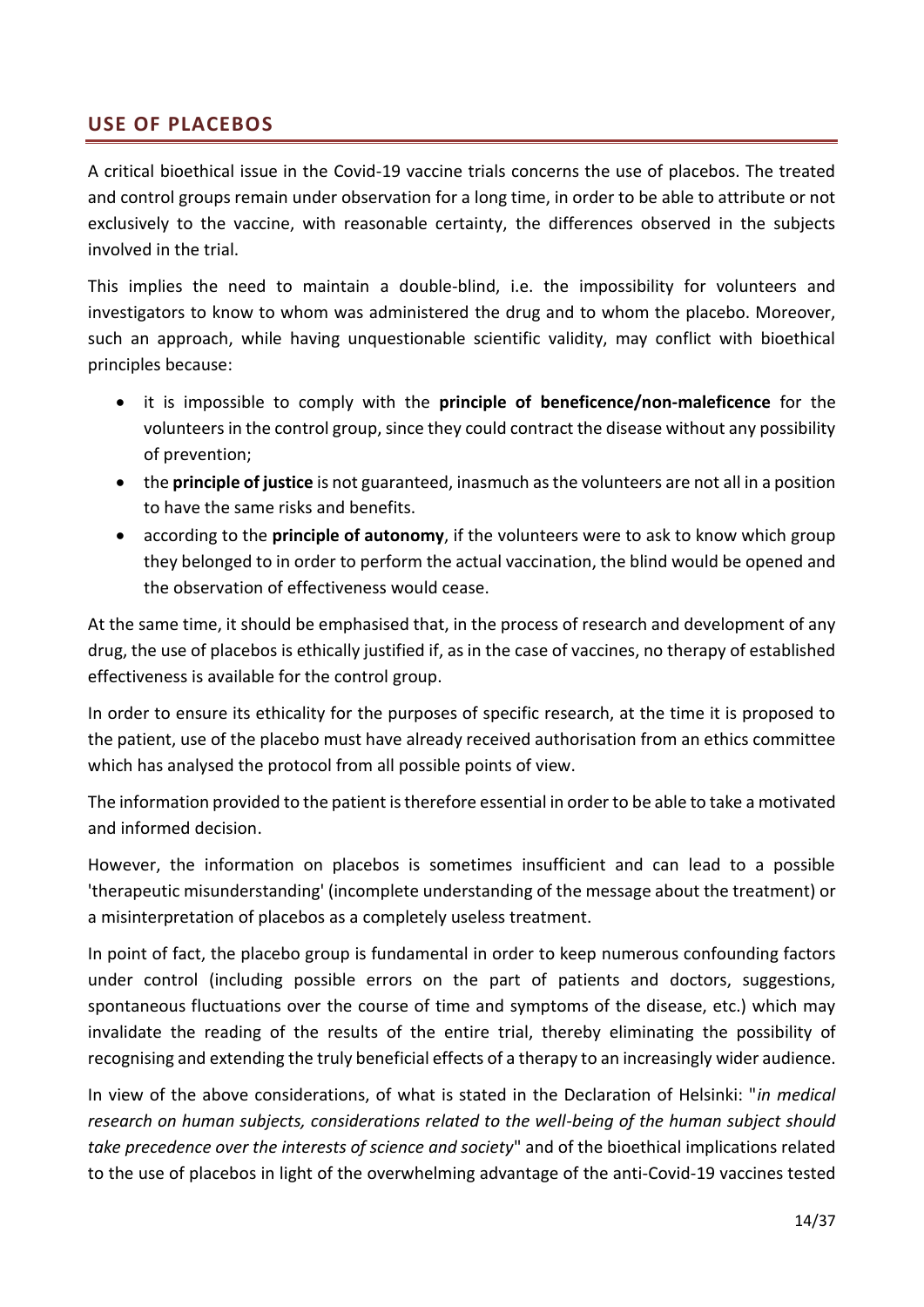so far (> 90% protection), in the current context the National Bioethics Committee of Republic of San Marino considers it essential to proceed with an accurate and timely epidemiological verification of the prevalence of cases of infection and disease in the absence/presence of vaccination in a condition of so-called "real life" and no longer in that of a randomized and controlled trial.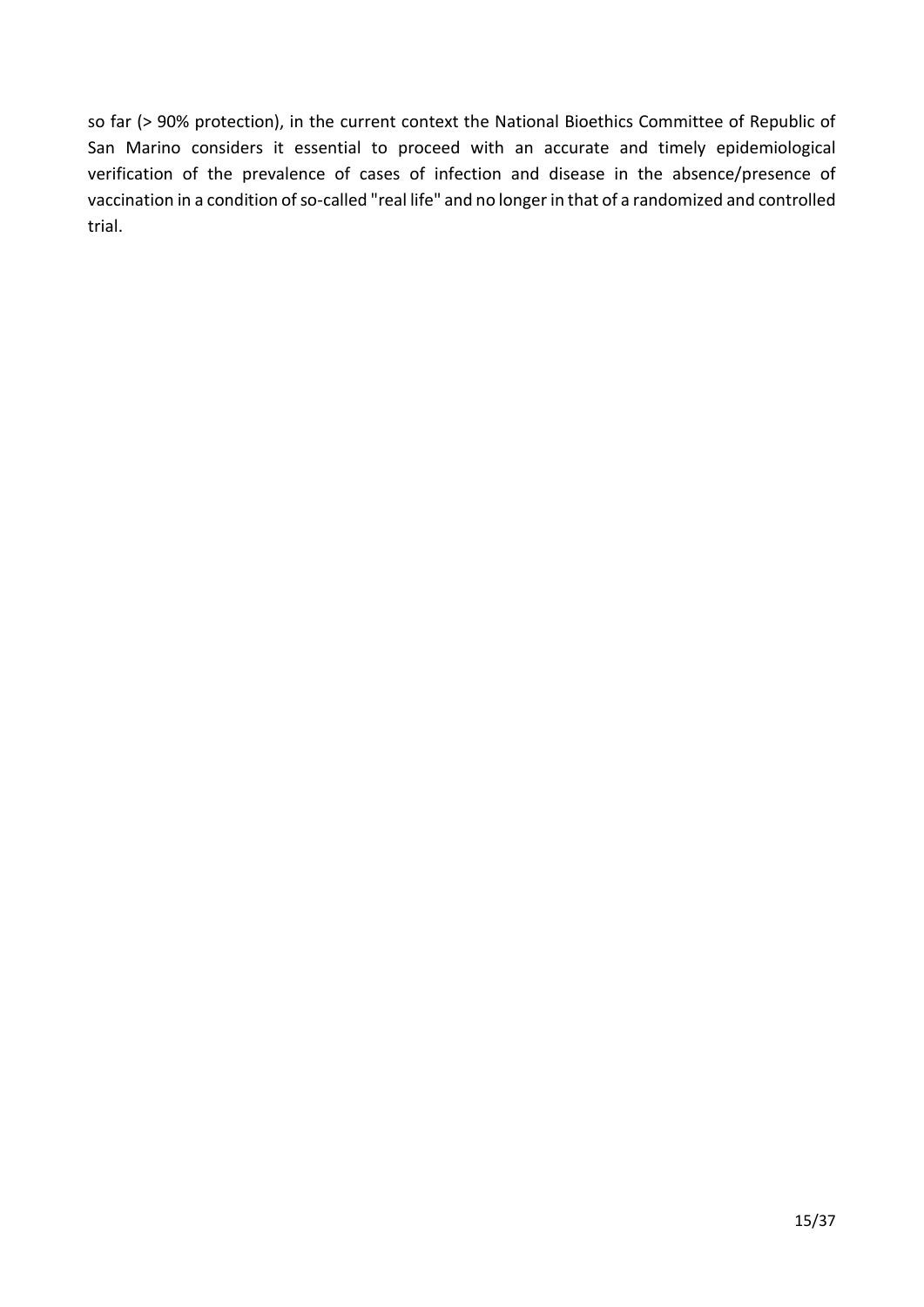## <span id="page-15-0"></span>**TRANSPARENCY OF INFORMATION**

An effective vaccination plan can only be achieved if it is supported by trust and by transparent and complete information to the population, which will be prompted to take part on a voluntary and aware basis.

In fact, a 'Health Pact' should be activated with the population, based on the strategic lines of epidemiology, prevention and awareness-raising, information, training and communication.

Communication plays a central role, especially in the initial stages of the vaccination campaign and in the choice of categories with priority access to the vaccine.

To date, in fact, a form of 'vaccination hesitation' persists even among some health professionals, in relation to the trial timeline and marketing of Covid-19 vaccines.

Among the causes which have contributed to such uncertainty is a 'highly publicised' communication strategy, which has seen numerous 'experts' take part in talk shows together with guests with little knowledge of scientific subjects, thus producing an overlap of often conflicting news not supported by scientific literature.

Finally, the social media have been filled with unsubstantiated news, making it impossible to clearly and adequately understand the issues relating to the new SARS-CoV-2 virus.

It is therefore crucial that, first and foremost, communication provide transparent and complete information on the efficacy and safety of vaccines.

The global involvement of pharmaceutical companies in an extremely rapid search for effective vaccines has caused perplexity and mistrust, probably due to the underestimation by the media of the fact that the study of each vaccine submitted for authorisation has followed or will follow all the research phases required for release on the market - albeit at a speed never seen in the past inasmuch as fuelled by the huge economic support offered by governments worldwide.

The exceptional speed of clinical trials, the unprecedented industrial involvement and the overall risk to the population must be matched by an equally exceptional completeness - and transparency - of information on research data. It is more than ever necessary to make explicit all possible adverse events observed during the trial phases, distinguishing them as clearly as possible from random associations.

To this end, the timely recording of vaccination coverage rates and of adverse events - including unexpected ones - related to vaccination must be ensured through a careful monitoring system (socalled 'vaccine vigilance'), so as to provide public assurance of vaccine effectiveness and safety monitoring.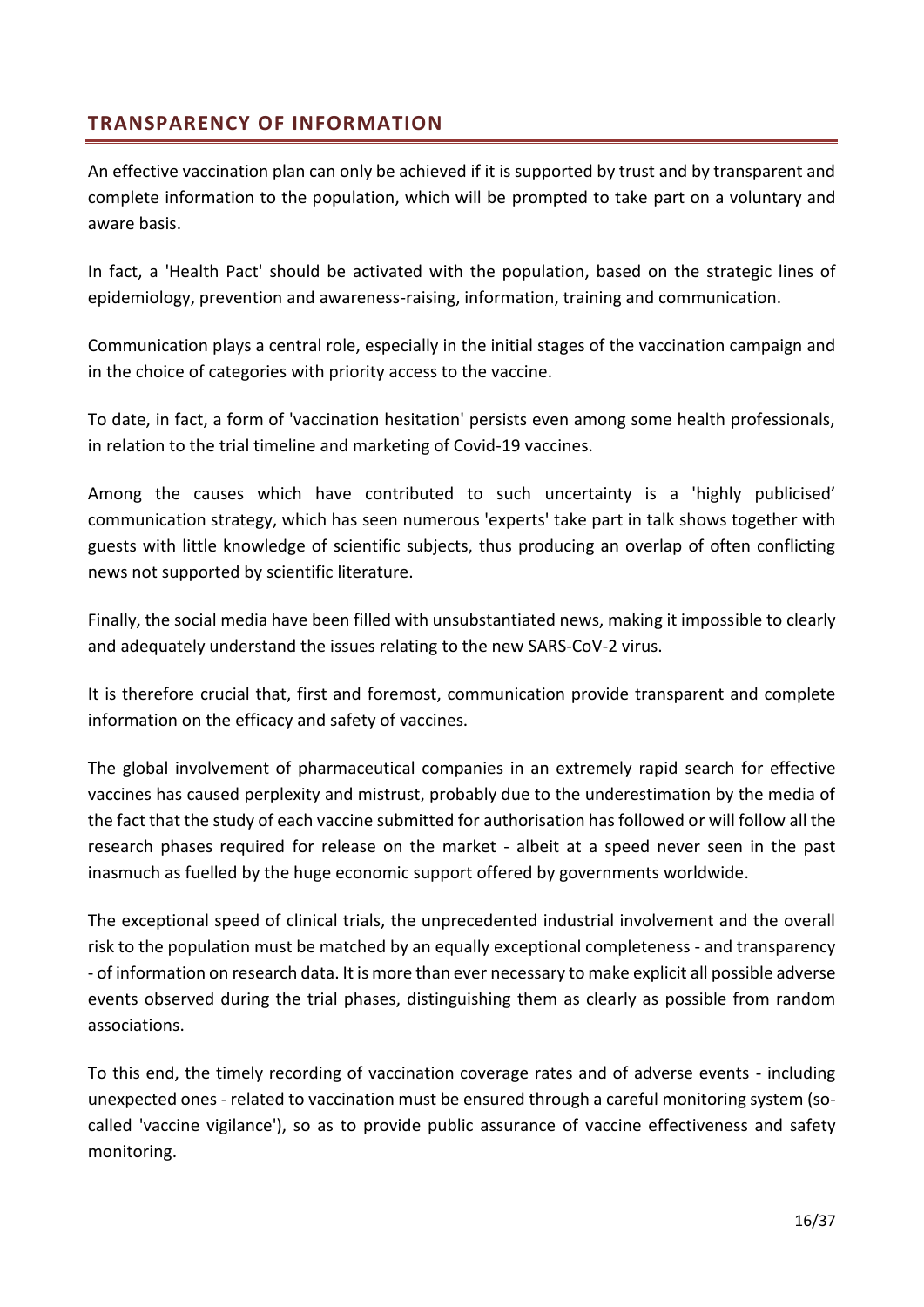The possibility of access to such information, provided in a transparent, clear and up-to-date manner, comprehensible to the entire population and shared with the competent Authorities is, in fact, the necessary prerequisite to create and maintain a climate of mutual trust between the public and the institutions.

In this light, the establishment of a public reference body made up of qualified professionals able to provide clear and personalised answers to the questions of single individuals would be a dutiful way of addressing the concerns (including when these are based on scientifically inaccurate information or beliefs) of those who are wavering between disillusionment and the absolute need to regain trust in the authorities. Such an approach would also be essential to create awareness among the public and prevent people from acquiring wrong and dangerous information from unauthorised sources.

Similar transparency is also needed in communicating the criteria for determining priorities, so that the population is able to appreciate the reasons behind delays and apparent temporary exclusions from a procedure by now perceived as universally acquired by birthright.

The greater the understanding of data and selection criteria, the greater voluntary participation will be in the vaccination campaign, which in fact can only achieve levels of real effectiveness in the event of broad approval based on willingness rather than on compulsion.

Similarly, as partly anticipated in the paragraph on safety, the population must be adequately informed about the health risk of purchasing vaccines online or from unofficial and institutional sources: pandemics represent an unprecedented opportunity for criminal and opportunistic behaviour, and the distribution of sub-standard and counterfeit pharmaceutical products, including Covid-19 vaccines, remains among the most sought-after targets of organised crime.

Due to the extensive spread of the disease, demand for treatment may be so high that it risks exceeding that available in many countries, encouraging many people to seek vaccines through channels other than those considered safe.

Counterfeit vaccines, besides being useless in the fight against pandemics due to lack of protection (in fact, they fail to ensure that the threshold percentage of vaccinations estimated for the 'herd effect' is reached), represent a very serious risk to individual and public health due to possible contamination by toxic substances linked to production in laboratories that do not meet the required standards.

In other words, the patient who takes the counterfeit drug will be harmed both by the lack of therapeutic effect and by possible side effects, with probable consequences, sometimes even  $fatal<sup>14</sup>$ .

<sup>14</sup> <https://europa.today.it/attualita/falsi-vaccini-europol-allarme.html>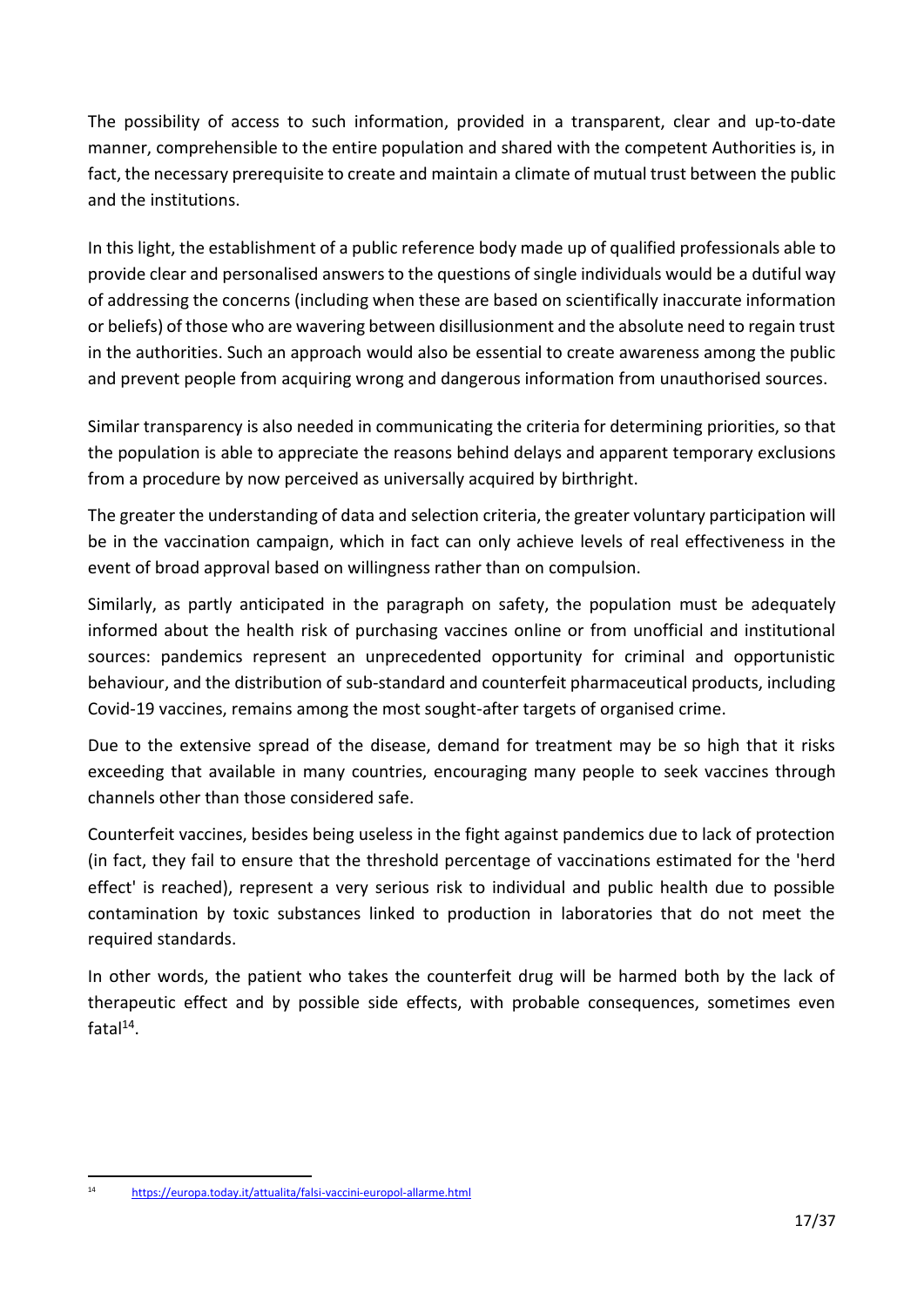## <span id="page-17-0"></span>**PERSONS WITH DISABILITIES**

Public communication about the pandemic, vaccines and their risks must be such as to ensure the entire population is able to access and use the information through appropriate means, including the use of sign language and subtitling for deaf and hearing-impaired people<sup>15</sup>.

All persons and operators of homes and day centres for patients with disabilities should also be included among the recipients of the first doses of the vaccine, considering both the high risk of outbreaks in closed facilities and the precarious health conditions of the guests.

Included in the second phase of the vaccination campaign should therefore first of all be persons who are not self-sufficient, those in home care due to the fact that they are only partially selfsufficient and those with comorbidities who are at greater risk (immunocompromised persons or those with oncologic diseases or other particular illnesses which put them at greater risk in case of contagion), together with those who are in direct contact with such persons (home helps or private individuals and caregivers).

All such persons are doubly exposed to the dangers of infection, both because their health conditions could aggravate the course of their illness and because a complex pathological picture adversely affects the type and quality of life of those concerned and of the caregivers themselves, especially if they are family members.

Particularly noteworthy is the case of intellectual, relational or psychosocial disabilities. In all of these, the risk of contagion is, by its very nature, higher than average, due to the extreme difficulty of complying with individual protection measures. This risk is further aggravated during hospitalisation (e.g. for infection with SARS-CoV-2), because of the inability to achieve the necessary active collaboration with care staff, especially when the attendance of the usual caregivers cannot be ensured. The same applies to people who require very high levels of care, including in hospital, due to their inability, on their own, to perform everyday actions such as eating, going to the toilet, turning over in bed, etc.

When administering the vaccine to persons with intellectual and relational disabilities, the staff in charge should be trained along the lines of other similar experiences<sup>16</sup> or be assisted by the *caregivers* of such persons.

<sup>&</sup>lt;sup>15</sup> See research by the International Disability Alliance, http://www.internationaldisabilityalliance.org/covid-drm, the International Disability and Development Consortium, https://www.iddcconsortium.net/, the Disability Rights Monitor in collaboration with IDDC, the Disability Rights Fund and the University of Pretoria, https://covid-drm.org/.

<sup>16</sup> See the DAMA project of the San Paolo Hospital in Milan, which has spread to various Italian hospitals[, http://www.progettodama.it](http://www.progettodama.it/) See also the experience of the Italian Society of Dentistry for the Handicapped (SIOH),<https://www.sioh.it/centri-di-cura> and the SIOH manual. Manuale di odontoiatria speciale. Milan, EDRA S.P.A., 2019.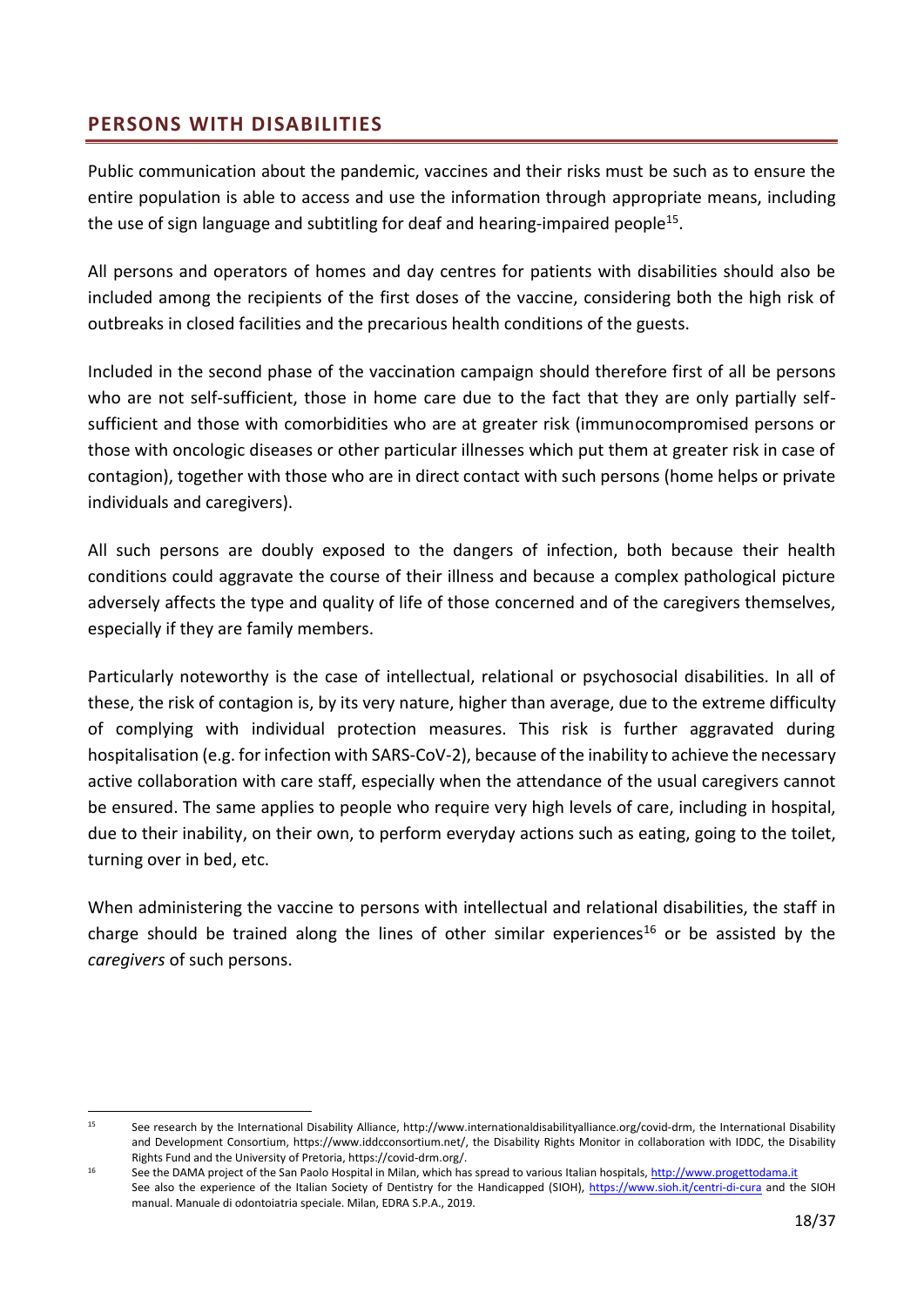### <span id="page-18-0"></span>**ELDERLY PERSONS**

Vaccination prevention is one of the most appropriate responses to the health and development challenges of a population and contributes to significantly improving the health of the ageing population. The over-60s are at higher risk of severe Covid-19 and account for 95% of all fatal  $cases<sup>17</sup>$ .

However, it does not make sense to define a standard age of frailty (in the sense of easy susceptibility to various diseases) which, for those who have more than one disease, comes into play as early as 60 years of age, while for others it does not even begin to occur beyond 90 years of age<sup>18</sup>. In view of this consideration, suggesting vaccination priority for the elderly requires addressing, *inter alia*, the problem of ageism<sup>19</sup>.

If we then look at how isolated elderly persons have been during the pandemic, not only those staying in residential care homes, but also due to daily, exasperated distancing from any potential (and sometimes imaginary) source of contagion at home on the part of family members, we come to realise how important it is to stress just how devastating the psycho-emotional impact of isolation is not only for the elderly, in whom, among other things, any cognitive disability rapidly worsens, but also for the caregiver. The latter, in fact, especially if they are family members and women, often suffer what is known as burn-out<sup>20</sup>, with the onset of sometimes severe anxiety and depression<sup>21</sup>.

<sup>17</sup> [https://www.cdc.gov/nchs/nvss/vsrr/covid19/excess\\_deaths.htm](https://www.cdc.gov/nchs/nvss/vsrr/covid19/excess_deaths.htm) (last access 26-12-2020).<br>18 Bergman H. Ferrucci L. Guralnik Let al. *Frailty: an emerging research and clinical naradian* 

<sup>18</sup> Bergman H, Ferrucci L, Guralnik J et al. *Frailty: an emerging research and clinical paradigm—issues and controversies*. J Gerontol A Biol Sci Med Sci. 62: 731–7, 2007.

<sup>19</sup> [https://www.treccani.it/vocabolario/ageismo\\_res-50bce5a1-8991-11e8-a7cb-00271042e8d9\\_%28Neologismi%29/](https://www.treccani.it/vocabolario/ageismo_res-50bce5a1-8991-11e8-a7cb-00271042e8d9_%28Neologismi%29/) (last accessed 26-12- 2020). Ageism is defined by Treccani as "a form of prejudice and devaluation to the detriment of an individual towards older people" in line with what Apriceno called "hostile ageism" in contrast to so-called "benevolent ageism" (Apriceno MB et al. *Prioritizing Healthcare and Employment Resources during COVID-19: Roles of Benevolent and Hostile Ageism*. Gerontologist. 2020 Oct 29; gnaa165. doi: 10.1093/geront/gnaa165. Online ahead of print.). Both types of ageism, however, conceal within themselves the danger of discrimination, i.e., the serious denial of the bioethical principle of justice. Even the benevolent form, despite the fact that it seems to be inspired by the very best intentions and is therefore far from a negative attitude, the very moment in which it devotes excessive and lexically ill-designed attention to the elderly, it unintentionally creates a clear dichotomy between the efficiency of the young person and the elderly person's need for protection. The 'hostile' form represents a preconception according to which the elderly person represents a burden on society, insofar as largely dependent on others, unproductive, a source of ever-increasing expense and, above all, already sufficiently close to the end of life to be almost made accountable for the 'right' solution to the many daily problems through the acceptance of the inevitability of an imminent exit. In the author's view, benevolent ageism is instead a stereotype, and as such often equally improper, based on the conviction that the elderly person is a member of society to be valued at least as a historical memory of the family, a life experience to be passed on to other generations, a source of savings to be made available to family members, and emotional and educational support. The elderly person thus runs the risk of falling victim to what is known as "learned helplessness", whereby a paternalistic attitude induces a state of stress that leads to an increase in circulating levels of cortisol and other hormones responsible for progressive muscular and cognitive decline and, over time, conditions a lower efficiency in carrying out habitual tasks (Cary, L. A., Chasteen, A. L., & Remedios, J. (2017). *The Ambivalent Ageism Scale: Developing and validating scale to measure benevolent and hostile ageism.* Gerontologist. 2017 Apr 1;57(2): e27 e36. doi: 10.1093/geront/gnw118; Hehman JA, Bugental DB. *Responses to patronizing communication and factors that attenuate those responses.* Psychol Aging. 30: 552-60, 2015). In the very imagery of the elderly, the resulting insecurity - which largely depends on an artificial social image - often anticipates frailty and accelerates its onset precisely because of the associated negative psychological impact (Stewart, T. L., Chipperfield, J. G., Perry, R. P., & Weiner, B. *Attributing illness to "old age": Consequences of a self-directed stereotype for health and mortality.* Psychol Health. 27: 881-97, 2012). A picture is thus configured in itself distant in time, but rejected from a young age because it is experienced as negative, pre-terminal and therefore depressing (Chrisler J, Barney A, Palatino B. (2016). *Ageism can be hazardous to women's health: Ageism, sexism, and stereotypes of older women in the health care system.* Journal of Social Issues,72(1), 86-104. <https://doi.org/10.1111/josi.12157> .

<sup>&</sup>lt;sup>20</sup> In the Treccani Dictionary of Medicine (2010), burn-out is described as "a pathological state (from the English 'completely burn out') which occurs in individuals who carry out helping professions... Burn-out appears in professionals who have to adequately support their own psycho-emotional stress and that of the assisted person. If the phase of psychological wear and tear is not managed or controlled, there is a progression of psychological and physical damage which can end up in suicide'. Referring then to the 11th revision of the WHO International Classification of Diseases, the 2019 version of the Treccani Atlas reports as symptoms: feeling exhausted; alienation or cynical or negative feelings towards one's work and reduced professional performance.

<sup>&</sup>lt;sup>21</sup> Carpinelli Mazzi M et al. *Time of isolation, education and gender influence the psychological outcome during COVID-19 lockdown in caregivers of patients with dementia.* Eur Geriatr Med. 11: 1095-8, 2020.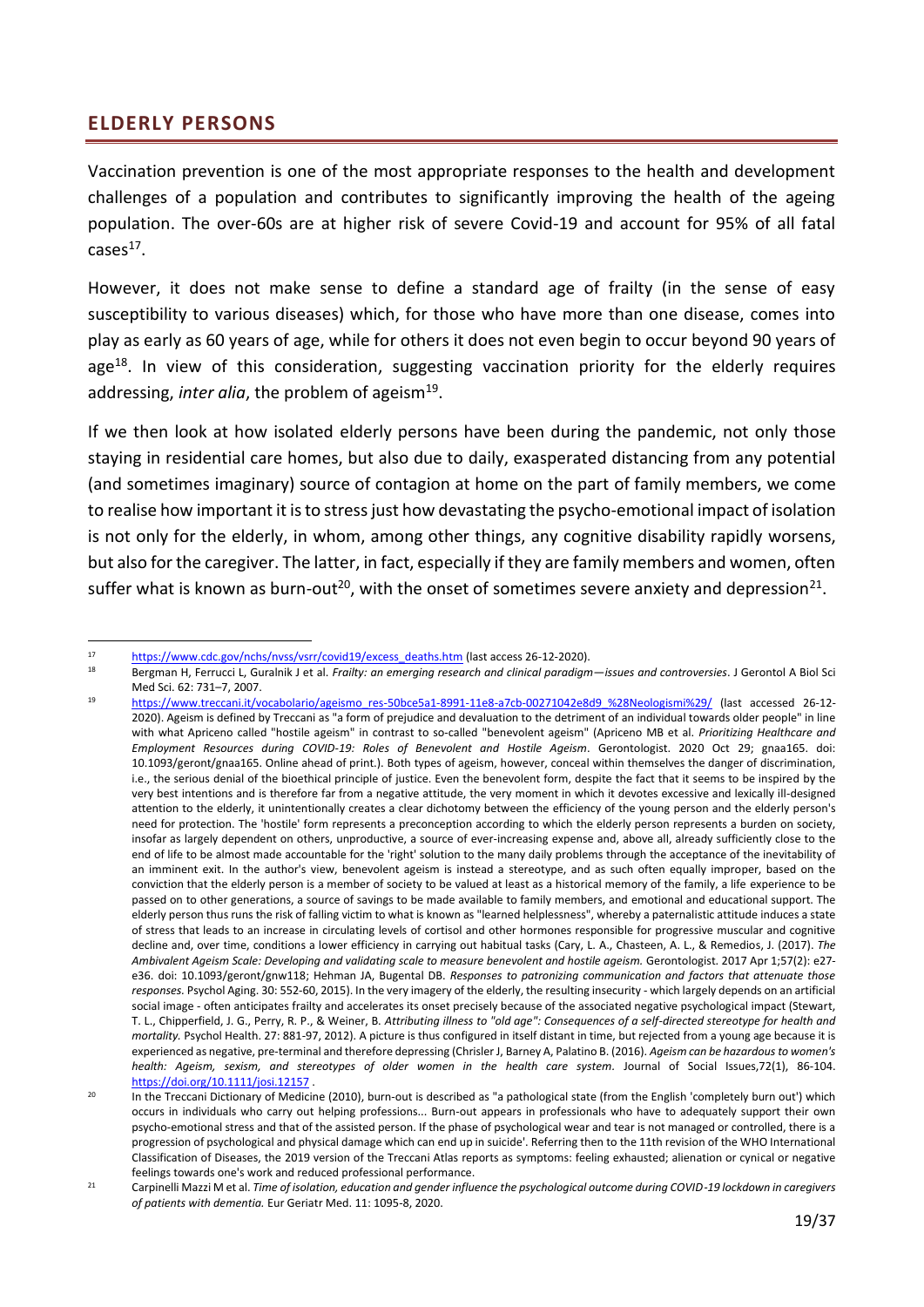In this context, a well-conducted vaccination campaign can also prevent the serious consequences of such forms of isolation by restoring the conditions for indispensable socialisation and emotional relationality.

Technical solutions are apparently also available from a bioethical point of view: the *Global Vaccine Action Plan*<sup>22</sup> and the *Immunization Agenda 2030*<sup>23</sup> do in fact recommend that all countries break down bureaucratic barriers and implement an appropriate vaccination campaign inspired by the principle of justice.

In this light they suggest that access to the vaccine and the monitoring of the effects and the degree of acceptance among the elderly should be fair and guaranteed not only by the individual government (including by means of specific work groups such as the *National Immunization Technical Advisory Groups or NITAGs*) but also by social voluntary support, private foundations and the responsible involvement of the population as a whole.

This context favours the realisation of the **principle of autonomy** in relation to the elderly person's consent to the vaccine: social volunteering could be a leading element in well-conducted information inasmuch as it is interpreted as being 'neutral', i.e. not piloted by the media, increasingly seen as the 'longa manus' of the powers that be.

Health workers should also be fully involved in this activity but, as already pointed out in the previous document of the National Bioethics Committee of Republic of San Marino on vaccines<sup>24</sup>, these will only be convinced of having made the right choice, and in turn make the message they convey convincing if they are fully informed of the ongoing dynamics of the side and/or adverse effects recorded at local and international level.

Transparent information would also fully justify the decision to give priority - always respecting the individual's decision-making autonomy - to health workers involved in caregiving activities and to elderly persons with comorbidities and/or other clinical frailties.

In fact, such health workers are exposed not only to a greater risk of contracting but also of transmitting the disease to their frailer patients. For the same reason, we reiterate that all those who, for work or commercial reasons, have relations with in-patient facilities should be included among the first recipients of the vaccine.

What is more, there is no ethical basis and, above all, no equally certain prospects for the idea that priority should not be given to frail elderly persons because of a misunderstood need to disinvest in projects that are potentially doomed to failure.

In fact, those who think that priority should be given to children-youngsters and adults in order to achieve widespread immunity, which in turn can prevent contagion of the elderly, do not have at their disposal clear information as to either the duration of the immune response in the young or

<sup>22</sup> The World Health Organization. *The Global Vaccine Action Plan 2011–2020*. Geneva; 2013.

<sup>23</sup> The World Health Organization. *Immunization Agenda 2030: A Global Strategy To Leave No One Behind*. 2019 January 6, 2020; <https://www.who.int/teams/immunization-vaccines-and-biologicals/strategies/ia2030> (last access 26-12-2020).

<sup>24</sup> *Bioethical value of vaccinations*, ibidem.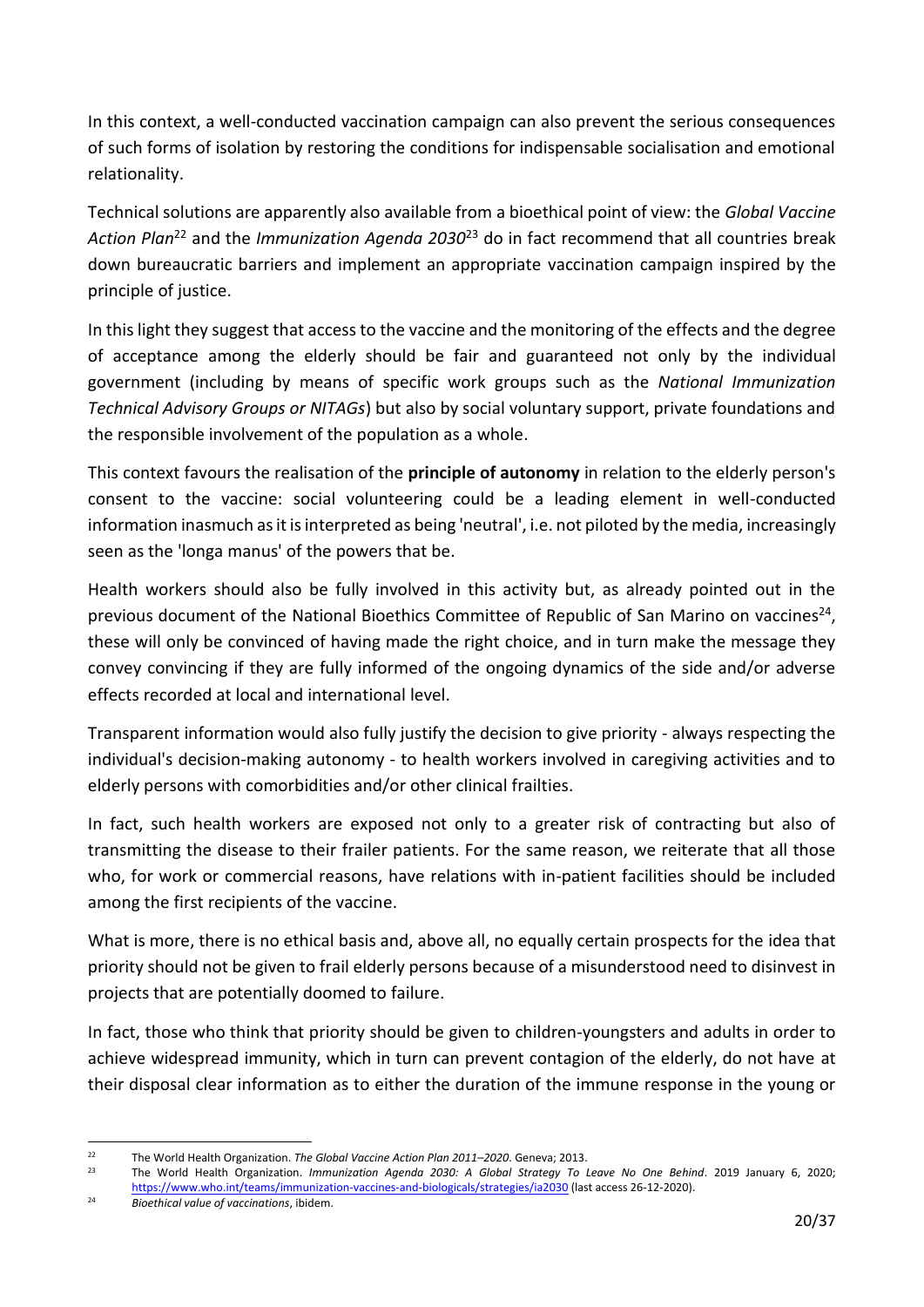the possibility of generating a dangerous cohort of healthy carriers who are free to infect frailer persons.<sup>25</sup>,<sup>26</sup>.

In the light of the above, **the National Bioethics Committee of Republic of San Marino considers it appropriate, including from a bioethical perspective, to prioritise the vaccination of the elderly**.

<sup>25</sup> Lei Q et al. *Antibody dynamics to SARS-CoV-2 in asymptomatic COVID-19 infections.* Allergy. 2020 Oct 10;10.1111/all.14622. doi: 10.1111/all.14622. Online ahead of print.

<sup>26</sup> See note 9.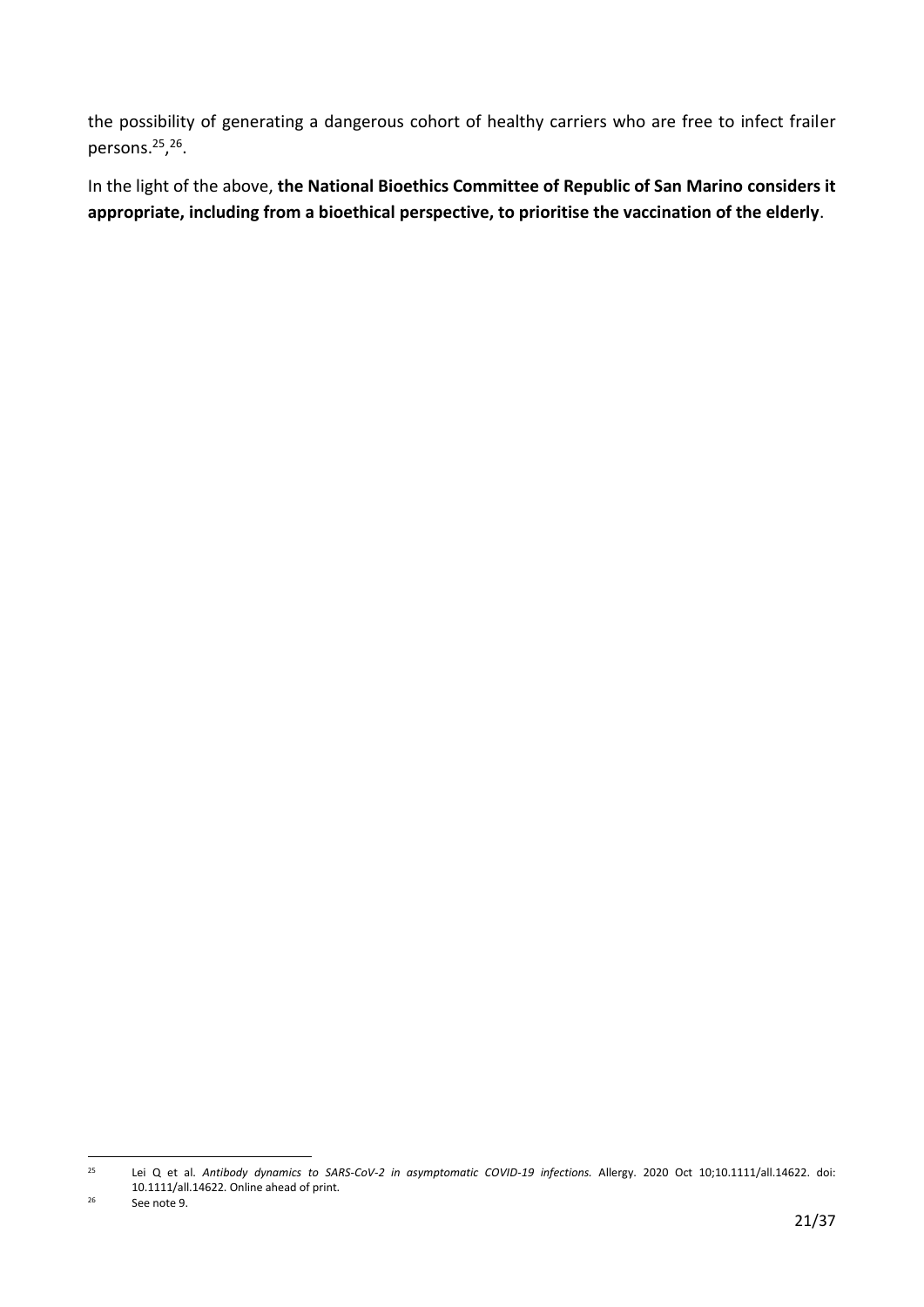# <span id="page-21-0"></span>**VACCINATION ACCEPTANCE: LEGAL OBLIGATION OR MORAL OBLIGATION?**

Vaccines, like antibiotics, are among the most important medical breakthroughs, and have radically altered the public health scenario and people's life expectancy.

Vaccination is included in the broader category of health treatments and is a medical procedure, the bioethical correctness of which must be assessed according to the criteria of any other medical procedure, and in particular according to the risk/benefit ratio (**principle of beneficence/nonmaleficence)** and informed consent.

The individual's informed and aware consent must be as broad as possible, including in the context of prevention, i.e. when vaccination or immunisation practices are used. In this sense, respect for the principle of autonomy requires that every legal relationship in health matters be based not on force or coercion but on consent and free choice.

Respect for the human person must always remain a paramount concern, both when healthcare is directed towards the good of the individual and when common good is involved. However, the lack of acceptance by a sufficient number of patients raises the question of the need for and legitimacy of compulsory vaccination.

Vaccination, if carried out in a widespread manner, is an act of solidarity, representing a means of protection both for those who receive it and for the population as a whole (so-called 'herd immunity<sup>127</sup>). Solidarity cannot however be deemed an end in itself, but must be backed by the possibility of adequate compensation for any harm caused and related to vaccination<sup>28</sup>.

Moreover, as will be illustrated in a specific paragraph, the direct benefits deriving from being immunised against the disease and the indirect benefits deriving from the achievement of "herd immunity" make it possible to reduce the costs of health and hospital care and, at the same time, to allocate public resources for the common good.

The National Bioethics Committee of Republic of San Marino therefore believes that, however legitimate and reasonable the compulsory nature of vaccination may be, it is certainly more desirable to follow the path of voluntary and spontaneous acceptance by the greatest possible number of people, favouring an approach based on responsibility and the formation of a social conscience that helps to understand that vaccination against Covid-19 is a moral duty for one's own good but also, and above all, for that of the weaker or more fragile members of the population.

<sup>28</sup> See note 10.

<sup>&</sup>lt;sup>27</sup> In order to configure a vaccination campaign as a form of public health intervention (of benefit to society), high levels of vaccination coverage (share of vaccinated subjects compared to the identified target population) must be achieved and maintained. The optimal levels of vaccination coverage to be achieved depend on many factors, including the type of infectious agent, the geographical and socio-cultural structure of a country, and the health condition of the population. The vaccination coverage of a population is a function of several elements, for example, the availability of the vaccine and the way it is dispensed to the public (vaccination policies) but also acceptance by the population and health workers.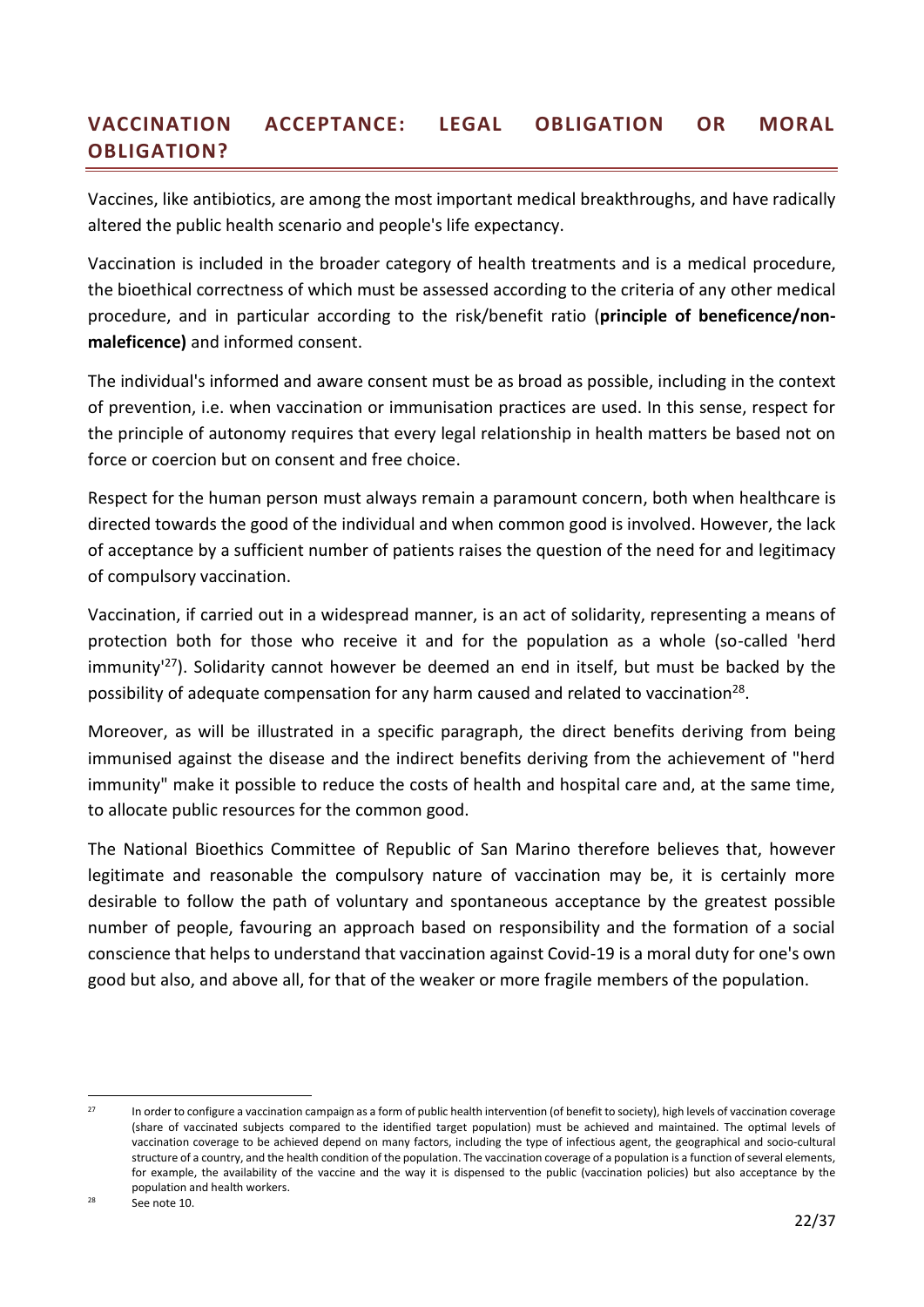An essential role in this sense will be played by accurate and truthful scientific information, which not only focuses on the risks, but also illustrates the individual and collective benefits, as well as the possible disastrous consequences of extensive abstention from vaccination.

The position of vaccination hesitancy on the part of persons belonging to a public service and who refuse vaccination or fail to give their consent to vaccination is very worrying, since this could contribute to a delay in the 'herd effect' to the detriment of other persons who, although wanting to do so, cannot be vaccinated in the short term because they are in a class considered to be of lesser risk or lesser urgency in terms of social interest.

It remains legitimate, then, to speak of a moral obligation to look after one's own health and that of others, in view of the fact that, in every community, for well-founded health reasons, some individuals cannot be vaccinated and must therefore be protected by those who can.

Though we are free to risk our lives or health for idealistic reasons, the absolute moral and legal wrongness must be stressed of any behaviour that endangers the health of others and, in particular, of more fragile individuals.

In this regard, it might be a good idea to emphasise that, by analogy with what has been established for cases of compulsory health treatment, the right to health of the community (**principle of beneficence/non-maleficence**) should prevail over the right to freedom of the individual (**principle of autonomy**).

Anyone, therefore, who, despite training and intense persuasion oriented towards respect for others and the corresponding duty to take steps to avoid becoming a vehicle for contagion, decides not to be vaccinated, must at least comply with the obligation to isolate himself or herself immediately at the first appearance of suspicious symptoms.

The National Bioethics Committee of Republic of San Marino believes that doctors, healthcare workers and all those who work in residential facilities and are in contact with vulnerable, elderly and persons with disabilities have a greater responsibility in this regard, including by virtue of compliance with a deontological obligation.

Art. 9 of the Code of Medical Ethics<sup>29</sup> requires doctors to make themselves available to the competent authority in the event of a disaster, calamity or epidemic. This is a duty which doctors cannot evade in the event of occurrences of collective importance.

Healthcare professionals, in particular, are required to ensure adequate vaccination coverage, which is considered an essential prerequisite from the moment they are admitted to their degree courses, precisely because of their responsibility towards themselves and the people they are called upon to protect through the job they do.

If this moral and ethical obligation is required in order to carry out routine activities, it becomes all the more unavoidable in an epoch-making pandemic situation such as the one we are currently facing, especially if it constitutes the only response to a disease for which no treatment is yet available and which is having devastating effects on every area of society.

<sup>&</sup>lt;sup>29</sup> San Marino doctors endorse the Code of Medical Ethics of the FNOMCEO (Federazione Nazionale degli Ordini dei Medici Chirurghi e degli Odontoiatri italiani – Federation of Italian Doctors Guilds).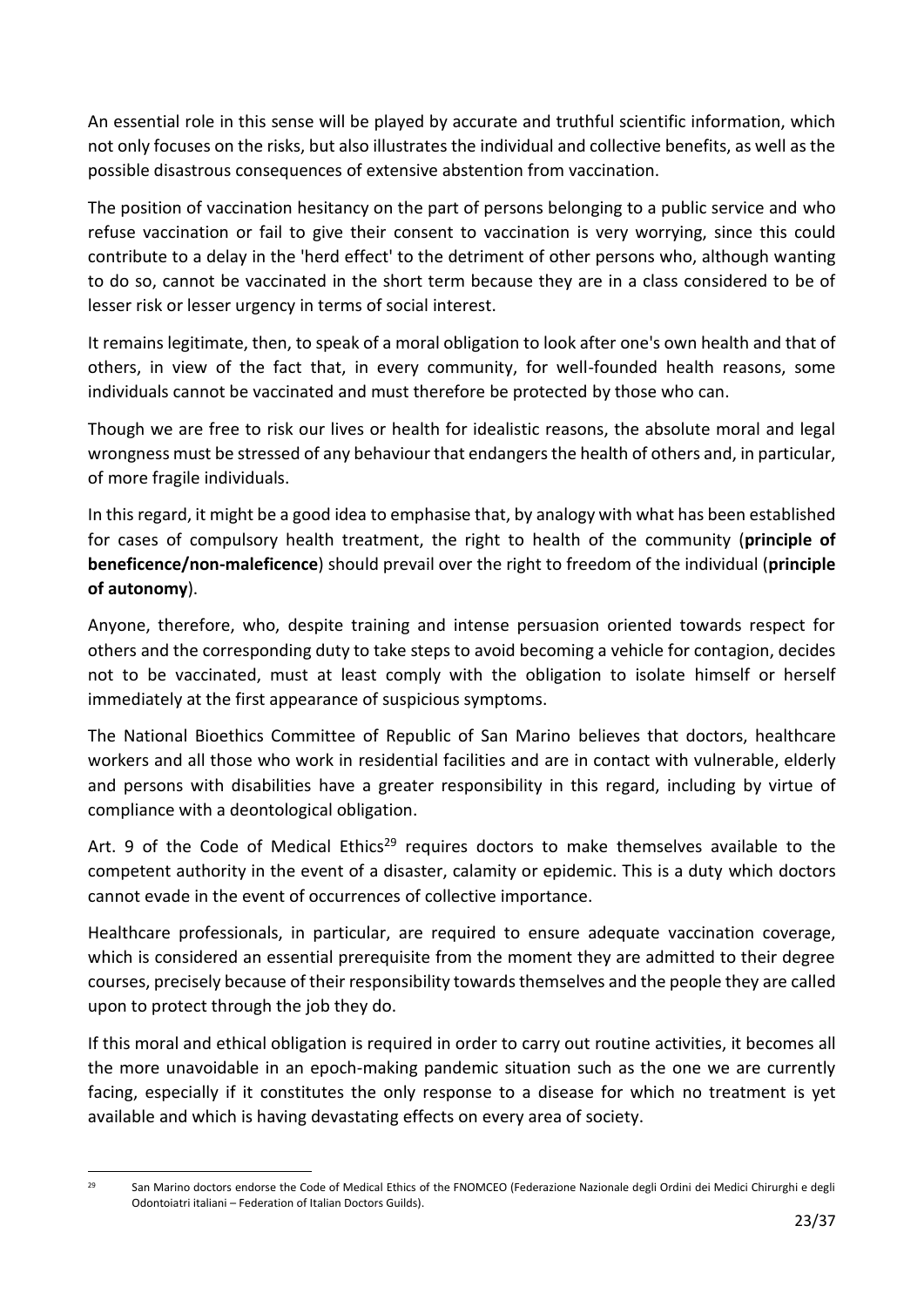In the light of these considerations, any refusal to be vaccinated on the part of healthcare professionals would undermine their commitment to treatment and conflict with the deontological oath of *'primum non nocere'*.

The possible consequences in terms of sanctions would therefore be a matter for the respective professional bodies, which would be called upon to assess, on a case-by-case basis, the reasons for the choice and the responsibility of the refusal to be vaccinated on the part of their members, in relation to the impact on the protection of the health and life of the persons entrusted to them<sup>30</sup>.

<sup>30</sup> In this regard it is useful to quote - albeit on the subject of prevention of childhood diseases - what has been reported by *Vaccines and Vaccinations*, Position Paper of the Italian Society of Pharmacology, and the Italian Society of Hygiene Preventive Medicine and Public Health, Italian Society of Pediatrics, Italian Federation of General Practitioners, Italian Federation of Paediatricians, 2017 p. 12: "at the end of July 2016 the State of California (USA) sanctioned that personal beliefs are not acceptable grounds for exemption from vaccination and reinforced the school filter, making it not legally permissible to refuse vaccination on religious or philosophical grounds. The new rule effectively narrows the scope of parental discretion, prohibiting schools from admitting children who do not meet a pre-defined list of vaccinations. The only exceptions allowed are those for health reasons"...omissis.... "Despite the fact that in the United States the issue of individual freedoms is very much felt (it is the subject of the First Amendment of the Constitution), the Supreme Court has clarified, for example, that freedom of religion "does not include the freedom to expose the community or individual child to infectious diseases", especially given the fact that the choice to "not vaccinate" is based on personal opinions and not supported by scientific evidence.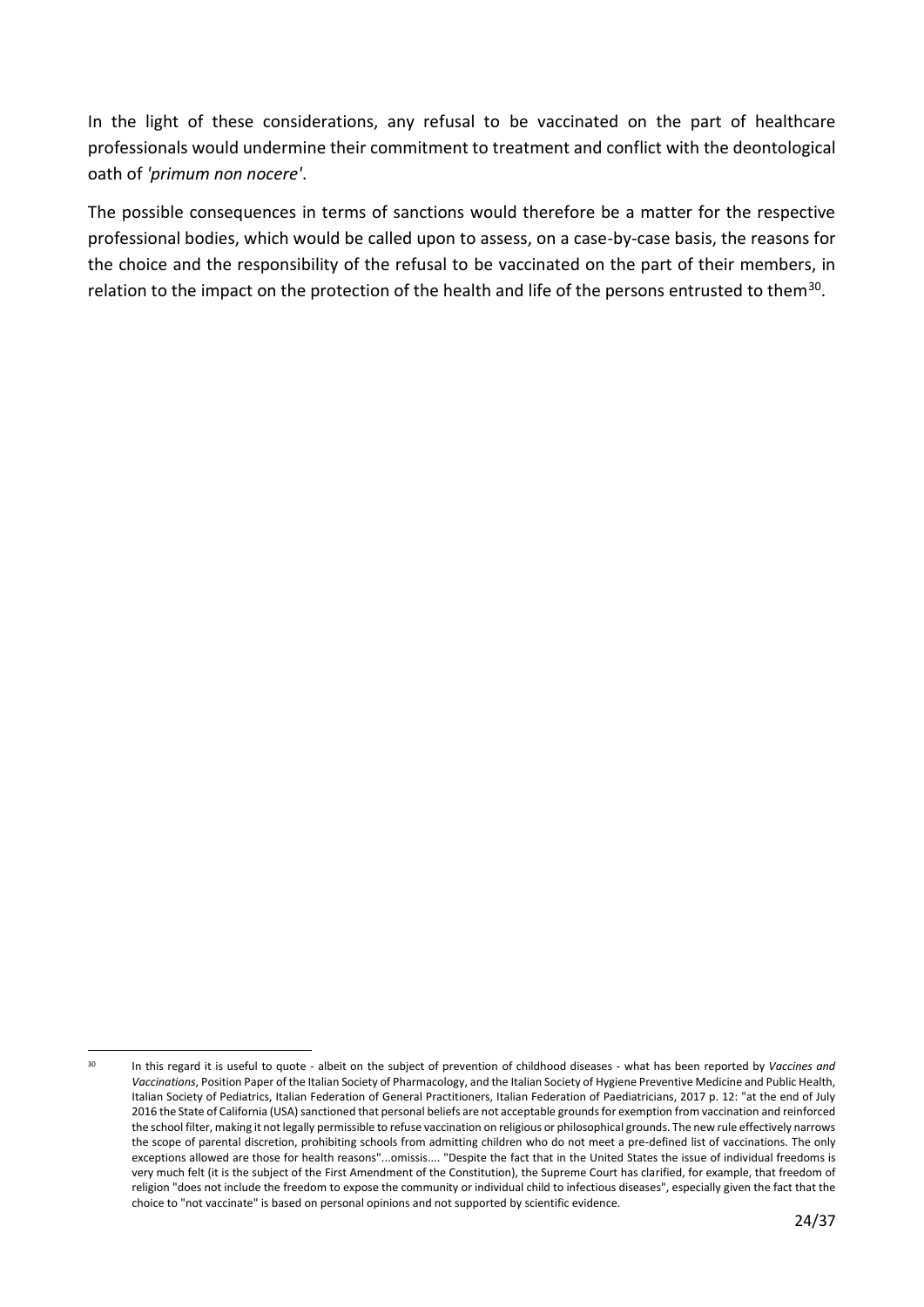# <span id="page-24-0"></span>**THE ECONOMIC BENEFITS OF LARGE-SCALE VACCINATION**

As mentioned in the previous paragraph, in order to achieve an adequate vaccination policy, decision-makers will not only have to obey the principles enshrined in the Universal Declaration of Human Rights (1948)<sup>31</sup>, but also take account of the positive economic effects on the National Health System of massive and continuous immunisation, as is recognised in literature.

Vaccination is one of the health procedures with the best cost-benefit profile. In fact, thanks to the number of prevented cases of disease and related avoided complications, these can generate significant savings for a country's health system and for society as a whole.

Vaccination plays a major role in the sustainability of health services, especially in the context of increasing pressure on their budgets.

Vaccines generate savings by avoiding hospitalisation, medical intervention, drug use and nosocomial infections.

Among the economic benefits mentioned above, in addition to a reduction in annual qualityadjusted life year individual expenditure (QALY,  $\epsilon$  20-30,000 in Europe<sup>32</sup>), is a reduction in the frequency of occurrence or exacerbation of comorbidities and the consequent use of combination therapy (high number of drugs). Combination therapy is typically associated with poor compliance (compliance with medical prescriptions), thus causing considerable economic and health damage in terms of wasted medicines and worsened chronic diseases, respectively<sup>33</sup>.

Finally, a further economic and health benefit of an effective large-scale vaccination policy is the reduced use of antibiotics, with consequent reduction in antibiotic resistance and related problems<sup>34,35</sup>.

The National Bioethics Committee of Republic of San Marino believes that these considerations can - and must – result in each Institution choosing to commit and involve as many human and economic resources as possible in an effort to achieve widespread acceptance of the vaccine.

<sup>31</sup> [https://www.ohchr.org/EN/UDHR/Documents/UDHR\\_Translations/itn.pdf](https://www.ohchr.org/EN/UDHR/Documents/UDHR_Translations/itn.pdf) (last access 26-12-2020)

<sup>32</sup> Szucs TD, Pfeil AM *A systematic review of the cost effectiveness of herpes zoster vaccination*. Pharmacoeconomics. 31: 125–36, 2013.

<sup>33</sup> Bonanni P, Picazo JJ, Remy V (2015) *The intangible benefits of vaccination—what is the true economic value of vaccination? J Market Access Health Policy*. https ://doi.org/10.3402/jmahp.v3.26964.

<sup>34</sup> Kwong JC, Maaten S, Upshur RE, Patrick DM, Marra F. *The effect of universal influenza immunization on antibiotic prescriptions: an ecological study.* Clin Infect Dis. 49: 750–6, 2009.

<sup>35</sup> Lipsitch M, Siber GR *How can vaccines contribute to solving the antimicrobial resistance problem? mBio*. 2016 Jun 7;7(3):e00428-16. doi: 10.1128/mBio.00428-16.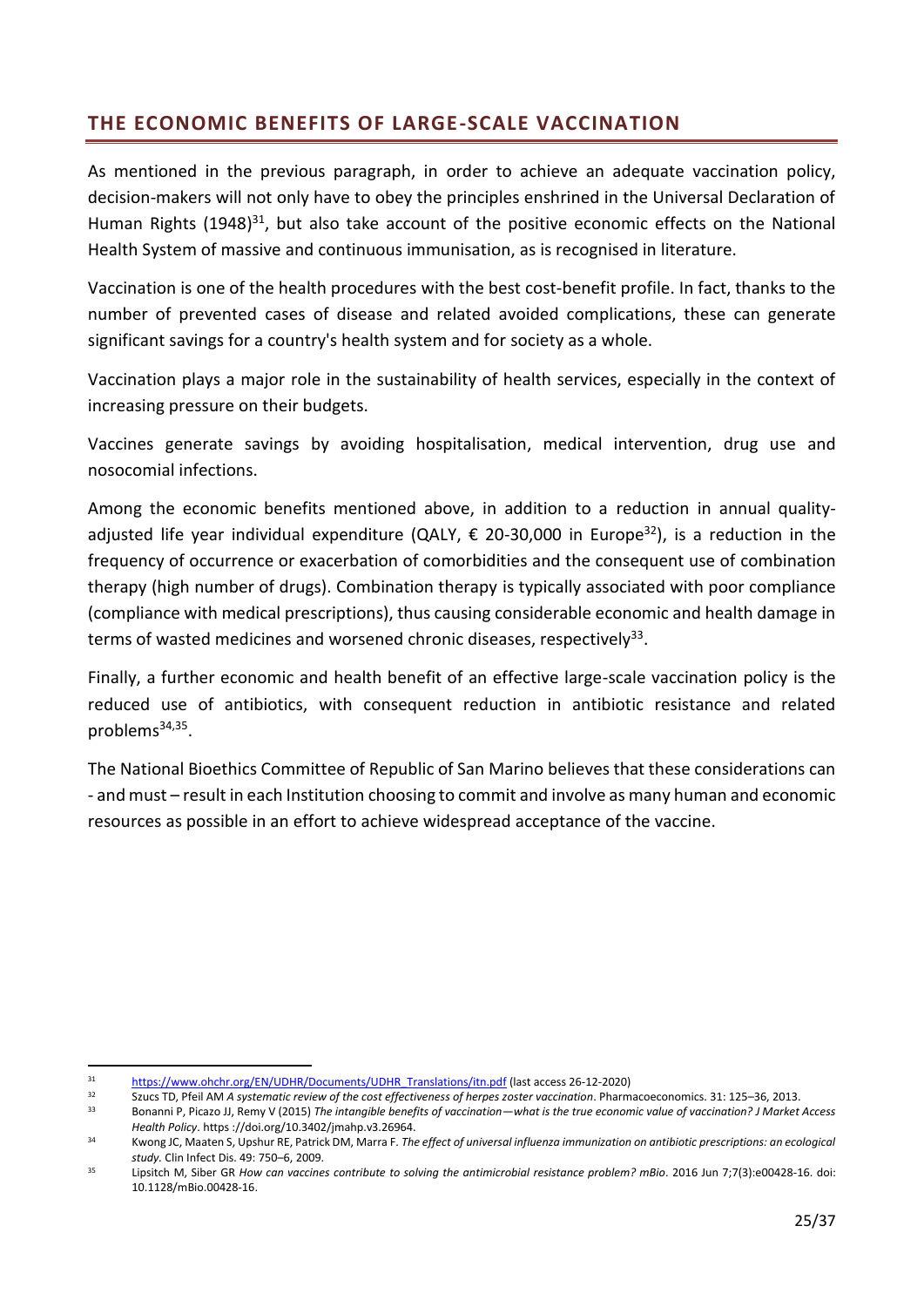# <span id="page-25-0"></span>**FINAL CONSIDERATIONS AND RECOMMENDATIONS**

The problem of fair access to medicines and vaccines, including in the current pandemic context, although different in the various existing health systems, concerns the universal right to health protection, and must therefore be seen from a human rights perspective and respect universal bioethical principles.

Never before as in this pandemic situation has it been so important to orient choices in terms of fairness, gratuitousness and accessibility by identifying, constantly updating and making transparent and comprehensible the scientific data on which choices are based; an ethical duty for all decisionmakers, both health workers and politicians, as well as an essential element for the desirable involvement of members of the public in a climate of renewed sense of security and protection.

The acceptance of vaccination depends above all on correct and scientifically grounded information, which constitutes a barrier to the spread of so-called fake news, especially when it spreads unjustified concern about the risks of anti-Covid-19 vaccines, something also caused by their speedy production<sup>36</sup>.

In this context, it is also important to reinforce collective education by urging strict compliance with elementary rules of hygiene at both individual and community level. A few rules of hygiene and behaviour can be crucial in preventing the extent and speed of the spread of the virus.

On the basis of the bioethical principles outlined and the vaccination objectives, criteria for **prioritising administration** can be identified, and more specifically

- the protection of the life and health of the most vulnerable members of society (which also helps reduce the social and economic costs of deaths and hospitalisation)
- the protection of professional workers at high risk of exposure to the virus, which in turn can break the chain of possible further sources of spread of infection outside hospitals;
- the achievement of social equilibrium based on the absence of evident treatment disparities;
- the maintaining of essential state functions (police, fire brigade, civil protection, employees of essential public services, ...) and of services that are functionally indispensable to society (transport operators, pharmacies, ...).

In light of the above, **the National Bioethics Committee of Republic of San Marino recommends that:**

- **an efficient and effective system of communication to the public be put in place, based on transparency of information regarding the risks and benefits (individual and social) of vaccination;**
- **an adequate number of vaccination sites be provided in hospitals and/or other healthcare facilities in order to provide appropriate geographical coverage according to population density, thereby avoiding harmful public gatherings;**

For detailed scientific references to the research and development process of vaccines and their safety, please refer to the relevant boxes attached to this document.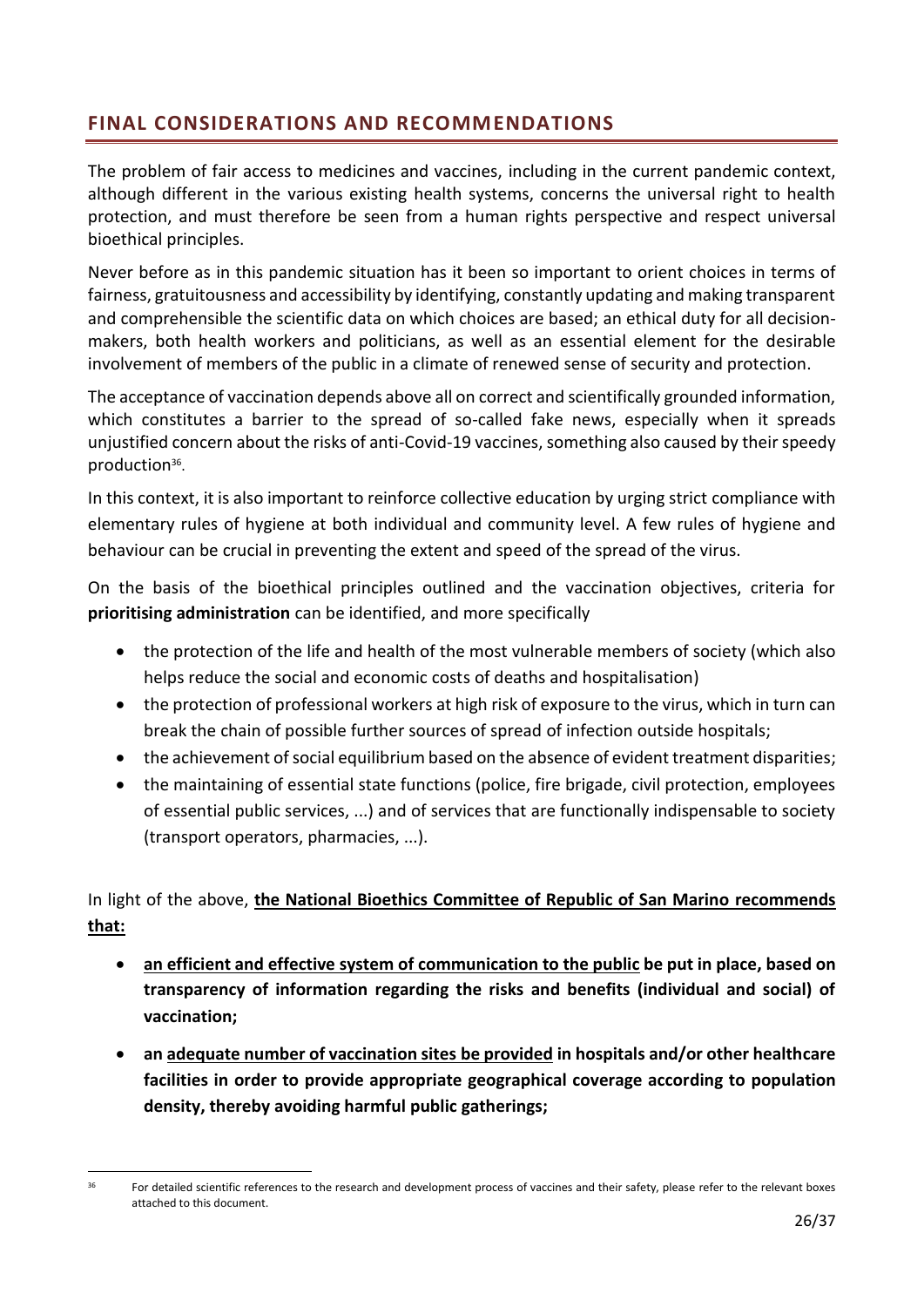- **damaging non-scientific counter-information broadcast via the media be strongly combated through a qualified institutional body able to provide clear and, if necessary, personalised answers to single individuals. It is certainly strategic to counter and scientifically dispel unfounded doubts about the lack of vaccine safety, which are often spread by 'social' channels and find their strength in the emotionalism and unpreparedness of many.**
- **clear communication of the criteria for prioritising vaccination be ensured;**
- **effective vaccine vigilance be ensured through the timely recording of vaccination coverage rates and of adverse events, including unexpected ones, related to vaccination;**
- **accurate and timely epidemiological verification be carried out of the prevalence of cases of infection and disease in the absence/presence of vaccination in a so-called 'real-life' condition rather than in a randomised controlled trial;**
- **the trade in illegal vaccines and drugs be effectively contrasted both online and in the underground economy**
- **vaccination be provided free of charge;**
- **priority vaccination be given to healthcare workers involved in care and to elderly people with comorbidities and/or other clinical frailty conditions, as well as to all those who have relations with in-patient facilities for business or commercial reasons;**

**For the latter professional categories, the National Bioethics Committee of Republic of San Marino strongly recommends that vaccination should be morally and ethically compulsory, drawing the attention of the respective professional bodies, where applicable, or of the managers of residency facilities, to the need to assess, on a case-by-case basis, the motivations underlying the choice and the responsibilities of refusal to vaccinate their members, in relation to the impact on the protection of the health and life of the persons entrusted to them.**

Finally, in a broader context**, the National Bioethics Committee of Republic of San Marino also recommends:**

**for the protection of the community, ensuring that the "Covid-19 vaccine race" does not undermine the prevention of other vaccine-preventable diseases already acquired as a health right for the public.**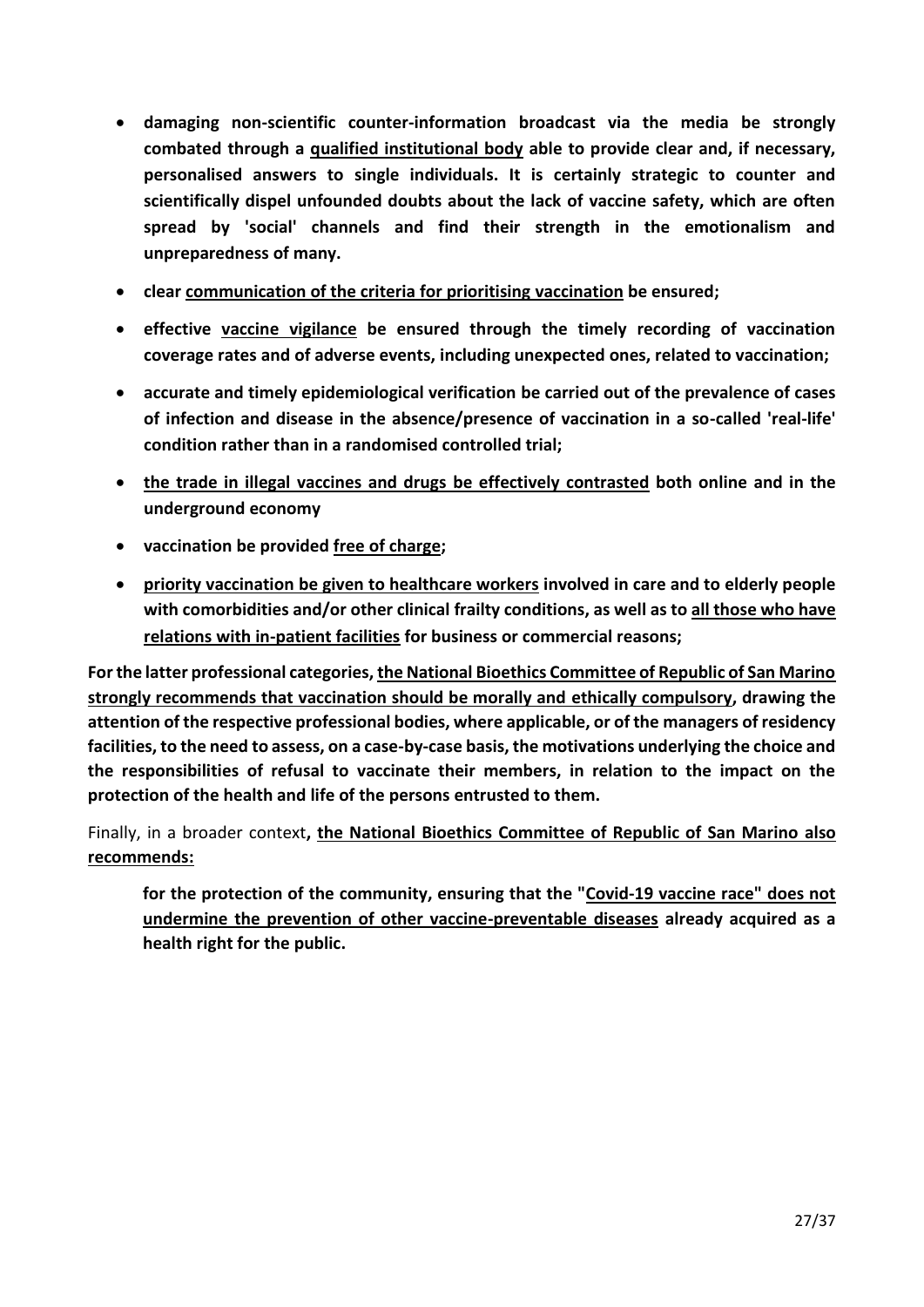# <span id="page-27-0"></span>**BIBLIOGRAPHY AND SITOGRAPHY**

- 1. [https://www.ema.europa.eu/en/human-regulatory/overview/public-health](https://www.ema.europa.eu/en/human-regulatory/overview/public-health-threats/coronavirus-disease-covid-19/treatments-vaccines/covid-19-vaccines-development-evaluation-approval-monitoring)[threats/coronavirus-disease-covid-19/treatments-vaccines/covid-19-vaccines](https://www.ema.europa.eu/en/human-regulatory/overview/public-health-threats/coronavirus-disease-covid-19/treatments-vaccines/covid-19-vaccines-development-evaluation-approval-monitoring)[development-evaluation-approval-monitoring](https://www.ema.europa.eu/en/human-regulatory/overview/public-health-threats/coronavirus-disease-covid-19/treatments-vaccines/covid-19-vaccines-development-evaluation-approval-monitoring)
- 2. <https://www.coe.int/en/web/bioethics/covid-19>
- 3. <https://www.aifa.gov.it/comirnaty> [https://www.thelancet.com/journals/lancet/article/PIIS0140-6736\(20\)32623-4/fulltext](https://www.thelancet.com/journals/lancet/article/PIIS0140-6736(20)32623-4/fulltext)
- 4. <https://jamanetwork.com/journals/jama/fullarticle/2774383>
- 5. Oliver S.E. et al, *The Advisory Committee on Immunization Practices' Interim Recommendation for Use of Pfizer-BioNTech COVID-19 Vaccine — United States*, December 2020, Morbidity and Mortality Weekly Report 2020 / Vol. 69 / No. 50
- 6. Polack F.P.et al, *Safety and Efficacy of the BNT162b2 mRNACovid-19 Vaccine*, N Engl J Med. 2020 Dec 31;383(27):2603-2615.
- 7. US Food & Drug Administration (FDA): *Fact sheet for healthcare providers administering vaccine (vaccination providers): Emergency Use Authorization (EUA) of the Pfizer-BioNTech COVID-19 vaccine to prevent coronavirus disease 2019 (COVID-19).* US Food & Drug Administration (FDA). Silver Spring, MD. 2020. Available from URL: [https://www.fda.g...](https://www.fda.gov/media/144413/download) .
- 8. US Food & Drug Administration (FDA): *FDA news release: FDA takes key action in fight against COVID-19 by issuing Emergency Use Authorization for first COVID-19 vaccine.* US Food & Drug Administration (FDA). Silver Spring, MD. 2020. Available from URL: [https://www.fda.g...](https://www.fda.gov/news-events/press-announcements/fda-takes-key-action-fight-against-covid-19-issuing-emergency-use-authorization-first-covid-19) .
- 9. US Food & Drug Administration (@fda.gov): *"The FDA is aware that some vials of the Pfizer-BioNTech #COVID19 Vaccine have contained extra product after five doses are obtained. The agency is working with Pfizer to determine the best path forward, and will share additional updates as we have them."* Twitter. [https://twitter.com/US\\_FDA/status/1339363303185854470](https://twitter.com/US_FDA/status/1339363303185854470)
- 10. Pfizer Inc and BioNTech Manufacturing GmbH: *Fact sheet for recipients and caregivers Emergency Use Authorization (EUA) of the Pfizer-BioNTech COVID-19 vaccine to prevent coronavirus disease 2019 (COVID-19) in individuals 16 years of age and older.* US Food & Drug Administration (FDA). Silver Spring, MD. 2020. Available from URL: [https://www.fda.g...](https://www.fda.gov/media/144414/download).
- 11. ClinicalTrials.gov: *Study to describe the safety, tolerability, immunogenicity, and efficacy of RNA vaccine candidates against COVID-19 in healthy individuals.* US National Library of Medicine (NLM). Bethesda, MD. 2020. Available from URL: [https://clinicalt...](https://clinicaltrials.gov/ct2/show/NCT04368728) .
- 12. ClinicalTrials.gov: *A trial investigating the safety and effects of four BNT162 vaccines against COVID-2019 in healthy adults.* US National Library of Medicine (NLM). Bethesda, MD. 2020. Available from URL: [https://clinicalt...](https://clinicaltrials.gov/ct2/show/NCT04380701) .
- 13. ClinicalTrials.gov: *Safety and immunogenicity study of 2019-nCoV vaccine (mRNA-1273) for prophylaxis of SARS-CoV-2 infection (COVID-19).* US National Library of Medicine (NLM). Bethesda, MD. 2020. Available from URL: [https://clinicalt...](https://clinicaltrials.gov/ct2/show/NCT04283461).
- 14. ClinicalTrials.gov: *Dose-confirmation study to evaluate the safety, reactogenicity, and immunogenicity of mRNA-1273 COVID-19 vaccine in adults aged 18 years and older.* US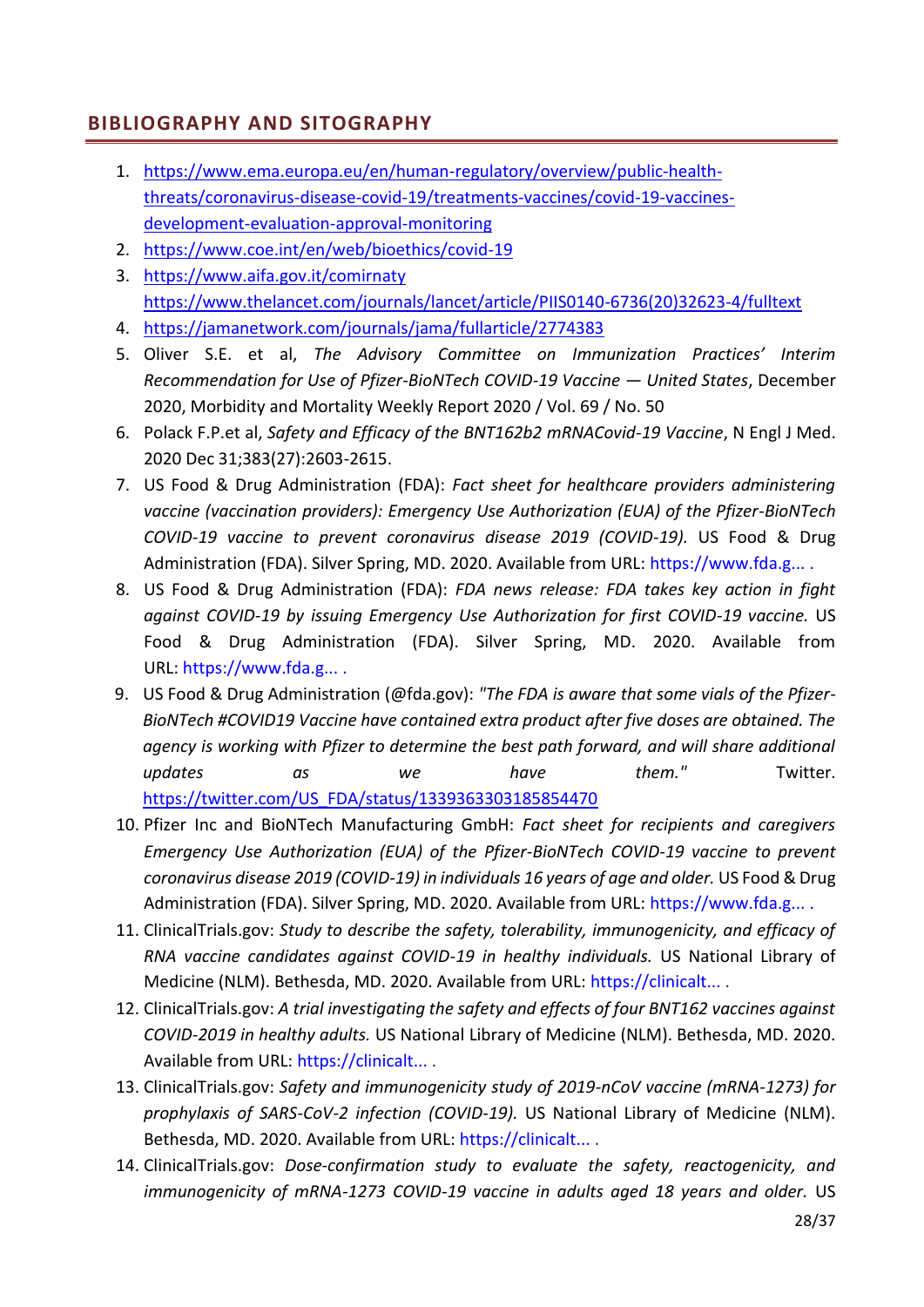National Library of Medicine (NLM). Bethesda, MD. 2020. Available from URL: [https://clinicalt...](https://clinicaltrials.gov/ct2/show/NCT04405076) .

- 15. ClinicalTrials.gov: *A study to evaluate efficacy, safety, and immunogenicity of mRNA-1273 vaccine in adults aged 18 years and older to prevent COVID-19.* US National Library of Medicine (NLM). Bethesda, MD. 2020. Available from URL: [https://clinicalt...](https://clinicaltrials.gov/ct2/show/NCT04470427) .
- 16. ClinicalTrials.gov: *A study of a candidate COVID-19 vaccine (COV001).* US National Library of Medicine (NLM). Bethesda, MD. 2020. Available from URL: [https://clinicalt...](https://clinicaltrials.gov/ct2/show/NCT04324606) .
- 17. ClinicalTrials.gov: *Investigating a vaccine against COVID-19.* US National Library of Medicine (NLM). Bethesda, MD. 2020. Available from URL: [https://clinicalt...](https://clinicaltrials.gov/ct2/show/study/NCT04400838) .
- 18. ClinicalTrials.gov: *A study of Ad26.COV2.S for the prevention of SARS-CoV-2-mediated COVID-19 in adult participants (ENSEMBLE).* US National Library of Medicine (NLM). Bethesda, MD. 2020. Available from URL: [https://clinicalt...](https://clinicaltrials.gov/ct2/show/NCT04505722) .
- 19. ClinicalTrials.gov: *A study of Ad26.COV2.S in adults (COVID-19).* US National Library of Medicine (NLM). Bethesda, MD. 2020. Available from URL: [https://clinicalt...](https://clinicaltrials.gov/ct2/show/NCT04436276) .
- 20. Poland GA, Ovsyannikova IG, Crooke SN, et al: *SARS-CoV-2 vaccine development: current status.* Mayo Clin Proc 2020; 95(10):2172-2188. [PubMed Abstract:](file:///C:/Users/WIN-7/AppData/Local/Microsoft/Windows/Temporary%20Internet%20Files/Content.Outlook/BIV44UJM/PubMed%20Abstract:%20http:/www.ncbi.nlm.nih.gov/)  [http://www.ncbi.nlm.nih.gov/...](file:///C:/Users/WIN-7/AppData/Local/Microsoft/Windows/Temporary%20Internet%20Files/Content.Outlook/BIV44UJM/PubMed%20Abstract:%20http:/www.ncbi.nlm.nih.gov/) PubMed Article: [http://www.ncbi.nlm.nih.gov/...](http://www.ncbi.nlm.nih.gov/entrez/query.fcgi?cmd=Link&db=PubMed&dbFrom=PubMed&from_uid=33012348)
- 21. Moderna, Inc: *Moderna's COVID-19 vaccine candidate meets its primary efficacy endpoint in the first interim analysis of the phase 3 COVE study*. Moderna, Inc. Cambridge, MA. 2020. Available from URL: [https://investors...](https://investors.modernatx.com/news-releases/news-release-details/modernas-covid-19-vaccine-candidate-meets-its-primary-efficacy) .
- 22. Ramasamy MN, Minassian AM, Ewer KJ, et al: *Safety and immunogenicity of ChAdOx1 nCoV-19 vaccine administered in a prime-boost regimen in young and old adults (COV002): a singleblind, randomised, controlled, phase 2/3 trial.* Lancet 2020; Epub:Epub-.
- 23. Folegatti PM, Ewer KJ, Aley PK, et al: *Safety and immunogenicity of the ChAdOx1 nCoV-19 vaccine against SARS-CoV-2: a preliminary report of a phase 1/2, single-blind, randomised controlled trial.* Lancet 2020; 396(10249):467-478. [PubMed Abstract:](file:///C:/Users/WIN-7/AppData/Local/Microsoft/Windows/Temporary%20Internet%20Files/Content.Outlook/BIV44UJM/PubMed%20Abstract:%20http:/www.ncbi.nlm.nih.gov/)  [http://www.ncbi.nlm.nih.gov/...](file:///C:/Users/WIN-7/AppData/Local/Microsoft/Windows/Temporary%20Internet%20Files/Content.Outlook/BIV44UJM/PubMed%20Abstract:%20http:/www.ncbi.nlm.nih.gov/) [PubMed Article: http://www.ncbi.nlm.nih.gov/...](http://www.ncbi.nlm.nih.gov/entrez/query.fcgi?cmd=Link&db=PubMed&dbFrom=PubMed&from_uid=32702298)
- 24. Bos R, Rutten L, van der Lubbe JEM, et al: *Ad26 vector-based COVID-19 vaccine encoding a prefusion-stabilized SARS-CoV-2 Spike immunogen induces potent humoral and cellular immune responses.* NPJ Vaccines 2020; 5:91-. [PubMed Abstract:](http://www.ncbi.nlm.nih.gov/entrez/query.fcgi?cmd=Retrieve&db=PubMed&dopt=Abstract&list_uids=33083026) [http://www.ncbi.nlm.nih.gov/...](http://www.ncbi.nlm.nih.gov/entrez/query.fcgi?cmd=Retrieve&db=PubMed&dopt=Abstract&list_uids=33083026) [PubMed Article: http://www.ncbi.nlm.nih.gov/...](http://www.ncbi.nlm.nih.gov/entrez/query.fcgi?cmd=Link&db=PubMed&dbFrom=PubMed&from_uid=33083026)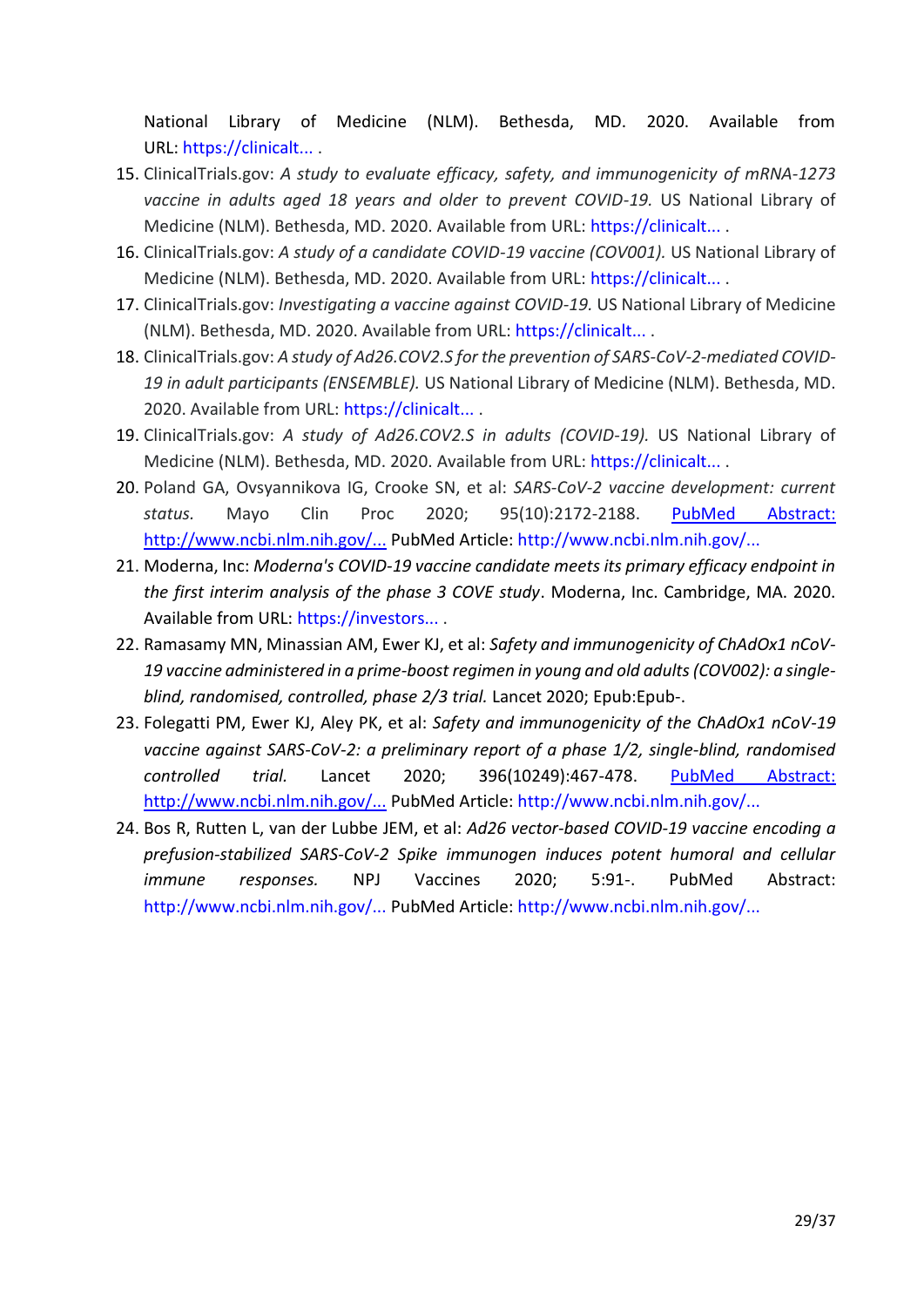#### <span id="page-29-1"></span><span id="page-29-0"></span>**Box 1. VACCINES AVAILABLE IN THE EUROPEAN COMMUNITY**

Following EMA's approval of Pfizer Biontech's anti-Covid-19 mRNA BNT162b2 (*Comirnaty*) vaccine, AIFA's approval for Italy was issued on 22 December.

The clinical trials involved a number of subjects ten times higher than the standards of those used to date, which is sufficient, therefore, to demonstrate efficacy and safety despite the shortened timeframe.

**It should be specified that the time reduction does not affect the achievement of the efficacy and safety objectives set** *a priori* **in the trial design, nor the follow-up period identified as valid before the start of the trial. The time reduction is largely due to the efficiency of the administrative steps at the start of the trials, in the enrolment phase and in the regulatory assessment of readily available data.** 

The phase 3 clinical trial (see Box 5 'VACCINE RESEARCH AND DEVELOPMENT PROCESS') had only started on 27 July, involving 43,500 people in six countries (United States, Germany, Turkey, South Africa, Brazil and Argentina) and had demonstrated 95% efficacy against Covid-19 from day 28 after administration of the first dose of vaccine. Approximately 42% of all participants and 30% of US participants belonged to different racial and ethnic groups; 41% of all participants and 45% of US participants were aged between 56 and 85 years. The observed efficacy in adults over 65 years of age was over 94%.

The *Comirnaty* vaccine is composed of messenger ribonucleic acid (mRNA) molecules that contain instructions to initiate the synthesis of Spike proteins from the cells of the vaccinated person. These molecules are placed in a microscopic lipid nanoparticle vesicle which enables them to cross the cell membrane and penetrate into the cytoplasm, where all the instruments necessary for the synthesis of Spike proteins are present. The latter, in turn, stimulate the immune system to produce specific antibodies which, in those who have been vaccinated and are exposed to the contagion, block those that coat the viruses, thus preventing the latter from entering the cells, thanks also to the simultaneous activation of the T cells deputed to prepare the immune system to respond to further exposure to SARS-CoV-2. The vaccine does not therefore contain the virus and cannot cause the disease, but only introduces the genetic information (mRNA) required by the cell to make copies of the Spike protein. The mRNA in the vaccine does not remain in the body, but is rapidly degraded.

*Comirnaty* is a vaccine intended to prevent coronavirus disease 2019 (Covid-19) in people aged 16 years and over.

On 7 January, AIFA authorised *COVID-19 Vaccine Moderna* for the prevention of COVID-19 disease in subjects aged 18 years and older, following approval and recommendation by EMA on 6 January. *COVID-19 Vaccine Moderna* also contains mRNA that carries instructions to produce the spike protein. The *Moderna* vaccine's mRNA does not remain in the body, but is degraded shortly after vaccination. On the basis of currently available data, the safety and efficacy profile of the Moderna vaccine appears to be essentially equivalent to that of *Comirnaty*. Some different features can be noted: *Moderna* is better suited to people over 18, rather than 16; the vaccination schedule includes two shots at 28-day intervals, instead of at least 21 days; immunity is considered fully acquired two weeks after the second shot, instead of one.

In phase 3, randomised, placebo-controlled, blinded observer clinical trial, a total of 30,351 subjects were observed for a median period of 92 days (range: 1-122) for the occurrence of COVID-19. The population for the primary efficacy analysis included 28,207 subjects who received *Moderna COVID-19 Vaccine* (n=14,134) or placebo (n=14,073). The trial population was 47.4% female and 52.6% male, 79.5% white, the remainder African-American or Asian and other ethnicities. The median age of the subjects was 53 years (range: 18-94). Among all subjects in the treated population, no severe cases of COVID-19 were reported in the vaccine group compared to 30 out of 185 cases (16%) reported in the placebo group. The vaccine efficacy of *Moderna* in preventing COVID-19, starting 14 days after Dose 2, was 93.6%.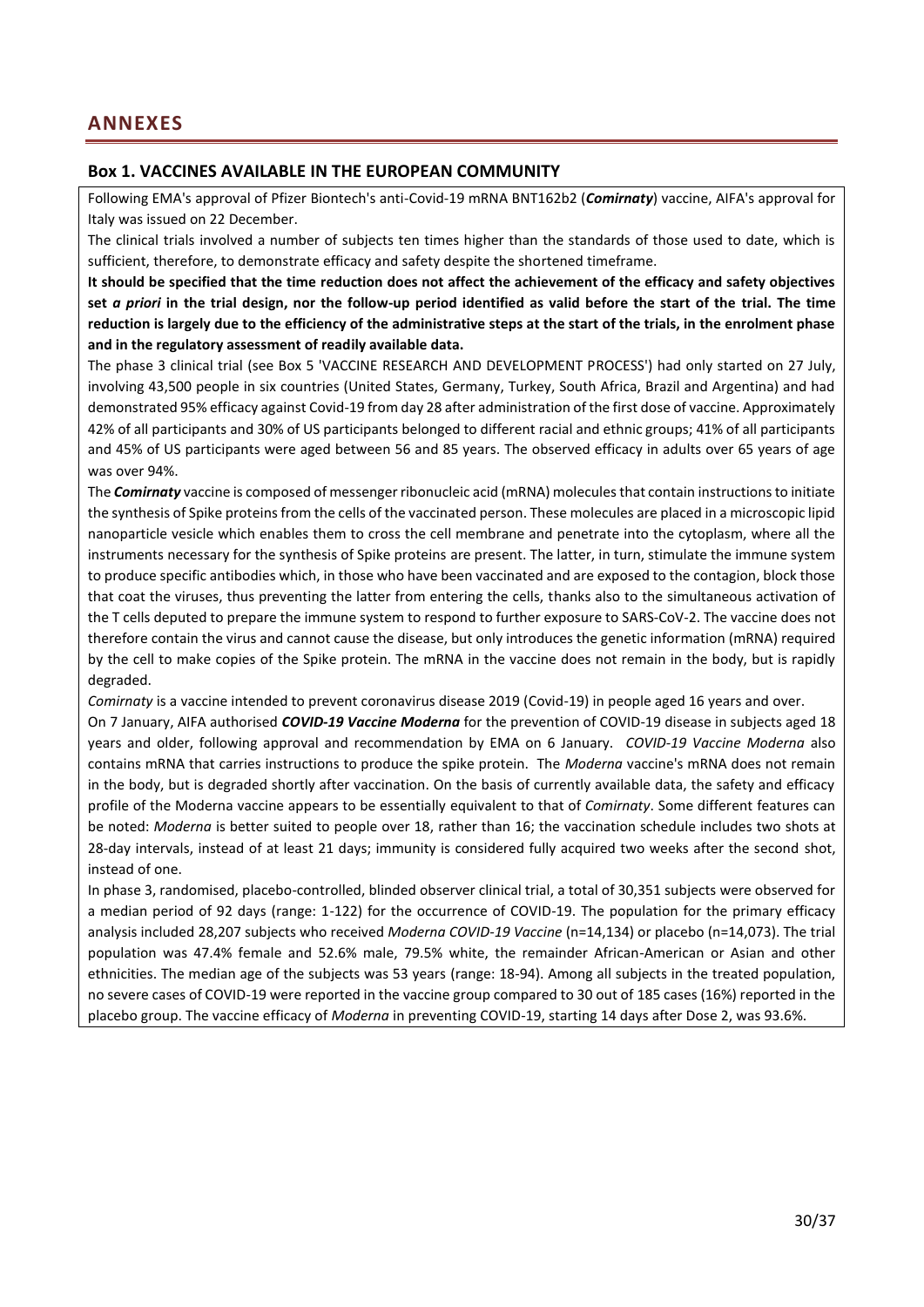### <span id="page-30-0"></span>**Box 2. VACCINES AVAILABLE IN NON-EU COUNTRIES OR BEING DEVELOPED**

Under development or available in other countries are:

- vaccines using chemically inactivated SARS-CoV-2 virus particles, potentially capable of eliciting an immune response against different viral components. These include a vaccine developed in India (*Covaxin*) and three vaccines developed in China (the *BBIBP-CorV*, the Sinovach Biotech vaccine and the vaccine developed by the Wuhan Institute of Biological Products);
- vaccines using harmless, non-inactivated, genetically modified viruses that act as vectors for the immunogenic protein. The viruses in question are, for example, adenoviruses (unable to replicate in humans) into which a piece of RNA encoding the SARS-CoV-2 spike protein is inserted. The adenovirus infects human cells, induces production of the spike protein in the infected cells, and promotes the immune system's response to this protein, which is crucial for infection by SARS-CoV-2. There are several vaccines of this type: *ChAdOx1* from AstraZeneca (Sweden) in collaboration with Oxford University (England) and IRBM (Italy); *GRAd-COV2* from ReiThera in collaboration with the Spallanzani National Institute for Infectious Diseases (Italy); *Sputnik 5*, from Gamaleya Res Ist (Russia); *Ad26COVs1*, from Johnson&Johnson (USA); *Ad5-nCov*, from CanSino Biologicals (China);
- rVSV vaccine platform in the experimental V590 vaccine. For the new vaccine candidate V590, the recombinant vesicular stomatitis virus (rVSV) technology that was the basis for the development of Merck's Ebola Zaire virus vaccine will be used. Research and development is a partnership project between MSD and the International AIDS Vaccine Initiative (IAVI). The genetic insert of the vaccine candidate V590 to be included will be the encoding insert for the SARS-nCoV2 spike protein;
- *Themis Vaccine Candidate V591*. This experimental vaccine uses as a vector an attenuated measles vaccine containing a modified Schwarz strain into which the spike protein of SARS-CoV-2 has been inserted;
- Vaccines which directly use the SARS-CoV-2 spike protein, usually in combination with an adjuvant. Obviously, such vaccines promote the immune system's response towards the protein crucial for infection by SARS-CoV-2. Such vaccines include: *NVX-CoV2373* from Novavax (Maryland, USA) in collaboration with Coalition for Epidemic Preparedness Innovations (CEPI, Norway) and COVAX19 from Vaxine (Australia).

<https://www.who.int/publications/m/item/draft-landscape-of-covid-19-candidate-vaccines>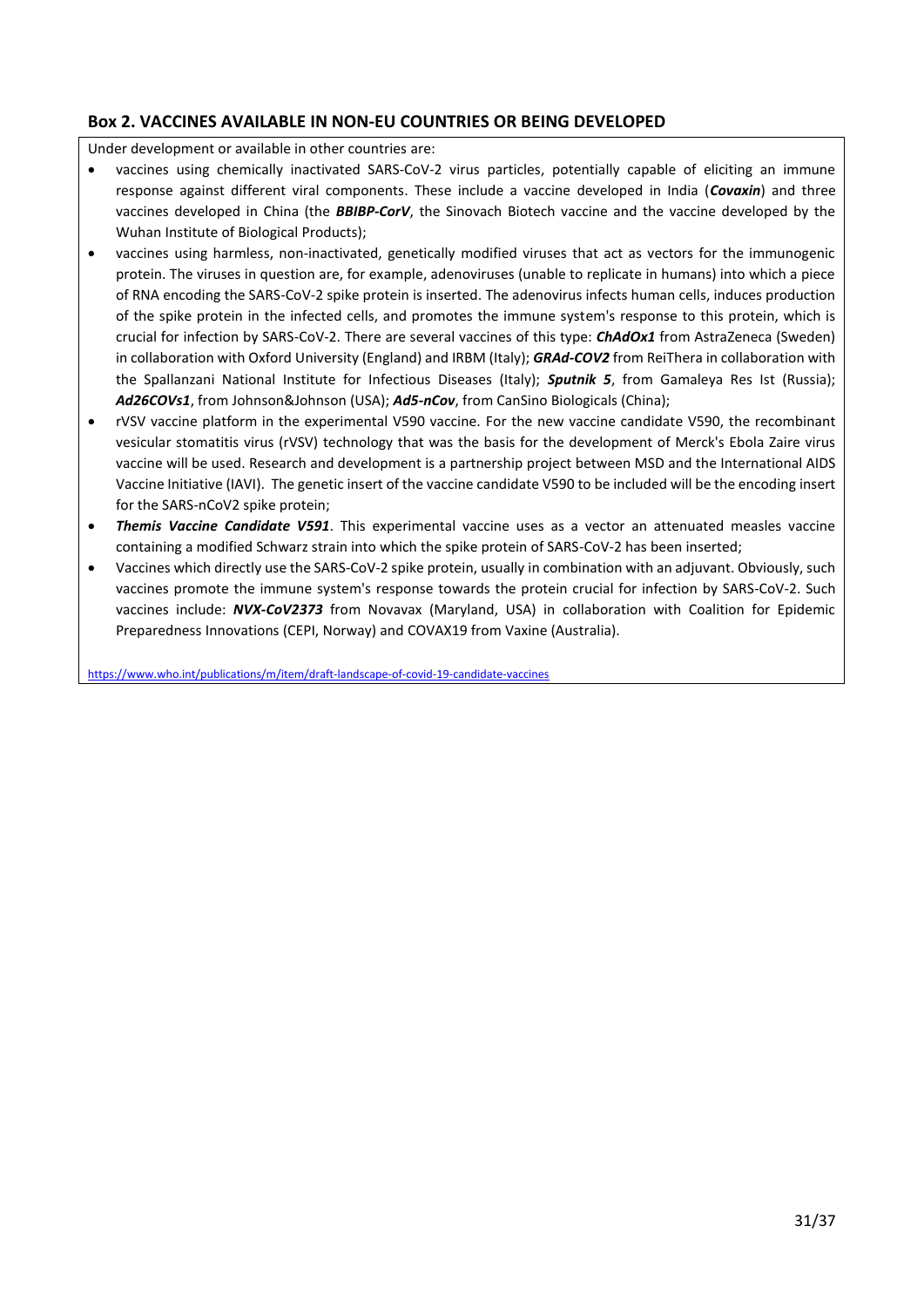#### <span id="page-31-0"></span>**Box 3. VACCINATION CONTRAINDICATIONS**

*Vaccination contraindications* are the following:

#### • *temporary:*

- acute illnesses with high temperature;

- vaccinations with live viruses 30 days before (it must be pointed out that the anti Covid-19 vaccine does not represent such a case, nor is it expected to do so in the future);

- ongoing treatment with drugs that affect the immune system or with high doses of corticosteroids;

- recent administration of immunoglobulins (in this latter case, the risk is not posed by adverse events, but rather by the lack of efficacy of the vaccine).

#### • *permanent*

- severe manifest reactions to the same vaccine, previously administered, or to its components.

- presence of congenital diseases of the immune system (valid for live attenuated vaccines only and not therefore for the anti-Covid-19 types envisaged so far). Nevertheless, it is equally important to carry out a careful and accurate assessment of each single case, including as regards the remission phases of a particular disease, inasmuch as, from a bioethical viewpoint, being over-prudent could indirectly harm the patient because of lack of vaccination. In such cases, however, the best thing is to regularly vaccinate family or close contacts (indirect patient protection).

In this regard, reference is made to the WHO's statement on precautions, which are not contraindications and which must be assessed in the light of the risk/benefit ratio for the individual. Contraindications are mainly absolute or relative (temporary, e.g. pregnancy) and may justify subsequent vaccination. The only absolute contraindication applicable to any vaccine is a history of a severe allergic reaction (anaphylaxis) to the first dose of vaccine or to the vaccine constituents<sup>(a)</sup>.

The *side effects of vaccinations* are generally linked to the very nature of the protein product which, like any therapeutic aid, can cause undesirable effects. In general, the undesirable effects of vaccines are mild and transitory, such as fever and inflammatory reactions at the site of inoculation, which can be treated with anti-inflammatory and antipyretic drugs. Serious ADRs occur only very rarely (frequency of 1 in 100,000 to 1,000,000), and their rarity makes it impossible to assess the extent of the risk. On the other hand, many attributions are unjustified because they have no scientific basis. At present, no serious ADRs or adverse syndromes have been identified from the available data on Covid-19 vaccines in the clinical phase. In fact, given the very similar frequency of ADRs observed between vaccinated and unvaccinated persons (placebo controls), the existence of an actual causal relationship between these serious reactions and vaccination has not been demonstrated.

(a) As stated by the WHO: «Contraindication and precaution: A contraindication to vaccination is a rare condition in a recipient that increases their risk of a serious adverse reaction. Ignoring contraindications can lead to avoidable vaccine reactions. One of the worst and most serious vaccine reactions is anaphylaxis. There are two types of contraindications: absolute or relative (temporary). Most contraindications are relative or temporary, and the vaccination can be administered later. The only absolute contraindication applicable to any vaccines is a history of a severe allergic reaction (anaphylaxis) after a prior dose of given vaccine or to a vaccine constituent. Precautions are not contraindications, but are events or conditions to be considered in determining if the benefits of the vaccine outweigh the risks (for example, if the recipient is an immunocompromised person or pregnant woman). There is no evidence of risk to the foetus from vaccinating pregnant women with inactivated vaccines or toxoids and for LAV, the risk to the foetus is theoretical. Precautions stated in product labelling can sometimes be inappropriately applied as contraindications, resulting in missed opportunities to vaccinate. Immunization Safety Surveillance: The safety of vaccines in immunocompromised persons is determined by the type of immunodeficiency and degree of immunosuppression. There is potential for serious illness and death if immunocompromised people are underimmunized; however, inappropriate use of LAV can cause serious adverse events in some immunocompromised people».

[https://iris.wpro.who.int/bitstream/handle/10665.1/12620/9789290617457\\_eng.pdf](https://iris.wpro.who.int/bitstream/handle/10665.1/12620/9789290617457_eng.pdf)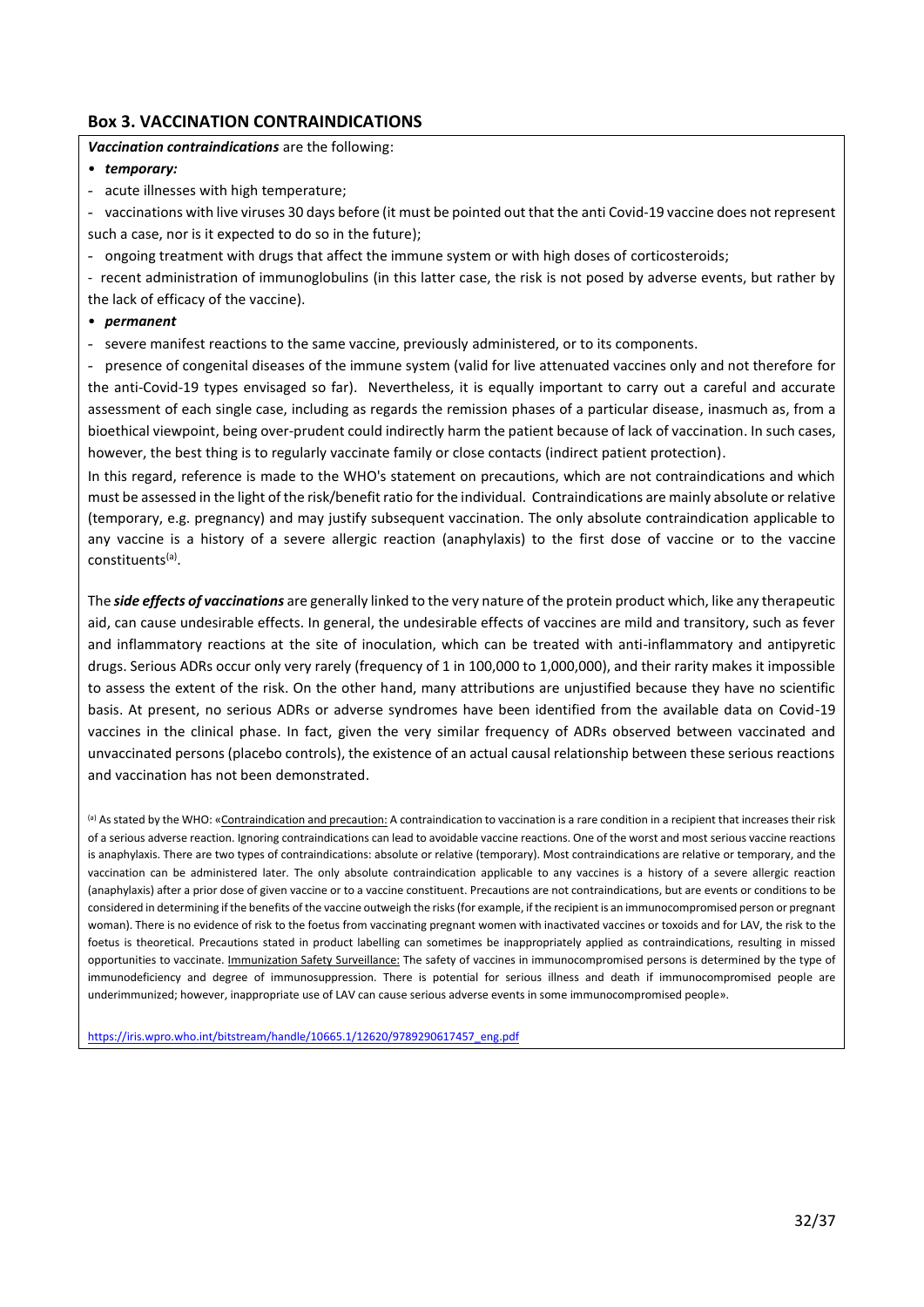#### <span id="page-32-0"></span>**Box 4. SAFETY AND VULNERABILITY GROUPS**

The *Cominarty* registration trial (Polack F.P.et al, *Safety and Efficacy of the BNT162b2 mRNACovid-19 Vaccine*, N Engl J Med. 2020 Dec 31;383(27):2603-2615) showed that the number of symptomatic Covid-19 cases dropped by 95% in subjects who received the vaccine (8 out of 18,198 cases had Covid-19 symptoms) compared to those who received placebo (162 out of 18,325 cases had Covid-19 symptoms). The most frequently observed ADRs (in more than 1 in 10 people) were generally mild to moderate (in the form of pain and swelling at the injection site, fatigue, headache, muscle and joint pain, chills and fever) and disappeared in just a few days after vaccination.

A review of the reactogenicity data (see below for definition) on a randomised subgroup of at least 8,000 participants aged 18 years and older in the phase 2 (see Box 5 'VACCINE RESEARCH AND DEVELOPMENT PROCESS') and phase 3 trial showed that the vaccine was well tolerated, with no serious safety issues: the only adverse events observed with a frequency of more than 2% were fatigue (3.8%) and headache (2.0%). Safety and efficacy data are not yet available in people with autoimmune diseases included in the initial trials, but no differences in the occurrence of symptoms attributable to autoimmune or inflammatory diseases were observed between vaccines and placebo-treated subjects. Therefore, anyone with an autoimmune disease who has no specific contraindications can receive the vaccine. Data on the use in immunocompromised subjects (i.e. whose immune system is weakened) are limited. However, although they may not respond as well to the vaccine, they have not been shown to have any particular safety problems, and can therefore be vaccinated in order to reduce their high risk of contracting the disease.

People with chronic diseases, such as diabetes, tumours, cardiovascular diseases, are at higher risk of serious disease development in case of SARS-CoV-2 infection, and should therefore be given priority as regards vaccination. People undergoing anticoagulant therapy, on the other hand, have a general contraindication to any type of injection due to the risk of haemorrhages from the injection site: for them, vaccination must be assessed by the doctor on a case-bycase basis.

Observational data show that pregnant women have an increased risk not only of pathological development of the pregnancy, such as preterm delivery, but also of severe forms of Covid-19, i.e. involving admission to intensive care with mechanical ventilation or a fatal outcome. At present, data on the safety of Covid-19 vaccines, including mRNA vaccines, in pregnancy are scarce, and studies on animal developmental and reproductive toxicity are limited, but expected side effects are similar to those in non-pregnant women, and consequently no suggestion is made to stop trying to conceive after Covid-19 mRNA vaccination.

There are no indications regarding the exposure of infants breastfed by vaccinated mothers.

For the paediatric population, to date, the indications for the influenza vaccine apply: children with cardiological, respiratory and neurological syndromes, may be advised to receive a COVID-19 vaccine, but the trial has not been carried out on minors.

Regarding the *Moderna* registration trial (LR Baden, et al. Efficacy and Safety of the mRNA-1273 SARS-CoV-2 Vaccine, N Engl J Med. 2020 Dec 30), the most common side effects are pain and swelling at the injection site, fatigue, chills, fever, swelling or tenderness of the lymph nodes in the armpits, headache, muscle and joint pain, nausea and vomiting. Adverse reactions were usually mild to moderate in intensity and disappeared within a few days. A slightly lower frequency of reactogenicity events was associated with older-aged persons. Overall, the incidence of some adverse reactions was higher in the younger age groups between 18 and <65 years than in those aged ≥65 years. Systemic and local adverse reactions were reported more frequently after Dose 2 than after Dose 1.

Among all the subjects taking part in the study, no severe cases of COVID-19 were reported in the vaccine group compared to 30 cases of the 185 (16%) reported in the placebo group. 90.9% efficacy was also demonstrated in participants at risk of severe COVID-19, including those with chronic lung disease, heart disease, obesity, liver disease, diabetes or HIV infection. Efficacy remained high regardless of gender, population and ethnicity. Because of the fact that for the *Moderna COVID-19 Vaccine* the issuing of marketing authorisation has been recommended subject to conditions, the results of the main trial, which is ongoing, will be provided for the next 2 years. The clinical trial and additional trials will provide information on the duration of protection, the vaccine's ability to prevent the severe form of COVID-19, the extent to which the vaccine protects immunocompromised people, children and pregnant women, and the ability to prevent asymptomatic cases.

Finally, it is important to note that in the context of the clinical development of vaccine candidates, the EMA has recommended that participants recruited into clinical trials should be followed for safety and efficacy within their randomised groups for at least one year after completing vaccination. This is recommended even if a conditional approval has occurred based on a convincing interim analysis of efficacy before all trial participants have reached one year after starting treatment. Indeed, long-term data are important to document any late adverse reactions and to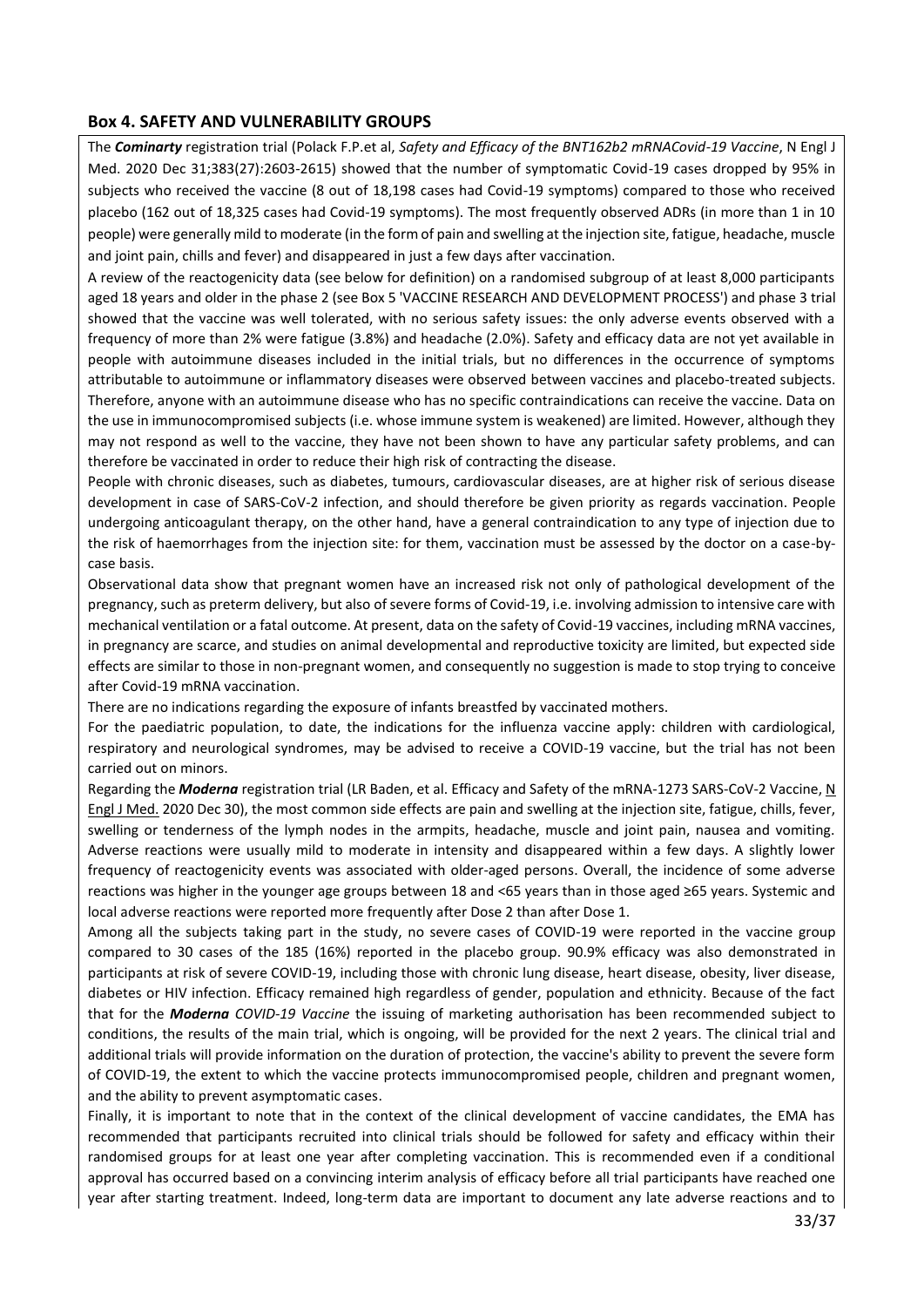assess whether protection against SARS-Cov-2 diminishes over time<sup>(a)</sup>. To address this specific need, an adequate EUwide vaccine vigilance system will need to be in place at the time of initial marketing authorisation to collect and report in a timely manner data on ADRs during vaccination campaigns. A Risk Management Plan has already been drawn up to structure the requirements for post-approval monitoring and increased safety surveillance as soon as vaccines are distributed<sup>(a)</sup>. This will enable the EMA to act as quickly as possible when a signal is detected. EMA is in fact working with the ECDC and the Member States to permit the establishment of networks throughout the European Community to conduct surveillance studies on both the safety and the efficacy of the various vaccines<sup>(b)</sup>.

(a) [https://www.ema.europa.eu/en/human-regulatory/overview/public-health-threats/coronavirus-disease-covid-19/guidance-medicine](https://www.ema.europa.eu/en/human-regulatory/overview/public-health-threats/coronavirus-disease-covid-19/guidance-medicine-developers-other-stakeholders-covid-19#early-support-for-medicine-and-vaccine-developers-section)[developers-other-stakeholders-covid-19#early-support-for-medicine-and-vaccine-developers-section](https://www.ema.europa.eu/en/human-regulatory/overview/public-health-threats/coronavirus-disease-covid-19/guidance-medicine-developers-other-stakeholders-covid-19#early-support-for-medicine-and-vaccine-developers-section) (b) <https://www.ema.europa.eu/en/news/ema-establishes-task-force-take-quick-coordinated-regulatory-action-related-covid-19-medicines>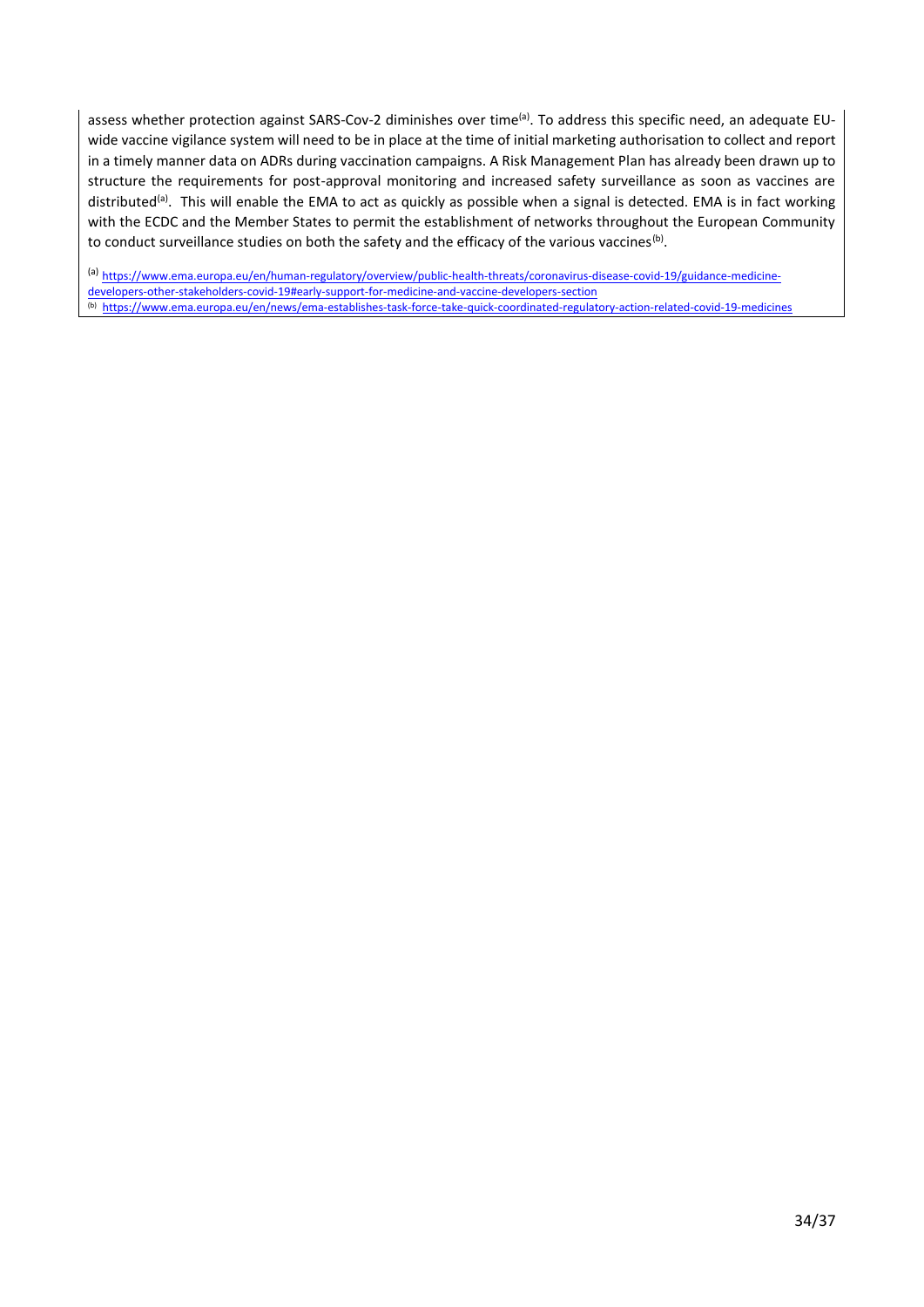#### <span id="page-34-0"></span>**Box 5. VACCINE RESEARCH AND DEVELOPMENT PROCESS.**

The research and development of a vaccine is a long and risky process for the manufacturer.

On average, 10-15 years elapse from discovery to market licensing, and only about 1 in 10 vaccines that start a clinical development programme make it to market (*Vaccine Fact Book*, 2013).

This process starts with knowledge of the characteristics of the micro-organism responsible for the disease to be prevented and how it interacts with the human body. Initially, *in vitro* experimental studies are carried out, on the basis of which it is possible to establish the ideal qualitative and quantitative composition (type and quantity of the active component and all other envisaged substances).

Once this has been established, the potential vaccine undergoes pre-clinical trials, which include *in vitro* studies and studies in animal models to verify the action mechanism (i.e. the ability to induce an immune response), the toxicological profile and the initial evidence of efficacy and safety in a complex living organism. This phase permits selecting the formulation which is most promising in the experimental models for the preliminary human clinical phase.

At this point, the vaccine enters the clinical trial phase, which can take place in four stages: the first three precede marketing authorisation and the fourth is conducted when the vaccine is already available on the market (vaccine vigilance).

During the first three phases, the population treated with the vaccine gradually increases, the dosage is defined (number of doses for primary immunisation and possible booster) and the efficacy or immunogenicity (the ability to stimulate a specific and sufficient antibody response in humans against the vaccine components) and safety or reactogenicity (the type and frequency of any adverse reactions) are characterised.

The two latter aspects are mainly investigated in phase 3 clinical trials, conducted on very large populations of subjects who receive the vaccine in a form which is controlled (i.e. comparing the subjects treated with the experimental vaccine with the same number of subjects treated with a similar already-authorised vaccine or with an inert treatment called 'placebo') and randomised (i.e. randomly dividing the subjects between one and the other treatment).

Efficacy is assessed as the type and persistence of the immune response, the percentage of subjects responding effectively to the vaccine and, where possible, the reduction in the likelihood of developing the disease after vaccination. The safety study, on the other hand, is based on the recording of adverse events attributable or not to the vaccine and of possible problems linked to the characteristics of the subjects, such as age, sex, race and specific health conditions.

The three phases also explore the possibility of administering the vaccine in development together with other vaccines already on the market in particular categories of subjects to obtain specific information on possible interferences in terms of efficacy and safety.

**It is important to note that in the current situation, the continuing spread of the SARS-CoV-2 coronavirus epidemic has obliged the scientific community to identify criteria of efficacy and safety in order to be able, at the same time, to speed up the development of vaccines and drugs as much as possible while always maintaining required safety standards.** 

**In this sense, the vast knowledge acquired over the years with the existing vaccine platforms has made it possible to shorten the time needed to develop candidate vaccines, as reported by EMA.** 

[https://www.ema.europa.eu/en/human-regulatory/overview/public-health-threats/coronavirus-disease-covid-19/guidance-medicine-developers](https://www.ema.europa.eu/en/human-regulatory/overview/public-health-threats/coronavirus-disease-covid-19/guidance-medicine-developers-other-stakeholders-covid-19#early-support-for-medicine-and-vaccine-developers-section)[other-stakeholders-covid-19#early-support-for-medicine-and-vaccine-developers-section\)](https://www.ema.europa.eu/en/human-regulatory/overview/public-health-threats/coronavirus-disease-covid-19/guidance-medicine-developers-other-stakeholders-covid-19#early-support-for-medicine-and-vaccine-developers-section)

<http://www.agenziafarmaco.gov.it/content/le-fasi-di-sviluppo-di-un-vaccino>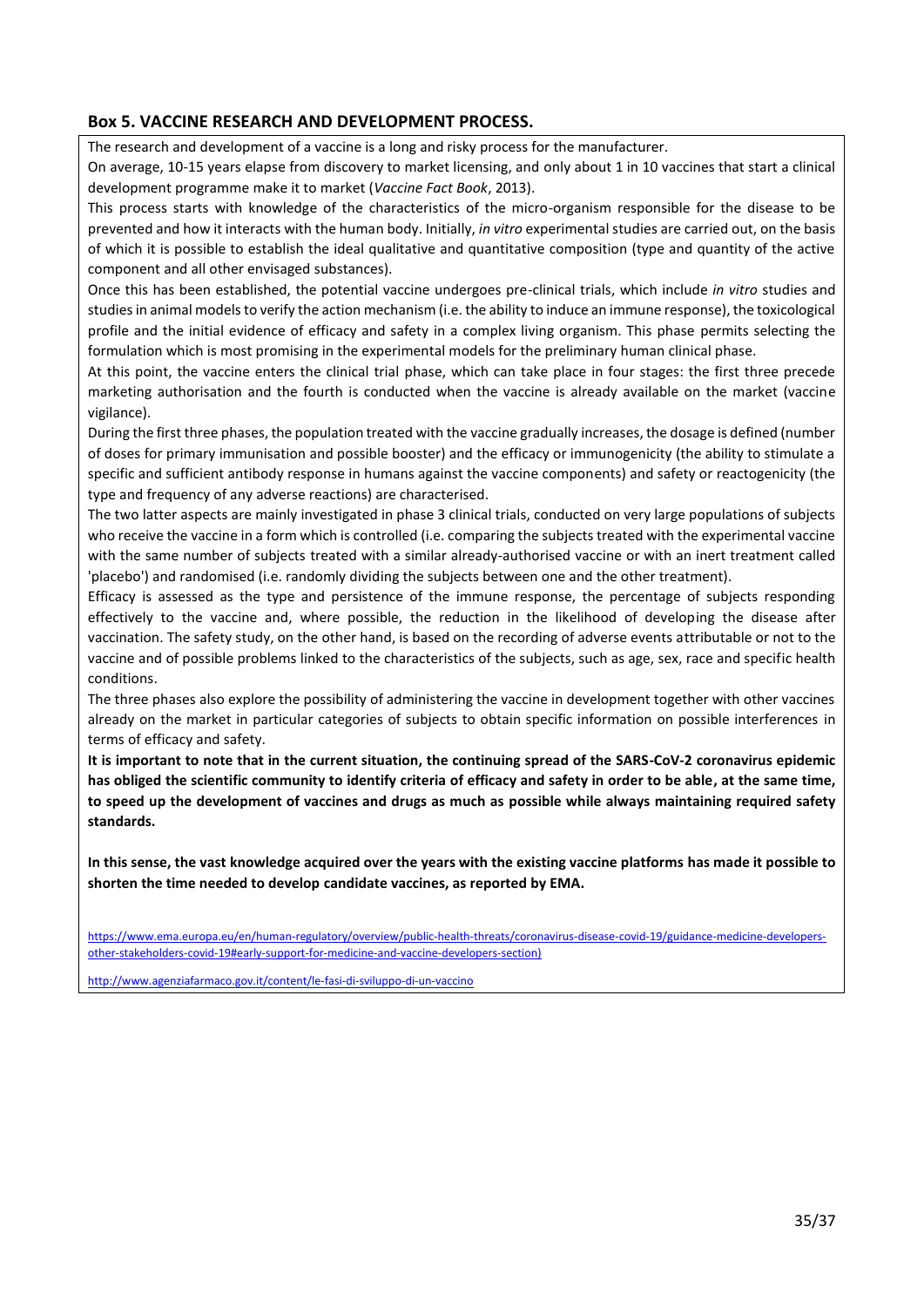#### <span id="page-35-0"></span>**Box 6. FRAGILITY, INFLAMMAGING AND IMMUNOSENESCENCE IN THE ELDERLY**

The frailty of elderly persons depends to a large extent on so-called 'inflammaging', a condition of chronic low-grade inflammation that characterises ageing and creates a continuous background noise for the immune system, which is forced to activate relentlessly to eliminate the debris of altered or dead cells<sup>(a)</sup>. This phenomenon, in turn, contributes both to greatly exacerbating the release of inflammatory cytokines by macrophages during the course of infection and to causing what is known as 'immunosenescence'. The latter is an age-dependent alteration in which both the native T lymphocytes capable of attacking invaders and the B lymphocytes that neutralise and mark the invaders with their specific antibodies, thereby eliminating them, are reduced. Ageing therefore affects both adaptive immunity (production of specific antibodies by B lymphocytes, responsible for the specific memory activated by CD4+ T-helper lymphocytes) and innate immunity (mediated by CD8+ T-lymphocytes, reinforced by CD4+ T-helper lymphocytes for the purpose of memory and aimed at attacking the virus directly with further release of cytokines). In this regard, however, the cytokine storm, which has often been accused of being lethal due to lung toxicity and activation of the intravascular coagulation cascade, does not occur in many elderly persons because of functional exhaustion of the immune system, resulting in total surrender to the pathogen<sup>(b)</sup>. It has also been shown that previous exposure to other types of Coronavirus can easily evoke a CD8+ and CD4+ lymphocyte cross-response to SARS-CoV-2 in the young but not in the elderly, in whom memory cells, and even more so those capable of cross-reactivity, are largely absent. This suggests that it would be useful to develop a line of research aimed at enhancing both the antibody response and strong specific cell-mediated immunity<sup>(c,d)</sup>. So-called vaccine-preventable diseases (VPDs) significantly worsen the quality of life in older persons<sup>(e)</sup> and are responsible for a large proportion of deaths and various forms of disability (myocardial infarction, heart failure, stroke and cognitive impairment)<sup>(f,g)</sup>. All this obviously puts a considerable economic burden on the national production system<sup>(h,i).</sup>

Ferrucci L, Fabbri E. Inflammaging: chronic inflammation in ageing, cardiovascular disease, and frailty. Nat Rev Cardiol. 15: 505-522, 2018.

Leisman DE et al. Cytokine elevation in severe and critical COVID-19: a rapid systematic review, meta-analysis, and comparison with other *inflammatory syndromes.* Lancet Respir Med. 8: 1233–44, 2020.

(c) Saletti G et al. *Older adults lack SARS CoV*‑*2 cross*‑*reactive T lymphocytes directed to human coronaviruses OC43 and NL63.* Sci Rep. 2020 Dec 8;10(1):21447. doi: 10.1038/s41598-020-78506-9

(d) <https://www.microbiologiaitalia.it/immunologia/il-sistema-immunitario-una-visione-dinsieme/> (ultimo accesso 26-12-2020)

(e) McElhaney JE et al. *T-Cell Immunity to Influenza in Older Adults: A Patho-physiological Framework for Development of More Effective Vaccines*. Front Immunol. 2016 Feb 25;7:41. doi: 10.3389/fimmu.2016.00041. eCollection 2016.

(f) GBD 2017 DALY and Hale Collaborators. *Global, regional, and national disability-adjusted life-years (DALYs) for 359 diseases and injuries and healthy life expectancy (HALE) for 195 countries and territories, 1990–2017:a systematic analysis for the Global Burden of Disease Study 2017.* Lancet. 392(10159): 1859–922, 2018.

(g) McLaughlin JM et al. *Estimated Human and Economic Burden of Four Major Adult Vaccine-Preventable Diseases in the United States, 2013.* J Prim Prev .36: 259–73, 2015.

(h) Johnson RW et al. *Herpes zoster epidemiology, management, and disease and economic burden in Europe: a multidisciplinary perspective*. Ther Adv Vacc. 3:109–20, 2015.

(i) European Commission. In Sobczak D, editor*. Population ageing in Europe. Facts, implications and policies. Brussels: European Commission Directorate-General for Research and Innovation Socioeconomic sciences and humanities;* 2014.